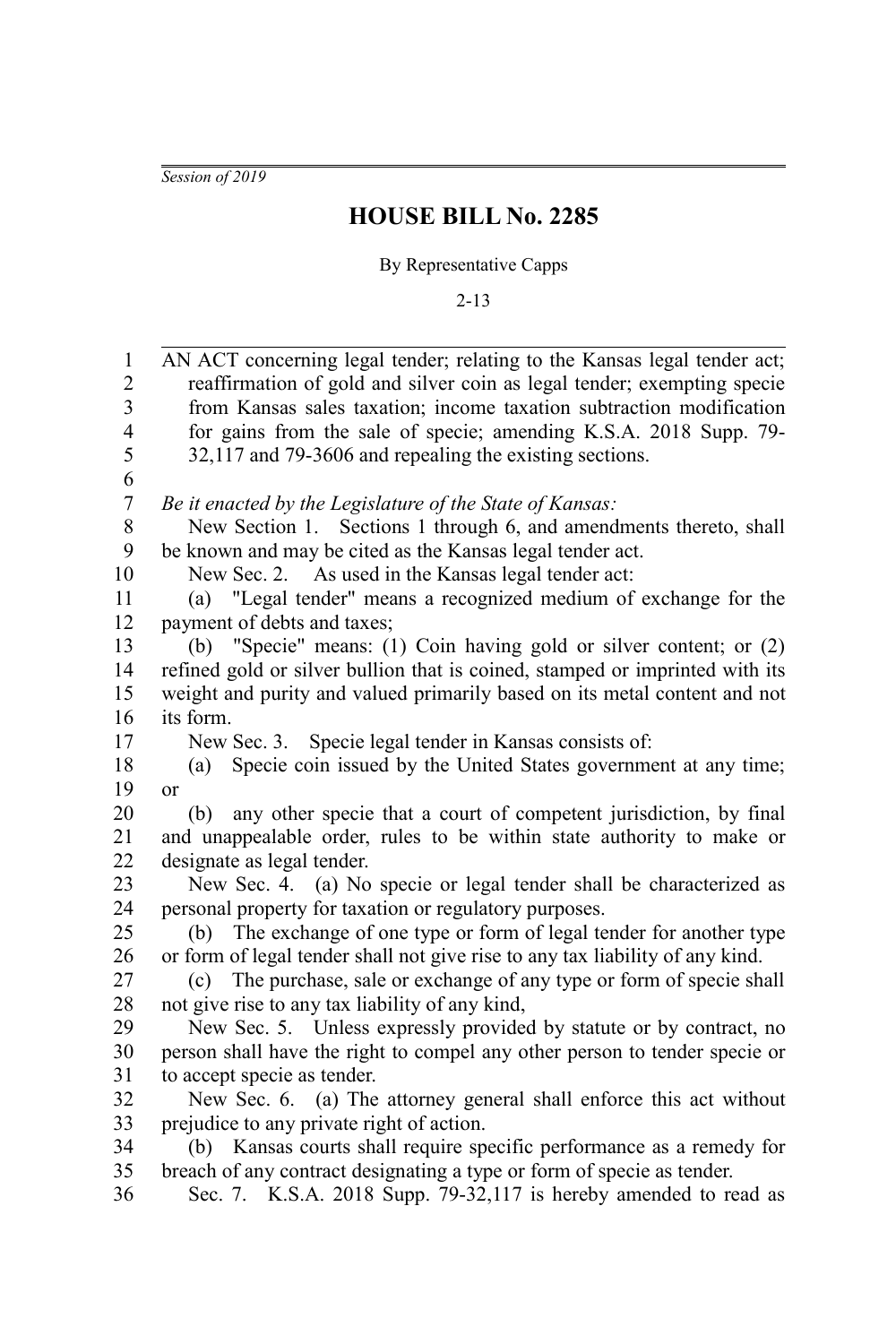4

follows: 79-32,117. (a) The Kansas adjusted gross income of an individual means such individual's federal adjusted gross income for the taxable year, with the modifications specified in this section. 1 2 3

(b) There shall be added to federal adjusted gross income:

(i) Interest income less any related expenses directly incurred in the purchase of state or political subdivision obligations, to the extent that the same is not included in federal adjusted gross income, on obligations of any state or political subdivision thereof, but to the extent that interest income on obligations of this state or a political subdivision thereof issued prior to January 1, 1988, is specifically exempt from income tax under the laws of this state authorizing the issuance of such obligations, it shall be excluded from computation of Kansas adjusted gross income whether or not included in federal adjusted gross income. Interest income on obligations of this state or a political subdivision thereof issued after December 31, 1987, shall be excluded from computation of Kansas adjusted gross income whether or not included in federal adjusted gross income. 5 6 7 8 9 10 11 12 13 14 15 16 17

(ii) Taxes on or measured by income or fees or payments in lieu of income taxes imposed by this state or any other taxing jurisdiction to the extent deductible in determining federal adjusted gross income and not credited against federal income tax. This paragraph shall not apply to taxes imposed under the provisions of K.S.A. 79-1107 or 79-1108, and amendments thereto, for privilege tax year 1995, and all such years thereafter. 18 19 20 21 22 23 24

(iii) The federal net operating loss deduction, except that the federal net operating loss deduction shall not be added to an individual's federal adjusted gross income for tax years beginning after December 31, 2016. 25 26 27

(iv) Federal income tax refunds received by the taxpayer if the deduction of the taxes being refunded resulted in a tax benefit for Kansas income tax purposes during a prior taxable year. Such refunds shall be included in income in the year actually received regardless of the method of accounting used by the taxpayer. For purposes hereof, a tax benefit shall be deemed to have resulted if the amount of the tax had been deducted in determining income subject to a Kansas income tax for a prior year regardless of the rate of taxation applied in such prior year to the Kansas taxable income, but only that portion of the refund shall be included as bears the same proportion to the total refund received as the federal taxes deducted in the year to which such refund is attributable bears to the total federal income taxes paid for such year. For purposes of the foregoing sentence, federal taxes shall be considered to have been deducted only to the extent such deduction does not reduce Kansas taxable income below zero. 28 29 30 31 32 33 34 35 36 37 38 39 40 41 42

(v) The amount of any depreciation deduction or business expense 43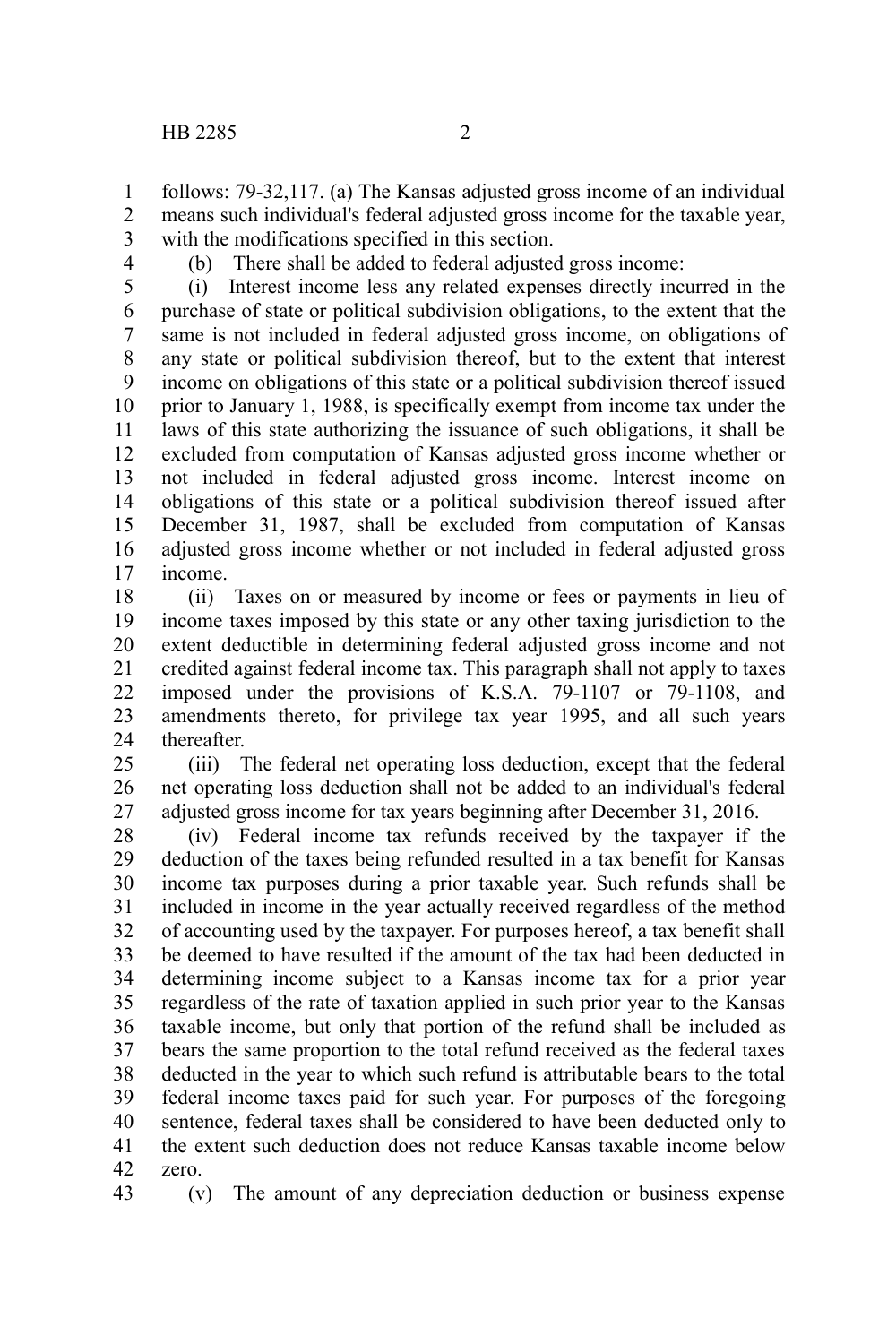deduction claimed on the taxpayer's federal income tax return for any capital expenditure in making any building or facility accessible to the handicapped, for which expenditure the taxpayer claimed the credit allowed by K.S.A. 79-32,177, and amendments thereto. 1 2 3 4

(vi) Any amount of designated employee contributions picked up by an employer pursuant to K.S.A. 12-5005, 20-2603, 74-4919 and 74-4965, and amendments thereto. 5 6 7

(vii) The amount of any charitable contribution made to the extent the same is claimed as the basis for the credit allowed pursuant to K.S.A. 79- 32,196, and amendments thereto. 8 9 10

(viii) The amount of any costs incurred for improvements to a swine facility, claimed for deduction in determining federal adjusted gross income, to the extent the same is claimed as the basis for any credit allowed pursuant to K.S.A. 2018 Supp. 79-32,204, and amendments thereto. 11 12 13 14 15

(ix) The amount of any ad valorem taxes and assessments paid and the amount of any costs incurred for habitat management or construction and maintenance of improvements on real property, claimed for deduction in determining federal adjusted gross income, to the extent the same is claimed as the basis for any credit allowed pursuant to K.S.A. 79-32,203, and amendments thereto. 16 17 18 19 20 21

(x) Amounts received as nonqualified withdrawals, as defined by K.S.A. 2018 Supp. 75-643, and amendments thereto, if, at the time of contribution to a family postsecondary education savings account, such amounts were subtracted from the federal adjusted gross income pursuant to K.S.A.  $79-32,117(c)(xv)$ , and amendments thereto, or if such amounts are not already included in the federal adjusted gross income. 22 23 24 25 26 27

(xi) The amount of any contribution made to the same extent the same is claimed as the basis for the credit allowed pursuant to K.S.A. 74- 50,154, and amendments thereto. 28 29 30

(xii) For taxable years commencing after December 31, 2004, amounts received as withdrawals not in accordance with the provisions of K.S.A. 74-50,204, and amendments thereto, if, at the time of contribution to an individual development account, such amounts were subtracted from the federal adjusted gross income pursuant to subsection  $(c)(xiii)$ , or if such amounts are not already included in the federal adjusted gross income. 31 32 33 34 35 36 37

(xiii) The amount of any expenditures claimed for deduction in determining federal adjusted gross income, to the extent the same is claimed as the basis for any credit allowed pursuant to K.S.A. 2018 Supp. 79-32,217 through 79-32,220 or 79-32,222, and amendments thereto. 38 39 40 41

(xiv) The amount of any amortization deduction claimed in determining federal adjusted gross income to the extent the same is 42 43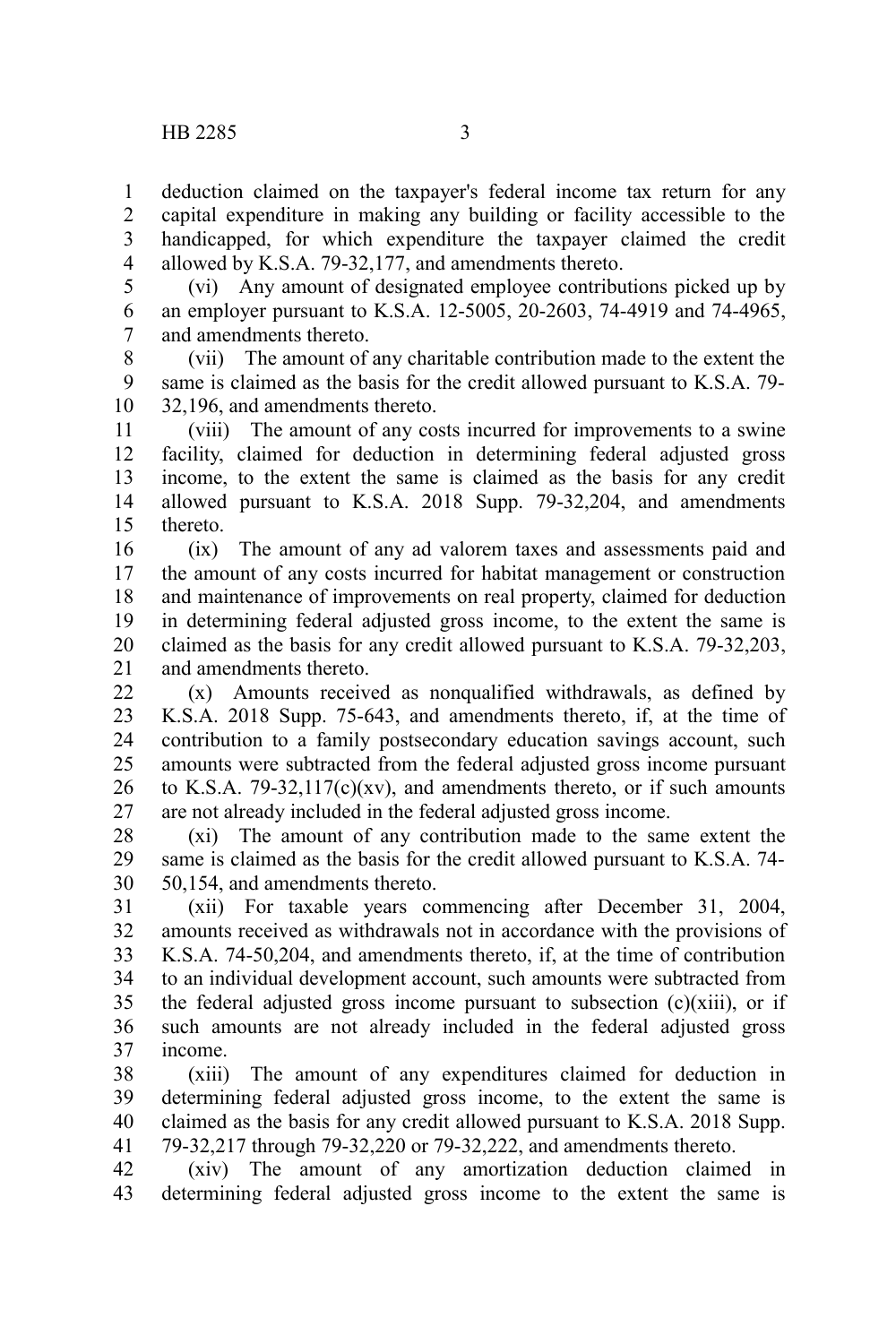claimed for deduction pursuant to K.S.A. 2018 Supp. 79-32,221, and amendments thereto. 1 2

(xv) The amount of any expenditures claimed for deduction in determining federal adjusted gross income, to the extent the same is claimed as the basis for any credit allowed pursuant to K.S.A. 2018 Supp. 79-32,223 through 79-32,226, 79-32,228 through 79-32,231, 79-32,233 through 79-32,236, 79-32,238 through 79-32,241, 79-32,245 through 79- 32,248 or 79-32,251 through 79-32,254, and amendments thereto. 3 4 5 6 7 8

(xvi) The amount of any amortization deduction claimed in determining federal adjusted gross income to the extent the same is claimed for deduction pursuant to K.S.A. 2018 Supp. 79-32,227, 79- 32,232, 79-32,237, 79-32,249, 79-32,250 or 79-32,255, and amendments thereto. 9 10 11 12 13

(xvii) The amount of any amortization deduction claimed in determining federal adjusted gross income to the extent the same is claimed for deduction pursuant to K.S.A. 2018 Supp. 79-32,256, and amendments thereto. 14 15 16 17

(xviii) For taxable years commencing after December 31, 2006, the amount of any ad valorem or property taxes and assessments paid to a state other than Kansas or local government located in a state other than Kansas by a taxpayer who resides in a state other than Kansas, when the law of such state does not allow a resident of Kansas who earns income in such other state to claim a deduction for ad valorem or property taxes or assessments paid to a political subdivision of the state of Kansas in determining taxable income for income tax purposes in such other state, to the extent that such taxes and assessments are claimed as an itemized deduction for federal income tax purposes. 18 19 20 21 22 23 24 25 26 27

(xix) For taxable years beginning after December 31, 2012, and ending before January 1, 2017, the amount of any: (1) Loss from business as determined under the federal internal revenue code and reported from schedule C and on line 12 of the taxpayer's form 1040 federal individual income tax return; (2) loss from rental real estate, royalties, partnerships, S corporations, except those with wholly owned subsidiaries subject to the Kansas privilege tax, estates, trusts, residual interest in real estate mortgage investment conduits and net farm rental as determined under the federal internal revenue code and reported from schedule E and on line 17 of the taxpayer's form 1040 federal individual income tax return; and (3) farm loss as determined under the federal internal revenue code and reported from schedule F and on line 18 of the taxpayer's form 1040 federal income tax return; all to the extent deducted or subtracted in determining the taxpayer's federal adjusted gross income. For purposes of this subsection, references to the federal form 1040 and federal schedule C, schedule E, and schedule F, shall be to such form and schedules as they 28 29 30 31 32 33 34 35 36 37 38 39 40 41 42 43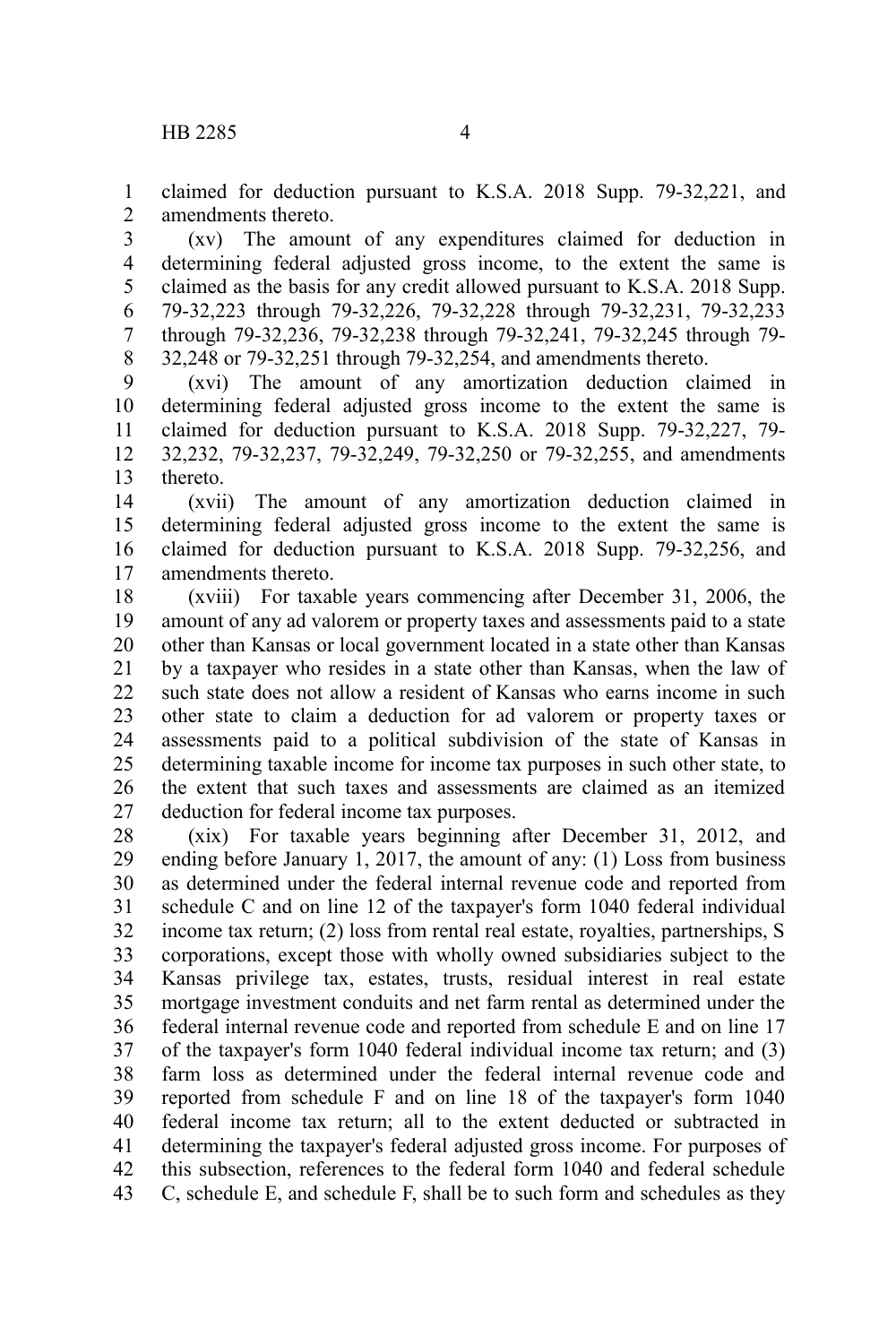existed for tax year 2011, and as revised thereafter by the internal revenue service. 1 2

(xx) For taxable years beginning after December 31, 2012, and ending before January 1, 2017, the amount of any deduction for selfemployment taxes under section 164(f) of the federal internal revenue code as in effect on January 1, 2012, and amendments thereto, in determining the federal adjusted gross income of an individual taxpayer, to the extent the deduction is attributable to income reported on schedule C, E or F and on line 12, 17 or 18 of the taxpayer's form 1040 federal income tax return. 3 4 5 6 7 8 9 10

(xxi) For taxable years beginning after December 31, 2012, and ending before January 1, 2017, the amount of any deduction for pension, profit sharing, and annuity plans of self-employed individuals under section 62(a)(6) of the federal internal revenue code as in effect on January 1, 2012, and amendments thereto, in determining the federal adjusted gross income of an individual taxpayer. 11 12 13 14 15 16

(xxii) For taxable years beginning after December 31, 2012, and ending before January 1, 2017, the amount of any deduction for health insurance under section 162(l) of the federal internal revenue code as in effect on January 1, 2012, and amendments thereto, in determining the federal adjusted gross income of an individual taxpayer. 17 18 19 20 21

(xxiii) For taxable years beginning after December 31, 2012, and ending before January 1, 2017, the amount of any deduction for domestic production activities under section 199 of the federal internal revenue code as in effect on January 1, 2012, and amendments thereto, in determining the federal adjusted gross income of an individual taxpayer. 22 23 24 25 26

(xxiv) For taxable years commencing after December 31, 2013, that portion of the amount of any expenditure deduction claimed in determining federal adjusted gross income for expenses paid for medical care of the taxpayer or the taxpayer's spouse or dependents when such expenses were paid or incurred for an abortion, or for a health benefit plan, as defined in K.S.A. 65-6731, and amendments thereto, for the purchase of an optional rider for coverage of abortion in accordance with K.S.A. 2018 Supp. 40-2,190, and amendments thereto, to the extent that such taxes and assessments are claimed as an itemized deduction for federal income tax purposes. 27 28 29 30 31 32 33 34 35 36

(xxv) For taxable years commencing after December 31, 2013, that portion of the amount of any expenditure deduction claimed in determining federal adjusted gross income for expenses paid by a taxpayer for health care when such expenses were paid or incurred for abortion coverage, a health benefit plan, as defined in K.S.A. 65-6731, and amendments thereto, when such expenses were paid or incurred for abortion coverage or amounts contributed to health savings accounts for 37 38 39 40 41 42 43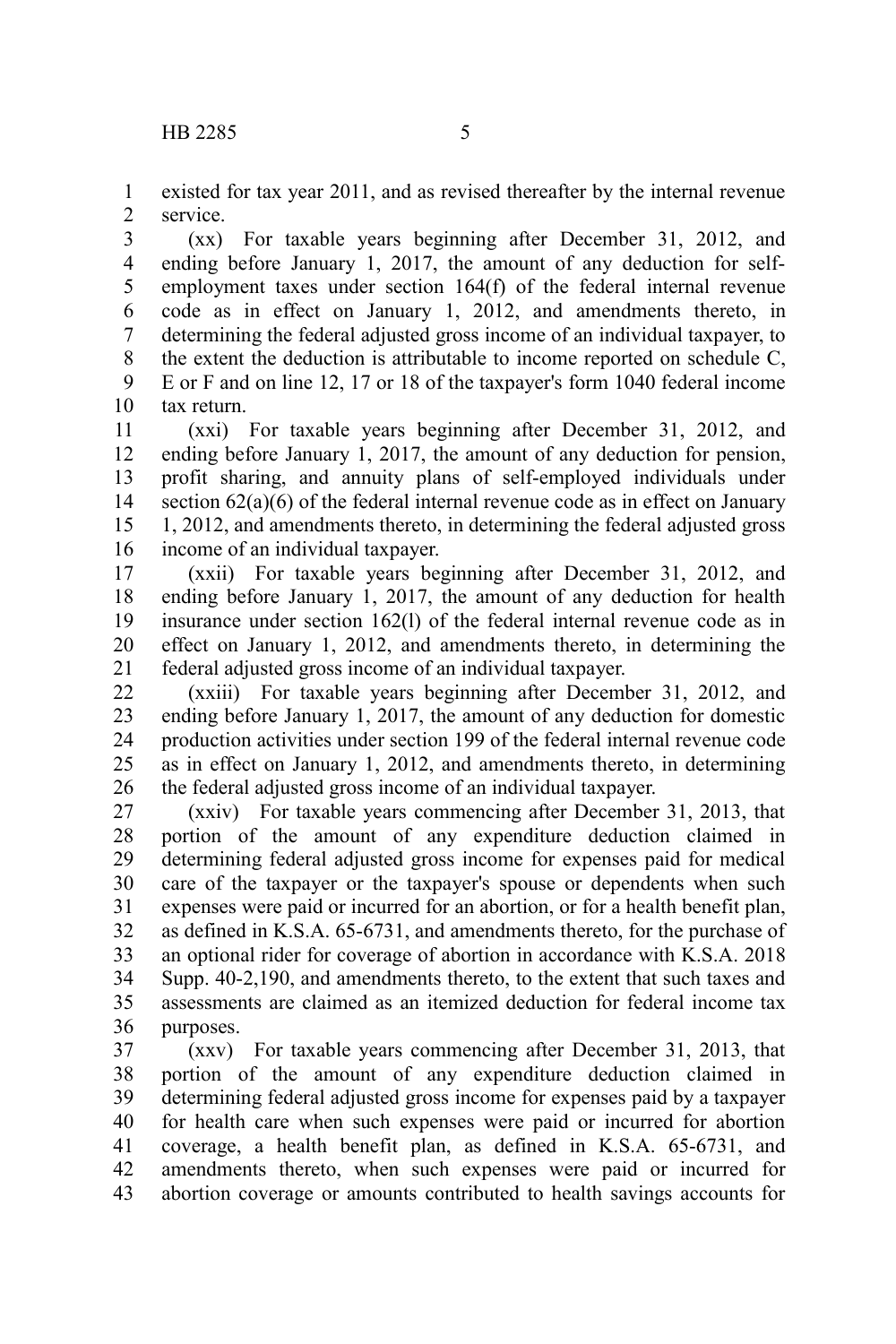such taxpayer's employees for the purchase of an optional rider for coverage of abortion in accordance with K.S.A. 2018 Supp. 40-2,190, and amendments thereto, to the extent that such taxes and assessments are claimed as a deduction for federal income tax purposes. 1 2 3 4

(xxvi) For all taxable years beginning after December 31, 2016, the amount of any charitable contribution made to the extent the same is claimed as the basis for the credit allowed pursuant to K.S.A. 72-99a07, and amendments thereto, and is also claimed as an itemized deduction for federal income tax purposes. 5 6 7 8 9

10

(c) There shall be subtracted from federal adjusted gross income:

(i) Interest or dividend income on obligations or securities of any authority, commission or instrumentality of the United States and its possessions less any related expenses directly incurred in the purchase of such obligations or securities, to the extent included in federal adjusted gross income but exempt from state income taxes under the laws of the United States. 11 12 13 14 15 16

(ii) Any amounts received which are included in federal adjusted gross income but which are specifically exempt from Kansas income taxation under the laws of the state of Kansas. 17 18 19

(iii) The portion of any gain or loss from the sale or other disposition of property having a higher adjusted basis for Kansas income tax purposes than for federal income tax purposes on the date such property was sold or disposed of in a transaction in which gain or loss was recognized for purposes of federal income tax that does not exceed such difference in basis, but if a gain is considered a long-term capital gain for federal income tax purposes, the modification shall be limited to that portion of such gain which is included in federal adjusted gross income. 20 21 22 23 24 25 26 27

(iv) The amount necessary to prevent the taxation under this act of any annuity or other amount of income or gain which was properly included in income or gain and was taxed under the laws of this state for a taxable year prior to the effective date of this act, as amended, to the taxpayer, or to a decedent by reason of whose death the taxpayer acquired the right to receive the income or gain, or to a trust or estate from which the taxpayer received the income or gain. 28 29 30 31 32 33 34

(v) The amount of any refund or credit for overpayment of taxes on or measured by income or fees or payments in lieu of income taxes imposed by this state, or any taxing jurisdiction, to the extent included in gross income for federal income tax purposes. 35 36 37 38

(vi) Accumulation distributions received by a taxpayer as a beneficiary of a trust to the extent that the same are included in federal adjusted gross income. 39 40 41

(vii) Amounts received as annuities under the federal civil service retirement system from the civil service retirement and disability fund and 42 43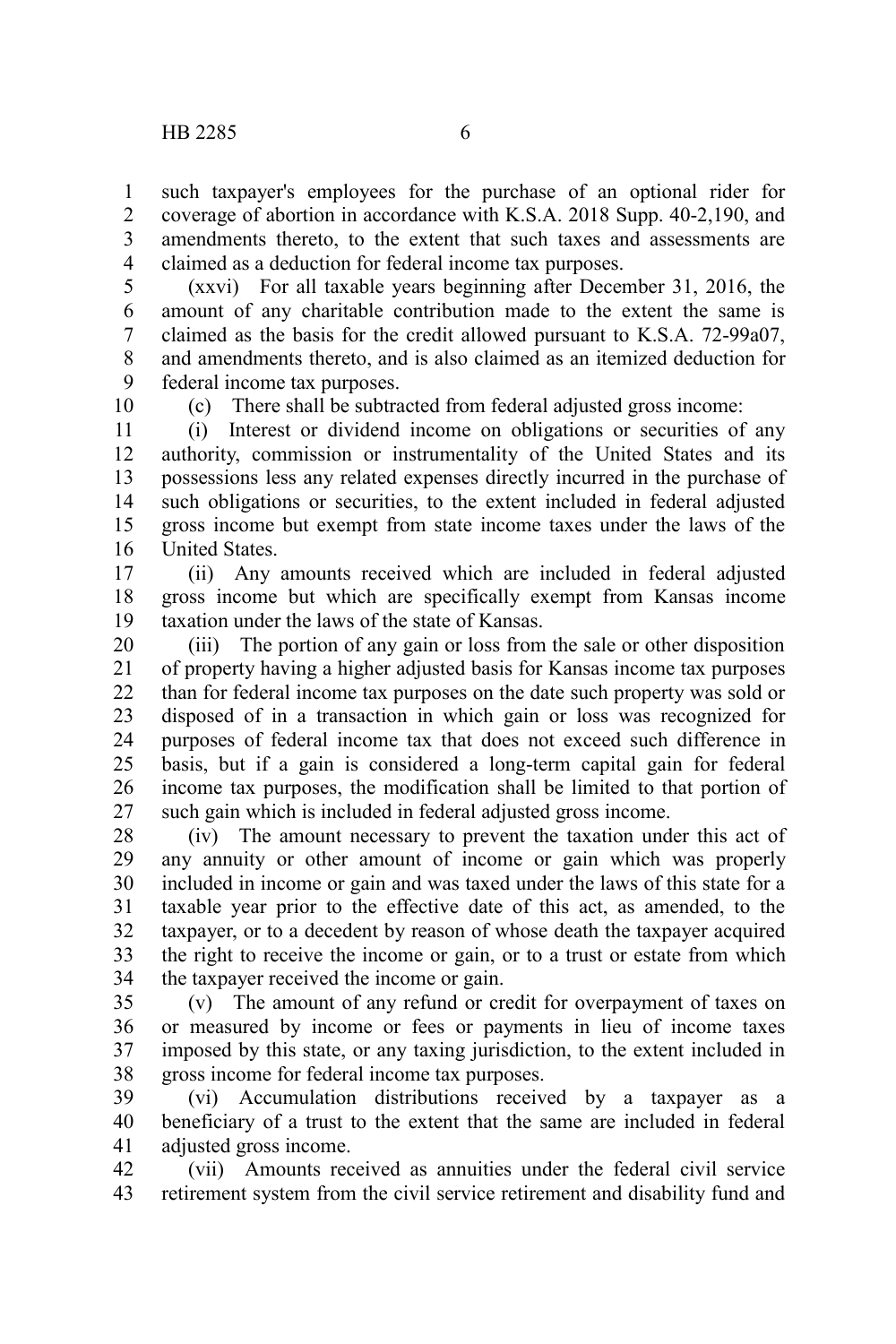other amounts received as retirement benefits in whatever form which were earned for being employed by the federal government or for service in the armed forces of the United States. 1 2 3

(viii) Amounts received by retired railroad employees as a supplemental annuity under the provisions of 45 U.S.C. §§ 228b (a) and 228c (a) $(1)$  et seq. 4 5 6

(ix) Amounts received by retired employees of a city and by retired employees of any board of such city as retirement allowances pursuant to K.S.A. 13-14,106, and amendments thereto, or pursuant to any charter ordinance exempting a city from the provisions of K.S.A. 13-14,106, and amendments thereto. 7 8 9 10 11

(x) For taxable years beginning after December 31, 1976, the amount of the federal tentative jobs tax credit disallowance under the provisions of 26 U.S.C. § 280 C. For taxable years ending after December 31, 1978, the amount of the targeted jobs tax credit and work incentive credit disallowances under 26 U.S.C. § 280 C. 12 13 14 15 16

(xi) For taxable years beginning after December 31, 1986, dividend income on stock issued by Kansas venture capital, inc. 17 18

(xii) For taxable years beginning after December 31, 1989, amounts received by retired employees of a board of public utilities as pension and retirement benefits pursuant to K.S.A. 13-1246, 13-1246a and 13-1249, and amendments thereto. 19 20 21 22

(xiii) For taxable years beginning after December 31, 2004, amounts contributed to and the amount of income earned on contributions deposited to an individual development account under K.S.A. 74-50,201 et seq., and amendments thereto. 23 24 25 26

(xiv) For all taxable years commencing after December 31, 1996, that portion of any income of a bank organized under the laws of this state or any other state, a national banking association organized under the laws of the United States, an association organized under the savings and loan code of this state or any other state, or a federal savings association organized under the laws of the United States, for which an election as an S corporation under subchapter S of the federal internal revenue code is in effect, which accrues to the taxpayer who is a stockholder of such corporation and which is not distributed to the stockholders as dividends of the corporation. For taxable years beginning after December 31, 2012, and ending before January 1, 2017, the amount of modification under this subsection shall exclude the portion of income or loss reported on schedule E and included on line 17 of the taxpayer's form 1040 federal individual income tax return. 27 28 29 30 31 32 33 34 35 36 37 38 39 40

(xv) For all taxable years beginning after December 31, 2006, amounts not exceeding \$3,000, or \$6,000 for a married couple filing a joint return, for each designated beneficiary which are contributed to a 41 42 43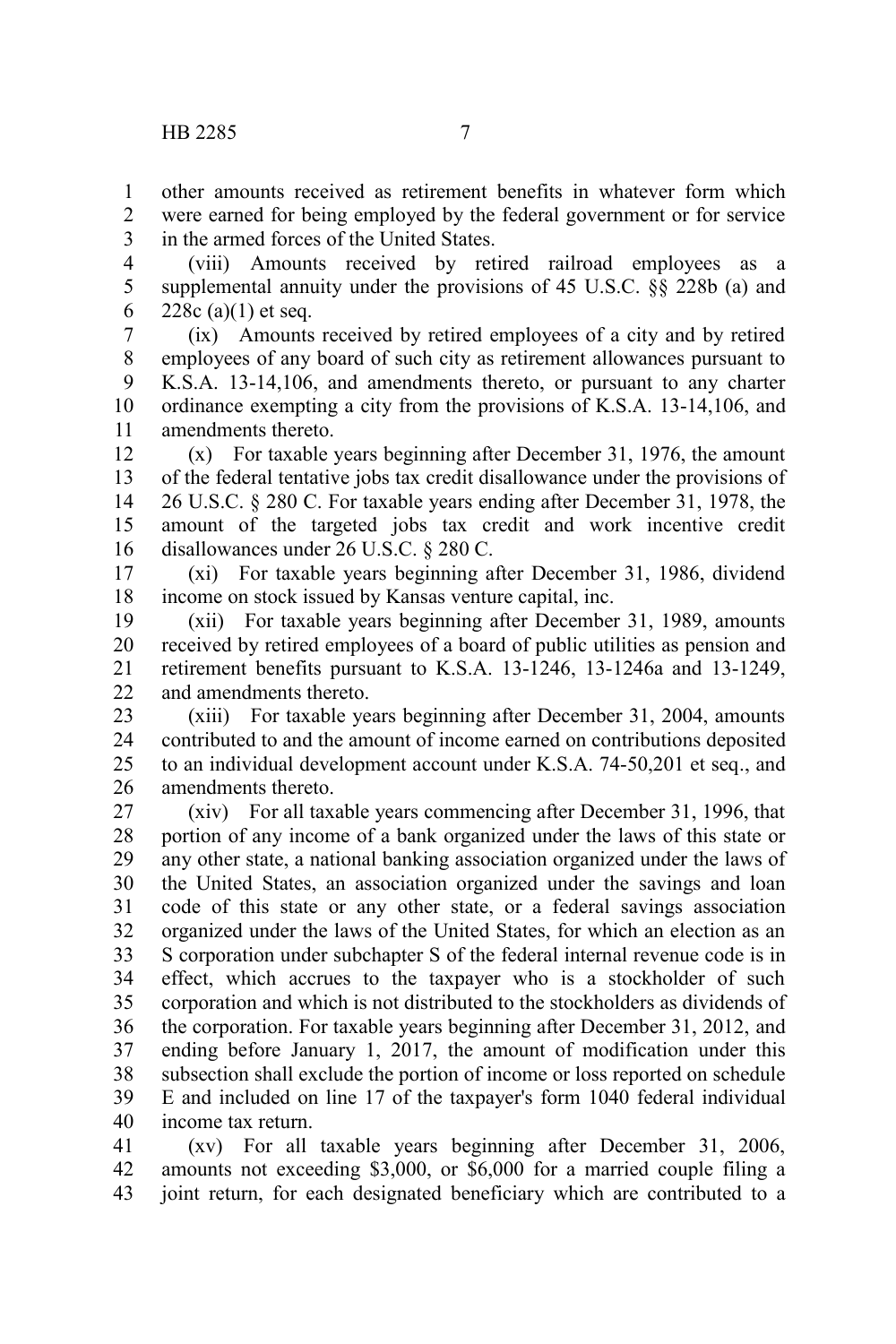family postsecondary education savings account established under the Kansas postsecondary education savings program or a qualified tuition program established and maintained by another state or agency or instrumentality thereof pursuant to section 529 of the internal revenue code of 1986, as amended, for the purpose of paying the qualified higher education expenses of a designated beneficiary at an institution of postsecondary education. The terms and phrases used in this paragraph shall have the meaning respectively ascribed thereto by the provisions of K.S.A. 2018 Supp. 75-643, and amendments thereto, and the provisions of such section are hereby incorporated by reference for all purposes thereof. 1 2 3 4 5 6 7 8 9 10

(xvi) For all taxable years beginning after December 31, 2004, amounts received by taxpayers who are or were members of the armed forces of the United States, including service in the Kansas army and air national guard, as a recruitment, sign up or retention bonus received by such taxpayer as an incentive to join, enlist or remain in the armed services of the United States, including service in the Kansas army and air national guard, and amounts received for repayment of educational or student loans incurred by or obligated to such taxpayer and received by such taxpayer as a result of such taxpayer's service in the armed forces of the United States, including service in the Kansas army and air national guard. 11 12 13 14 15 16 17 18 19 20

(xvii) For all taxable years beginning after December 31, 2004, amounts received by taxpayers who are eligible members of the Kansas army and air national guard as a reimbursement pursuant to K.S.A. 48- 281, and amendments thereto, and amounts received for death benefits pursuant to K.S.A. 48-282, and amendments thereto, or pursuant to section 1 or section 2 of chapter 207 of the 2005 Session Laws of Kansas, and amendments thereto, to the extent that such death benefits are included in federal adjusted gross income of the taxpayer. 21 22 23 24 25 26 27 28

(xviii) For the taxable year beginning after December 31, 2006, amounts received as benefits under the federal social security act which are included in federal adjusted gross income of a taxpayer with federal adjusted gross income of \$50,000 or less, whether such taxpayer's filing status is single, head of household, married filing separate or married filing jointly; and for all taxable years beginning after December 31, 2007, amounts received as benefits under the federal social security act which are included in federal adjusted gross income of a taxpayer with federal adjusted gross income of \$75,000 or less, whether such taxpayer's filing status is single, head of household, married filing separate or married filing jointly. 29 30 31 32 33 34 35 36 37 38 39

(xix) Amounts received by retired employees of Washburn university as retirement and pension benefits under the university's retirement plan. 40 41

(xx) For taxable years beginning after December 31, 2012, and ending before January 1, 2017, the amount of any: (1) Net profit from 42 43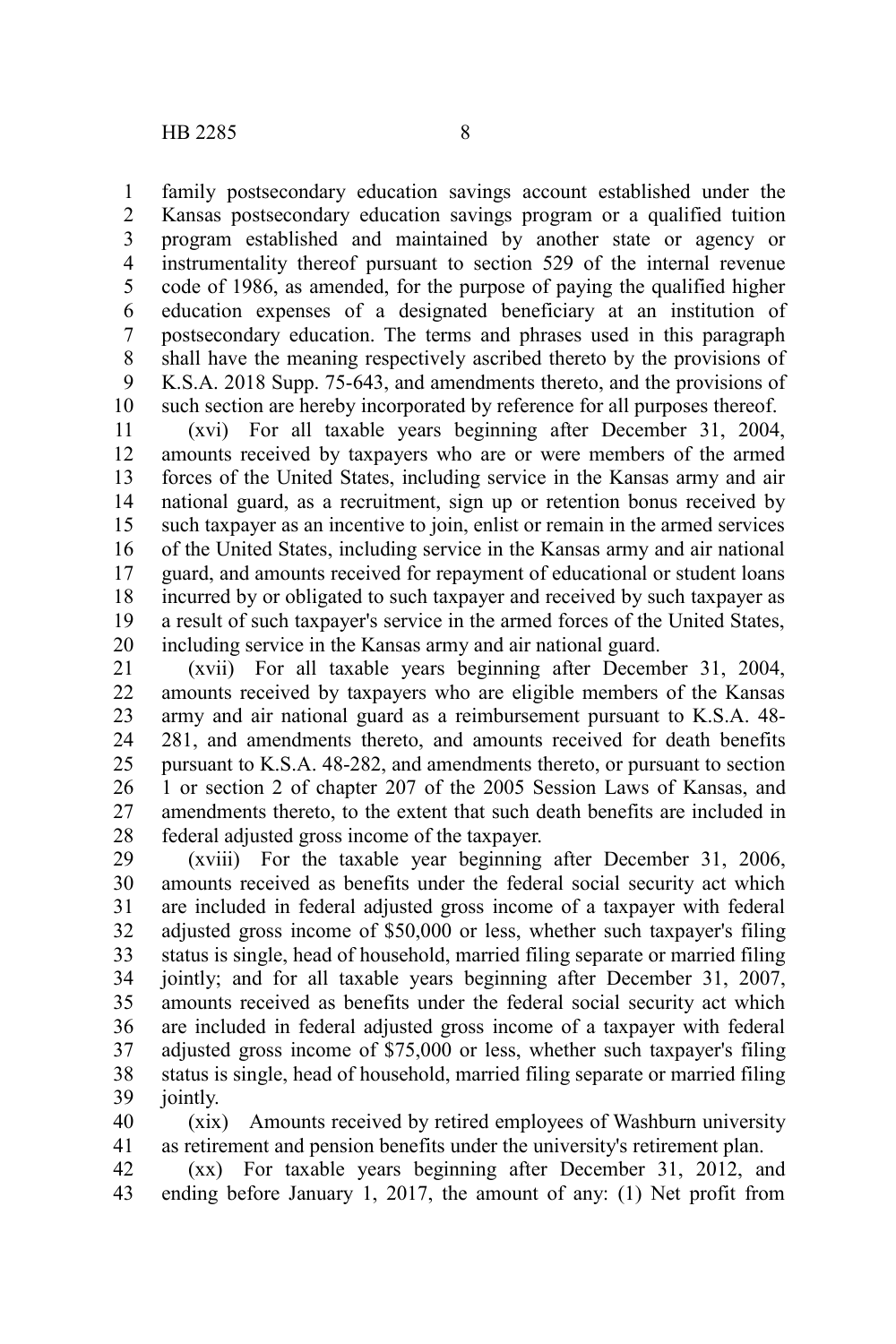business as determined under the federal internal revenue code and reported from schedule C and on line 12 of the taxpayer's form 1040 federal individual income tax return; (2) net income, not including guaranteed payments as defined in section 707(c) of the federal internal revenue code and as reported to the taxpayer from federal schedule K-1, (form 1065-B), in box 9, code F or as reported to the taxpayer from federal schedule K-1, (form 1065) in box 4, from rental real estate, royalties, partnerships, S corporations, estates, trusts, residual interest in real estate mortgage investment conduits and net farm rental as determined under the federal internal revenue code and reported from schedule E and on line 17 of the taxpayer's form 1040 federal individual income tax return; and (3) net farm profit as determined under the federal internal revenue code and reported from schedule F and on line 18 of the taxpayer's form 1040 federal income tax return; all to the extent included in the taxpayer's federal adjusted gross income. For purposes of this subsection, references to the federal form 1040 and federal schedule C, schedule E, and schedule F, shall be to such form and schedules as they existed for tax year 2011 and as revised thereafter by the internal revenue service. 1 2 3 4 5 6 7 8 9 10 11 12 13 14 15 16 17 18

(xxi) For all taxable years beginning after December 31, 2013, amounts equal to the unreimbursed travel, lodging and medical expenditures directly incurred by a taxpayer while living, or a dependent of the taxpayer while living, for the donation of one or more human organs of the taxpayer, or a dependent of the taxpayer, to another person for human organ transplantation. The expenses may be claimed as a subtraction modification provided for in this section to the extent the expenses are not already subtracted from the taxpayer's federal adjusted gross income. In no circumstances shall the subtraction modification provided for in this section for any individual, or a dependent, exceed \$5,000. As used in this section, "human organ" means all or part of a liver, pancreas, kidney, intestine, lung or bone marrow. The provisions of this paragraph shall take effect on the day the secretary of revenue certifies to the director of the budget that the cost for the department of revenue of modifications to the automated tax system for the purpose of implementing this paragraph will not exceed \$20,000. 19 20 21 22 23 24 25 26 27 28 29 30 31 32 33 34

(xxii) For taxable years beginning after December 31, 2012, and ending before January 1, 2017, the amount of net gain from the sale of: (1) Cattle and horses, regardless of age, held by the taxpayer for draft, breeding, dairy or sporting purposes, and held by such taxpayer for 24 months or more from the date of acquisition; and (2) other livestock, regardless of age, held by the taxpayer for draft, breeding, dairy or sporting purposes, and held by such taxpayer for 12 months or more from the date of acquisition. The subtraction from federal adjusted gross income shall be limited to the amount of the additions recognized under the 35 36 37 38 39 40 41 42 43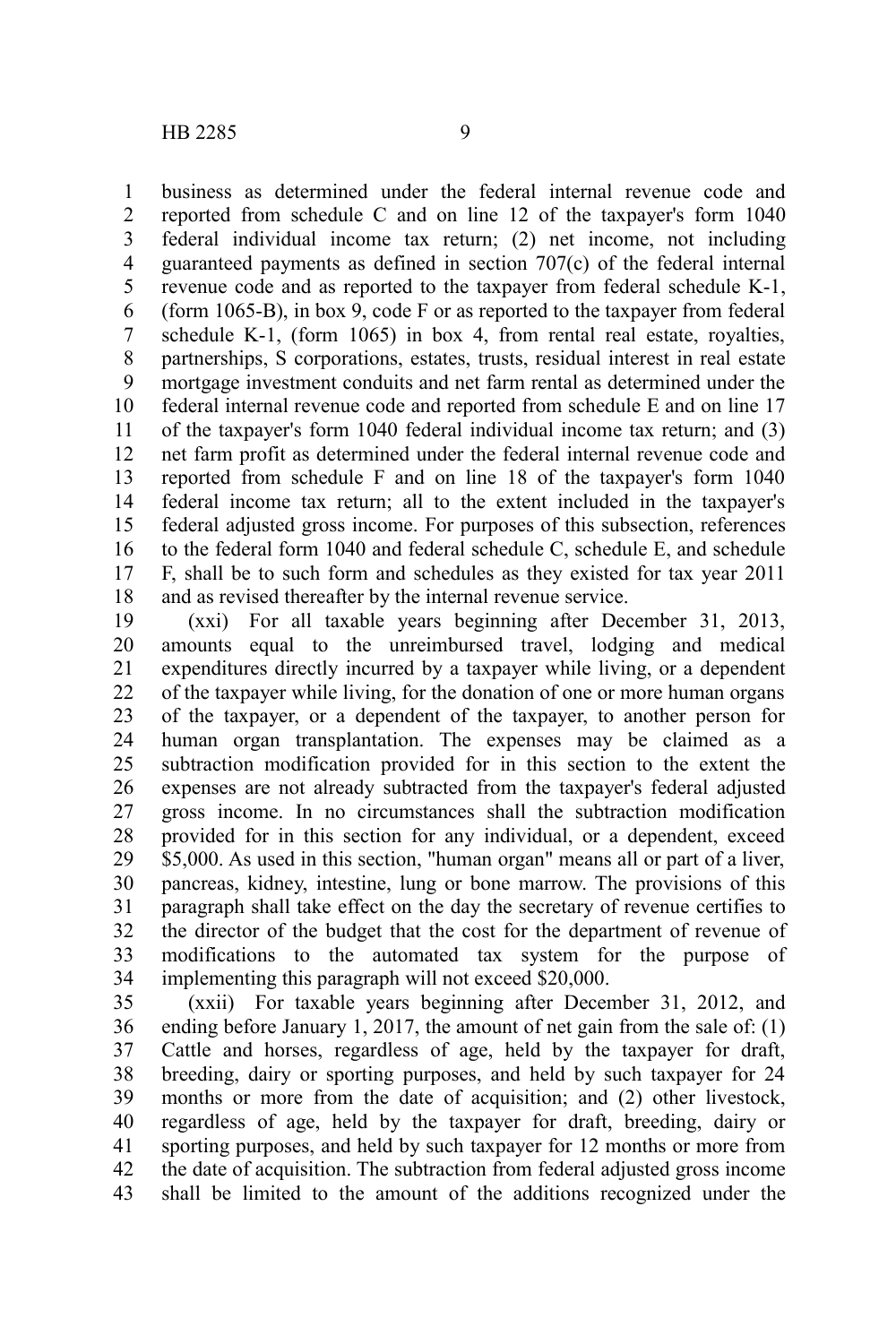provisions of subsection  $(b)(xix)$  attributable to the business in which the livestock sold had been used. As used in this paragraph, the term "livestock" shall not include poultry. 1 2 3

(xxiii) For all taxable years beginning after December 31, 2012, amounts received under either the Overland Park, Kansas police department retirement plan or the Overland Park, Kansas fire department retirement plan, both as established by the city of Overland Park, pursuant to the city's home rule authority. 4 5 6 7 8

(xxiv) For taxable years beginning after December 31, 2013, and ending before January 1, 2017, the net gain from the sale from Christmas trees grown in Kansas and held by the taxpayer for six years or more. 9 10 11

*(xxv) For all taxable years beginning after December 31, 2018, the amount of any net gain from the sale of specie, as defined in section 2, and amendments thereto.* 12 13 14

(d) There shall be added to or subtracted from federal adjusted gross income the taxpayer's share, as beneficiary of an estate or trust, of the Kansas fiduciary adjustment determined under K.S.A. 79-32,135, and amendments thereto. 15 16 17 18

(e) The amount of modifications required to be made under this section by a partner which relates to items of income, gain, loss, deduction or credit of a partnership shall be determined under K.S.A. 79-32,131, and amendments thereto, to the extent that such items affect federal adjusted gross income of the partner. 19 20 21 22 23

(f) No taxpayer shall be assessed penalties and interest from the underpayment of taxes due to changes to this section that became law on July 1, 2017, so long as such underpayment is rectified on or before April 17, 2018. 24 25 26 27

Sec. 8. K.S.A. 2018 Supp. 79-3606 is hereby amended to read as follows: 79-3606. The following shall be exempt from the tax imposed by this act: 28 29 30

(a) All sales of motor-vehicle fuel or other articles upon which a sales or excise tax has been paid, not subject to refund, under the laws of this state except cigarettes and electronic cigarettes as defined by K.S.A. 79- 3301, and amendments thereto, including consumable material for such electronic cigarettes, cereal malt beverages and malt products as defined by K.S.A. 79-3817, and amendments thereto, including wort, liquid malt, malt syrup and malt extract, that is not subject to taxation under the provisions of K.S.A. 79-41a02, and amendments thereto, motor vehicles taxed pursuant to K.S.A. 79-5117, and amendments thereto, tires taxed pursuant to K.S.A. 65-3424d, and amendments thereto, drycleaning and laundry services taxed pursuant to K.S.A. 65-34,150, and amendments thereto, and gross receipts from regulated sports contests taxed pursuant to the Kansas professional regulated sports act, and amendments thereto; 31 32 33 34 35 36 37 38 39 40 41 42 43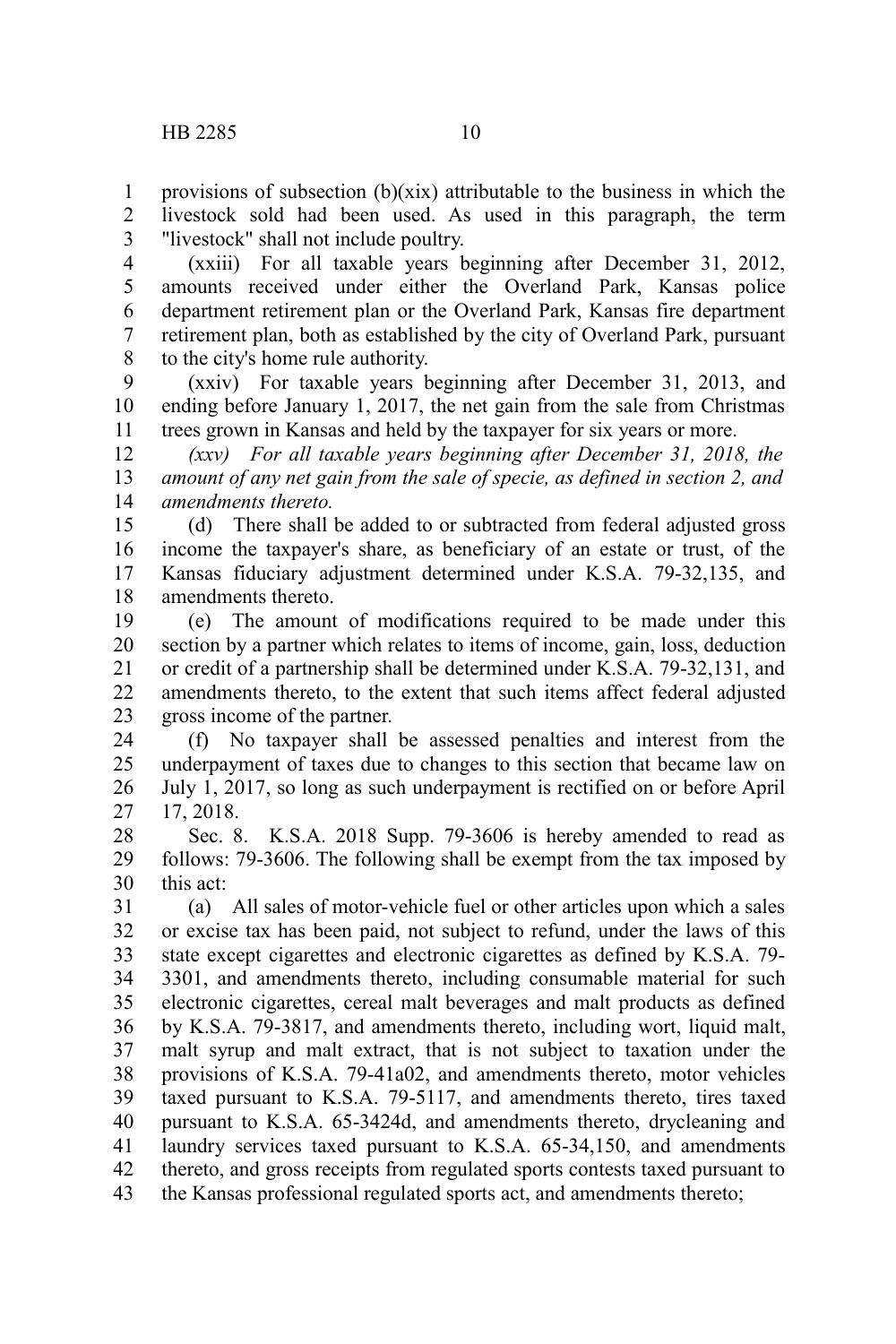(b) all sales of tangible personal property or service, including the renting and leasing of tangible personal property, purchased directly by the state of Kansas, a political subdivision thereof, other than a school or educational institution, or purchased by a public or private nonprofit hospital or public hospital authority or nonprofit blood, tissue or organ bank and used exclusively for state, political subdivision, hospital or public hospital authority or nonprofit blood, tissue or organ bank purposes, except when: (1) Such state, hospital or public hospital authority is engaged or proposes to engage in any business specifically taxable under the provisions of this act and such items of tangible personal property or service are used or proposed to be used in such business; or (2) such political subdivision is engaged or proposes to engage in the business of furnishing gas, electricity or heat to others and such items of personal property or service are used or proposed to be used in such business; 1 2 3 4 5 6 7 8 9 10 11 12 13 14

(c) all sales of tangible personal property or services, including the renting and leasing of tangible personal property, purchased directly by a public or private elementary or secondary school or public or private nonprofit educational institution and used primarily by such school or institution for nonsectarian programs and activities provided or sponsored by such school or institution or in the erection, repair or enlargement of buildings to be used for such purposes. The exemption herein provided shall not apply to erection, construction, repair, enlargement or equipment of buildings used primarily for human habitation; 15 16 17 18 19 20 21 22 23

(d) all sales of tangible personal property or services purchased by a contractor for the purpose of constructing, equipping, reconstructing, maintaining, repairing, enlarging, furnishing or remodeling facilities for any public or private nonprofit hospital or public hospital authority, public or private elementary or secondary school, a public or private nonprofit educational institution, state correctional institution including a privately constructed correctional institution contracted for state use and ownership, that would be exempt from taxation under the provisions of this act if purchased directly by such hospital or public hospital authority, school, educational institution or a state correctional institution; and all sales of tangible personal property or services purchased by a contractor for the purpose of constructing, equipping, reconstructing, maintaining, repairing, enlarging, furnishing or remodeling facilities for any political subdivision of the state or district described in subsection (s), the total cost of which is paid from funds of such political subdivision or district and that would be exempt from taxation under the provisions of this act if purchased directly by such political subdivision or district. Nothing in this subsection or in the provisions of K.S.A. 12-3418, and amendments thereto, shall be deemed to exempt the purchase of any construction machinery, equipment or tools used in the constructing, equipping, reconstructing, maintaining, 24 25 26 27 28 29 30 31 32 33 34 35 36 37 38 39 40 41 42 43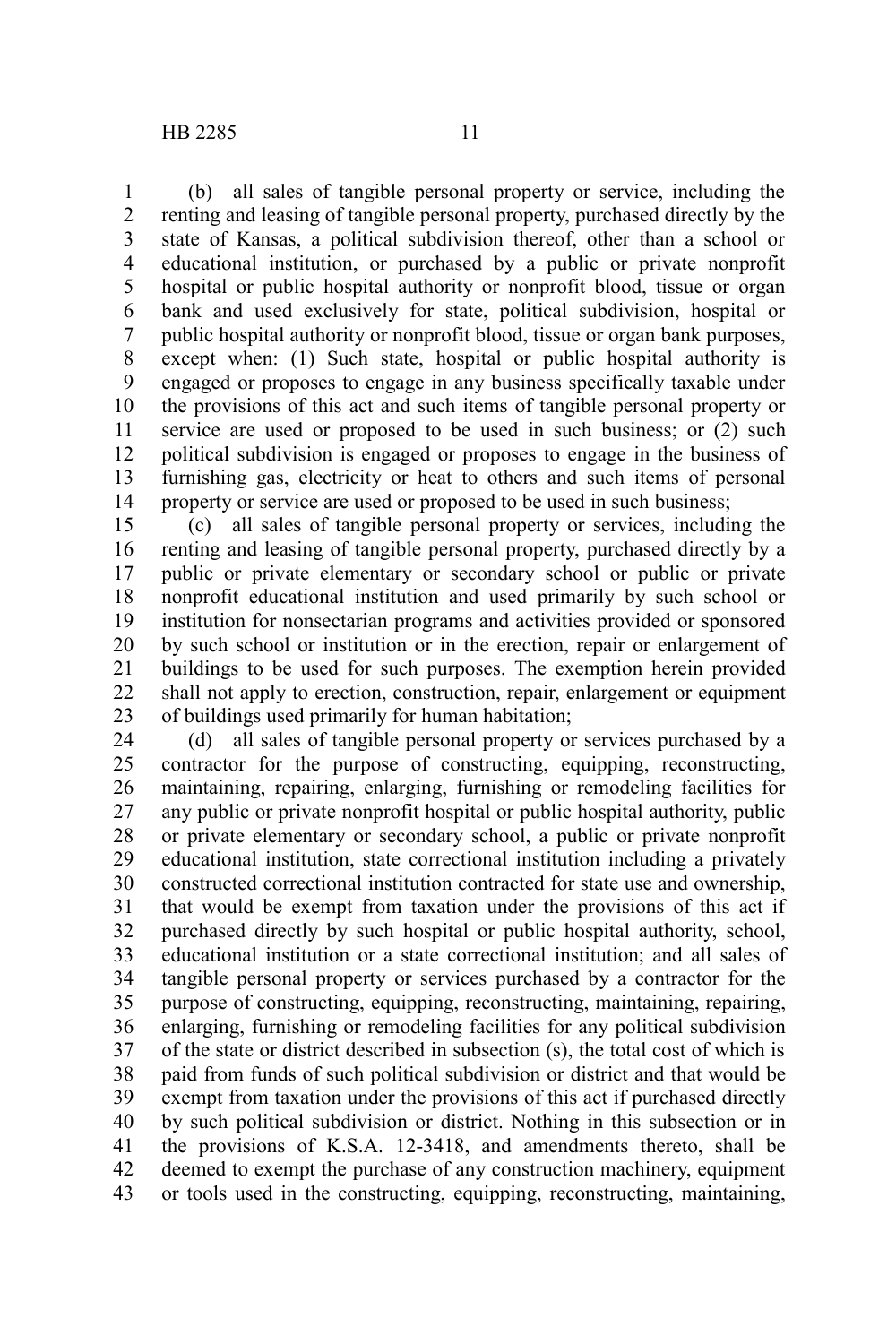repairing, enlarging, furnishing or remodeling facilities for any political subdivision of the state or any such district. As used in this subsection, K.S.A. 12-3418 and 79-3640, and amendments thereto, "funds of a political subdivision" shall mean general tax revenues, the proceeds of any bonds and gifts or grants-in-aid. Gifts shall not mean funds used for the purpose of constructing, equipping, reconstructing, repairing, enlarging, furnishing or remodeling facilities that are to be leased to the donor. When any political subdivision of the state, district described in subsection (s), public or private nonprofit hospital or public hospital authority, public or private elementary or secondary school, public or private nonprofit educational institution, state correctional institution including a privately constructed correctional institution contracted for state use and ownership shall contract for the purpose of constructing, equipping, reconstructing, maintaining, repairing, enlarging, furnishing or remodeling facilities, it shall obtain from the state and furnish to the contractor an exemption certificate for the project involved, and the contractor may purchase materials for incorporation in such project. The contractor shall furnish the number of such certificate to all suppliers from whom such purchases are made, and such suppliers shall execute invoices covering the same bearing the number of such certificate. Upon completion of the project the contractor shall furnish to the political subdivision, district described in subsection (s), hospital or public hospital authority, school, educational institution or department of corrections concerned a sworn statement, on a form to be provided by the director of taxation, that all purchases so made were entitled to exemption under this subsection. As an alternative to the foregoing procedure, any such contracting entity may apply to the secretary of revenue for agent status for the sole purpose of issuing and furnishing project exemption certificates to contractors pursuant to rules and regulations adopted by the secretary establishing conditions and standards for the granting and maintaining of such status. All invoices shall be held by the contractor for a period of five years and shall be subject to audit by the director of taxation. If any materials purchased under such a certificate are found not to have been incorporated in the building or other project or not to have been returned for credit or the sales or compensating tax otherwise imposed upon such materials that will not be so incorporated in the building or other project reported and paid by such contractor to the director of taxation not later than the  $20<sup>th</sup>$  day of the month following the close of the month in which it shall be determined that such materials will not be used for the purpose for which such certificate was issued, the political subdivision, district described in subsection (s), hospital or public hospital authority, school, educational institution or the contractor contracting with the department of corrections for a correctional institution concerned shall be liable for tax on all 1 2 3 4 5 6 7 8 9 10 11 12 13 14 15 16 17 18 19 20 21 22 23 24 25 26 27 28 29 30 31 32 33 34 35 36 37 38 39 40 41 42 43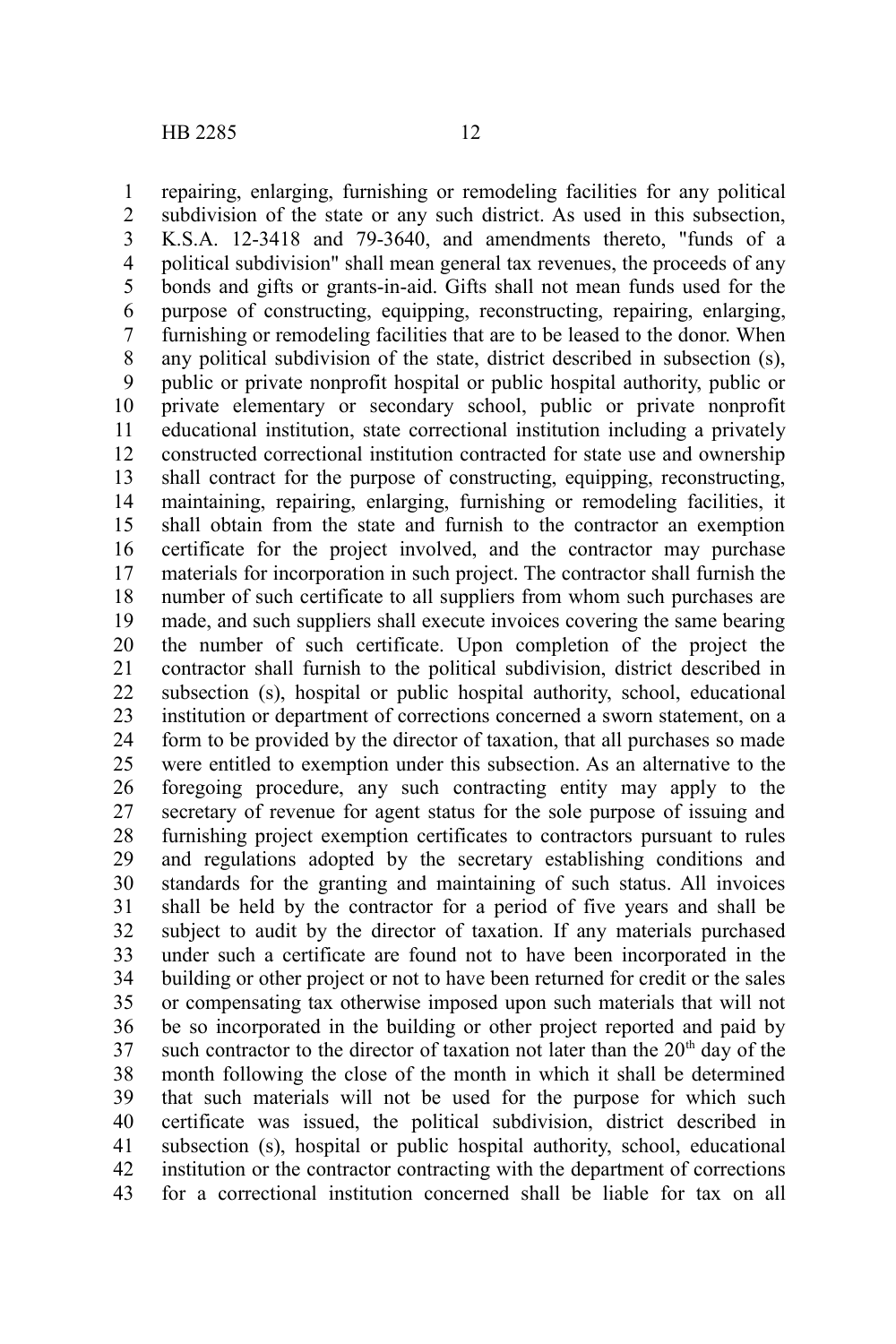materials purchased for the project, and upon payment thereof it may recover the same from the contractor together with reasonable attorney fees. Any contractor or any agent, employee or subcontractor thereof, who shall use or otherwise dispose of any materials purchased under such a certificate for any purpose other than that for which such a certificate is issued without the payment of the sales or compensating tax otherwise imposed upon such materials, shall be guilty of a misdemeanor and, upon conviction therefor, shall be subject to the penalties provided for in K.S.A. 79-3615(h), and amendments thereto; 1 2 3 4 5 6 7 8 9

(e) all sales of tangible personal property or services purchased by a contractor for the erection, repair or enlargement of buildings or other projects for the government of the United States, its agencies or instrumentalities, that would be exempt from taxation if purchased directly by the government of the United States, its agencies or instrumentalities. When the government of the United States, its agencies or instrumentalities shall contract for the erection, repair, or enlargement of any building or other project, it shall obtain from the state and furnish to the contractor an exemption certificate for the project involved, and the contractor may purchase materials for incorporation in such project. The contractor shall furnish the number of such certificates to all suppliers from whom such purchases are made, and such suppliers shall execute invoices covering the same bearing the number of such certificate. Upon completion of the project the contractor shall furnish to the government of the United States, its agencies or instrumentalities concerned a sworn statement, on a form to be provided by the director of taxation, that all purchases so made were entitled to exemption under this subsection. As an alternative to the foregoing procedure, any such contracting entity may apply to the secretary of revenue for agent status for the sole purpose of issuing and furnishing project exemption certificates to contractors pursuant to rules and regulations adopted by the secretary establishing conditions and standards for the granting and maintaining of such status. All invoices shall be held by the contractor for a period of five years and shall be subject to audit by the director of taxation. Any contractor or any agent, employee or subcontractor thereof, who shall use or otherwise dispose of any materials purchased under such a certificate for any purpose other than that for which such a certificate is issued without the payment of the sales or compensating tax otherwise imposed upon such materials, shall be guilty of a misdemeanor and, upon conviction therefor, shall be subject to the penalties provided for in K.S.A. 79-3615(h), and amendments thereto; 10 11 12 13 14 15 16 17 18 19 20 21 22 23 24 25 26 27 28 29 30 31 32 33 34 35 36 37 38 39 40

(f) tangible personal property purchased by a railroad or public utility for consumption or movement directly and immediately in interstate commerce; 41 42 43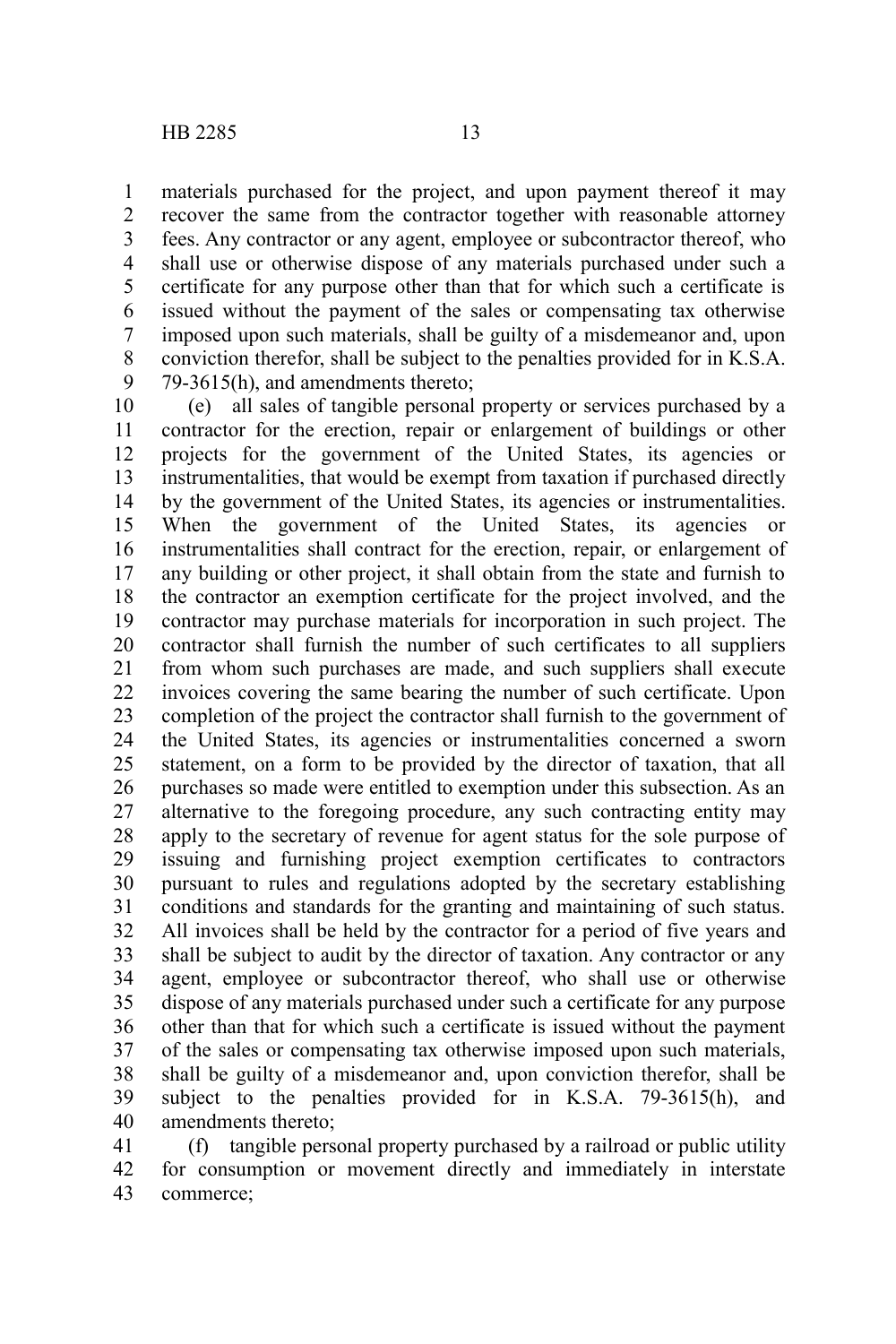(g) sales of aircraft including remanufactured and modified aircraft sold to persons using directly or through an authorized agent such aircraft as certified or licensed carriers of persons or property in interstate or foreign commerce under authority of the laws of the United States or any foreign government or sold to any foreign government or agency or instrumentality of such foreign government and all sales of aircraft for use outside of the United States and sales of aircraft repair, modification and replacement parts and sales of services employed in the remanufacture, modification and repair of aircraft; 1 2 3 4 5 6 7 8 9

(h) all rentals of nonsectarian textbooks by public or private elementary or secondary schools; 10 11

(i) the lease or rental of all films, records, tapes, or any type of sound or picture transcriptions used by motion picture exhibitors; 12 13

(j) meals served without charge or food used in the preparation of such meals to employees of any restaurant, eating house, dining car, hotel, drugstore or other place where meals or drinks are regularly sold to the public if such employees' duties are related to the furnishing or sale of such meals or drinks; 14 15 16 17 18

(k) any motor vehicle, semitrailer or pole trailer, as such terms are defined by K.S.A. 8-126, and amendments thereto, or aircraft sold and delivered in this state to a bona fide resident of another state, which motor vehicle, semitrailer, pole trailer or aircraft is not to be registered or based in this state and which vehicle, semitrailer, pole trailer or aircraft will not remain in this state more than 10 days; 19 20 21 22 23 24

(l) all isolated or occasional sales of tangible personal property, services, substances or things, except isolated or occasional sale of motor vehicles specifically taxed under the provisions of K.S.A. 79-3603(o), and amendments thereto; 25 26 27 28

(m) all sales of tangible personal property that become an ingredient or component part of tangible personal property or services produced, manufactured or compounded for ultimate sale at retail within or without the state of Kansas; and any such producer, manufacturer or compounder may obtain from the director of taxation and furnish to the supplier an exemption certificate number for tangible personal property for use as an ingredient or component part of the property or services produced, manufactured or compounded; 29 30 31 32 33 34 35 36

(n) all sales of tangible personal property that is consumed in the production, manufacture, processing, mining, drilling, refining or compounding of tangible personal property, the treating of by-products or wastes derived from any such production process, the providing of services or the irrigation of crops for ultimate sale at retail within or without the state of Kansas; and any purchaser of such property may obtain from the director of taxation and furnish to the supplier an 37 38 39 40 41 42 43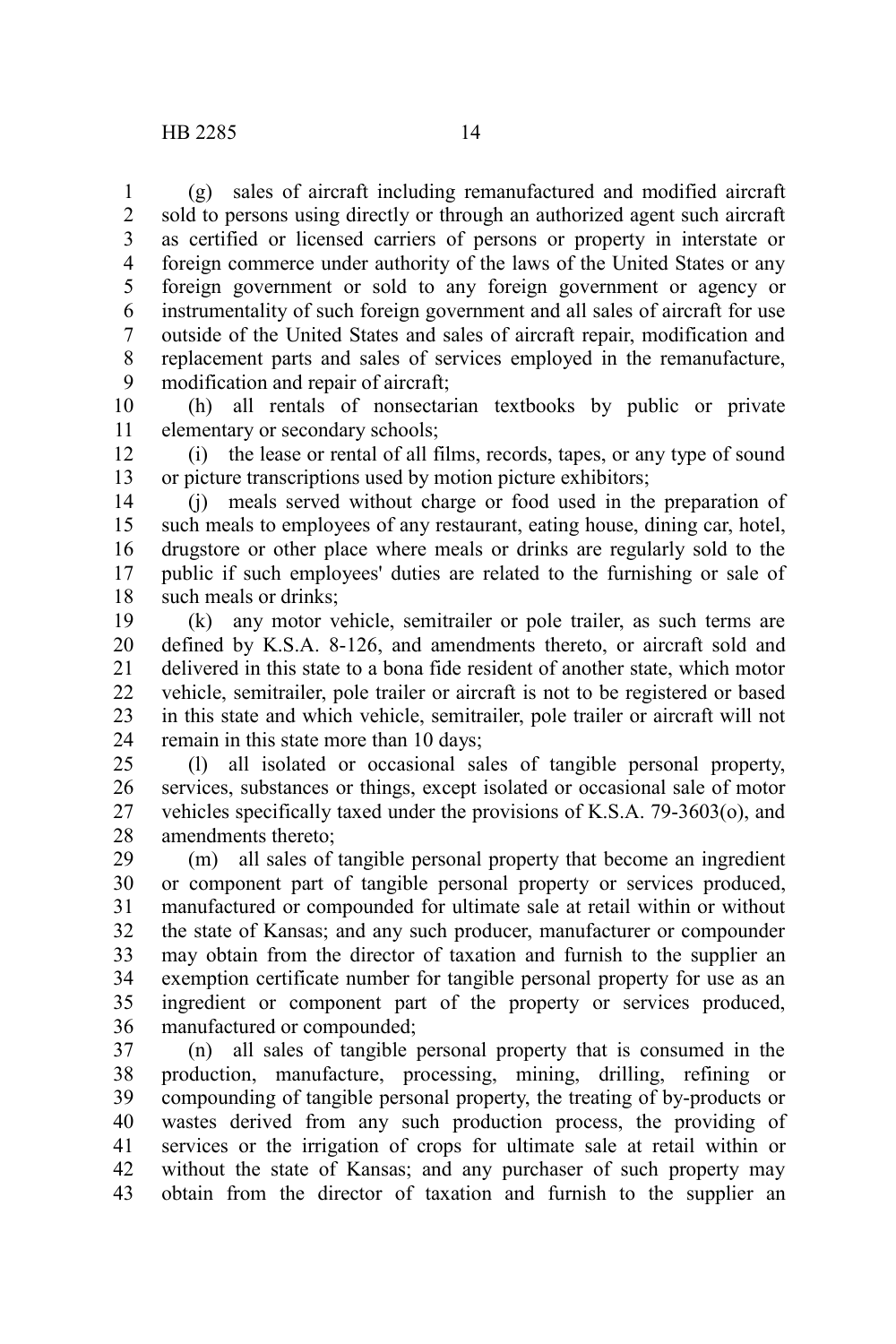exemption certificate number for tangible personal property for consumption in such production, manufacture, processing, mining, drilling, refining, compounding, treating, irrigation and in providing such services; 1 2 3 4

(o) all sales of animals, fowl and aquatic plants and animals, the primary purpose of which is use in agriculture or aquaculture, as defined in K.S.A. 47-1901, and amendments thereto, the production of food for human consumption, the production of animal, dairy, poultry or aquatic plant and animal products, fiber or fur, or the production of offspring for use for any such purpose or purposes; 5 6 7 8 9 10

(p) all sales of drugs dispensed pursuant to a prescription order by a licensed practitioner or a mid-level practitioner as defined by K.S.A. 65- 1626, and amendments thereto. As used in this subsection, "drug" means a compound, substance or preparation and any component of a compound, substance or preparation, other than food and food ingredients, dietary supplements or alcoholic beverages, recognized in the official United States pharmacopeia, official homeopathic pharmacopoeia of the United States or official national formulary, and supplement to any of them, intended for use in the diagnosis, cure, mitigation, treatment or prevention of disease or intended to affect the structure or any function of the body, except that for taxable years commencing after December 31, 2013, this subsection shall not apply to any sales of drugs used in the performance or induction of an abortion, as defined in K.S.A. 65-6701, and amendments thereto; 11 12 13 14 15 16 17 18 19 20 21 22 23 24

(q) all sales of insulin dispensed by a person licensed by the state board of pharmacy to a person for treatment of diabetes at the direction of a person licensed to practice medicine by the state board of healing arts; 25 26 27

(r) all sales of oxygen delivery equipment, kidney dialysis equipment, enteral feeding systems, prosthetic devices and mobility enhancing equipment prescribed in writing by a person licensed to practice the healing arts, dentistry or optometry, and in addition to such sales, all sales of hearing aids, as defined by K.S.A. 74-5807(c), and amendments thereto, and repair and replacement parts therefor, including batteries, by a person licensed in the practice of dispensing and fitting hearing aids pursuant to the provisions of K.S.A. 74-5808, and amendments thereto. For the purposes of this subsection: (1) "Mobility enhancing equipment" means equipment including repair and replacement parts to same, but does not include durable medical equipment, which is primarily and customarily used to provide or increase the ability to move from one place to another and which is appropriate for use either in a home or a motor vehicle; is not generally used by persons with normal mobility; and does not include any motor vehicle or equipment on a motor vehicle normally provided by a motor vehicle manufacturer; and (2) "prosthetic device" means a 28 29 30 31 32 33 34 35 36 37 38 39 40 41 42 43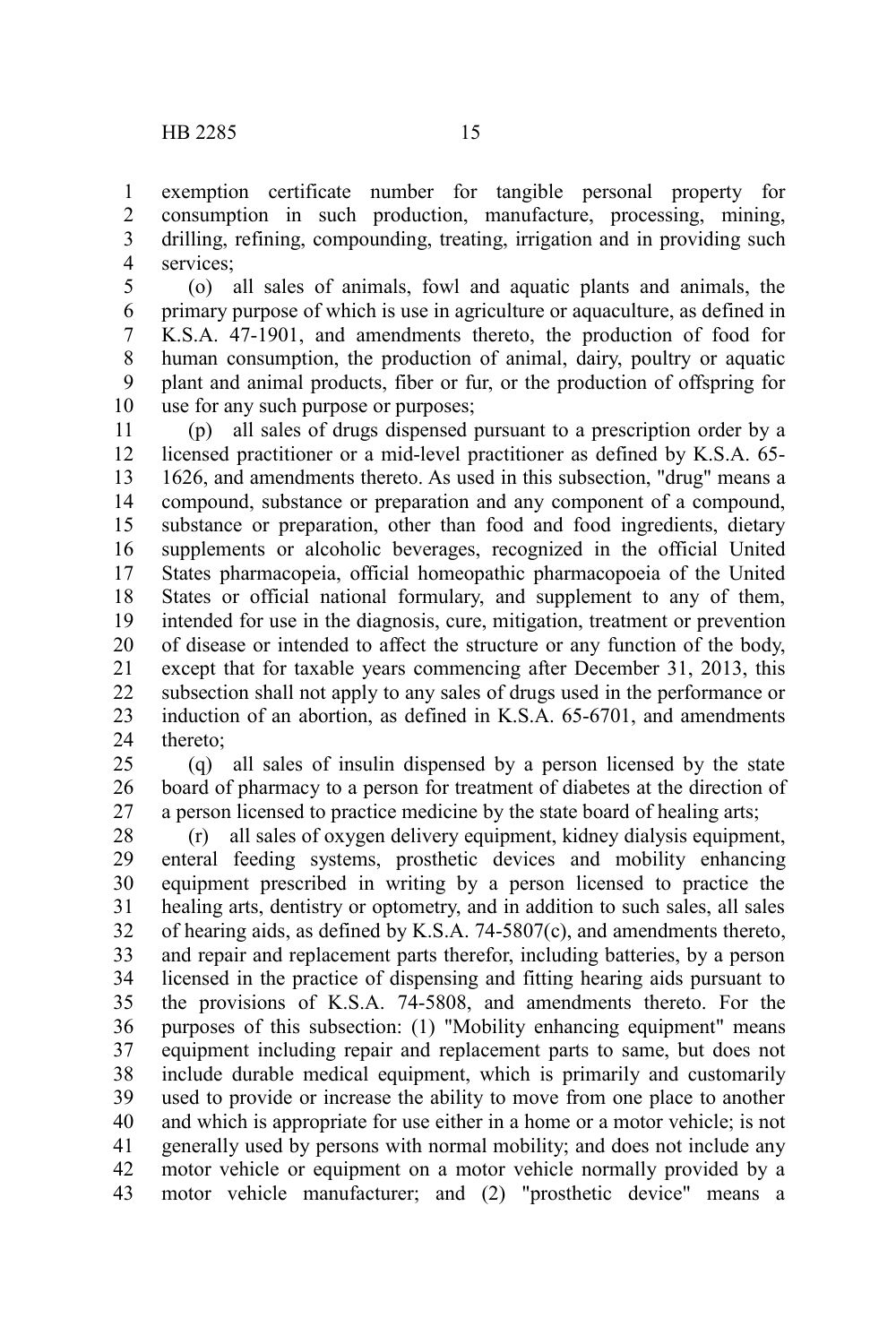replacement, corrective or supportive device including repair and replacement parts for same worn on or in the body to artificially replace a missing portion of the body, prevent or correct physical deformity or malfunction or support a weak or deformed portion of the body; 1 2 3 4

(s) except as provided in K.S.A. 2018 Supp. 82a-2101, and amendments thereto, all sales of tangible personal property or services purchased directly or indirectly by a groundwater management district organized or operating under the authority of K.S.A. 82a-1020 et seq*.*, and amendments thereto, by a rural water district organized or operating under the authority of K.S.A. 82a-612, and amendments thereto, or by a water supply district organized or operating under the authority of K.S.A. 19- 3501 et seq*.*, 19-3522 et seq*.* or 19-3545, and amendments thereto, which property or services are used in the construction activities, operation or maintenance of the district; 5 6 7 8 9 10 11 12 13 14

(t) all sales of farm machinery and equipment or aquaculture machinery and equipment, repair and replacement parts therefor and services performed in the repair and maintenance of such machinery and equipment. For the purposes of this subsection the term "farm machinery and equipment or aquaculture machinery and equipment" shall include a work-site utility vehicle, as defined in K.S.A. 8-126, and amendments thereto, and is equipped with a bed or cargo box for hauling materials, and shall also include machinery and equipment used in the operation of Christmas tree farming but shall not include any passenger vehicle, truck, truck tractor, trailer, semitrailer or pole trailer, other than a farm trailer, as such terms are defined by K.S.A. 8-126, and amendments thereto. "Farm machinery and equipment" includes precision farming equipment that is portable or is installed or purchased to be installed on farm machinery and equipment. "Precision farming equipment" includes the following items used only in computer-assisted farming, ranching or aquaculture production operations: Soil testing sensors, yield monitors, computers, monitors, software, global positioning and mapping systems, guiding systems, modems, data communications equipment and any necessary mounting hardware, wiring and antennas. Each purchaser of farm machinery and equipment or aquaculture machinery and equipment exempted herein must certify in writing on the copy of the invoice or sales ticket to be retained by the seller that the farm machinery and equipment or aquaculture machinery and equipment purchased will be used only in farming, ranching or aquaculture production. Farming or ranching shall include the operation of a feedlot and farm and ranch work for hire and the operation of a nursery; 15 16 17 18 19 20 21 22 23 24 25 26 27 28 29 30 31 32 33 34 35 36 37 38 39 40

(u) all leases or rentals of tangible personal property used as a dwelling if such tangible personal property is leased or rented for a period of more than 28 consecutive days; 41 42 43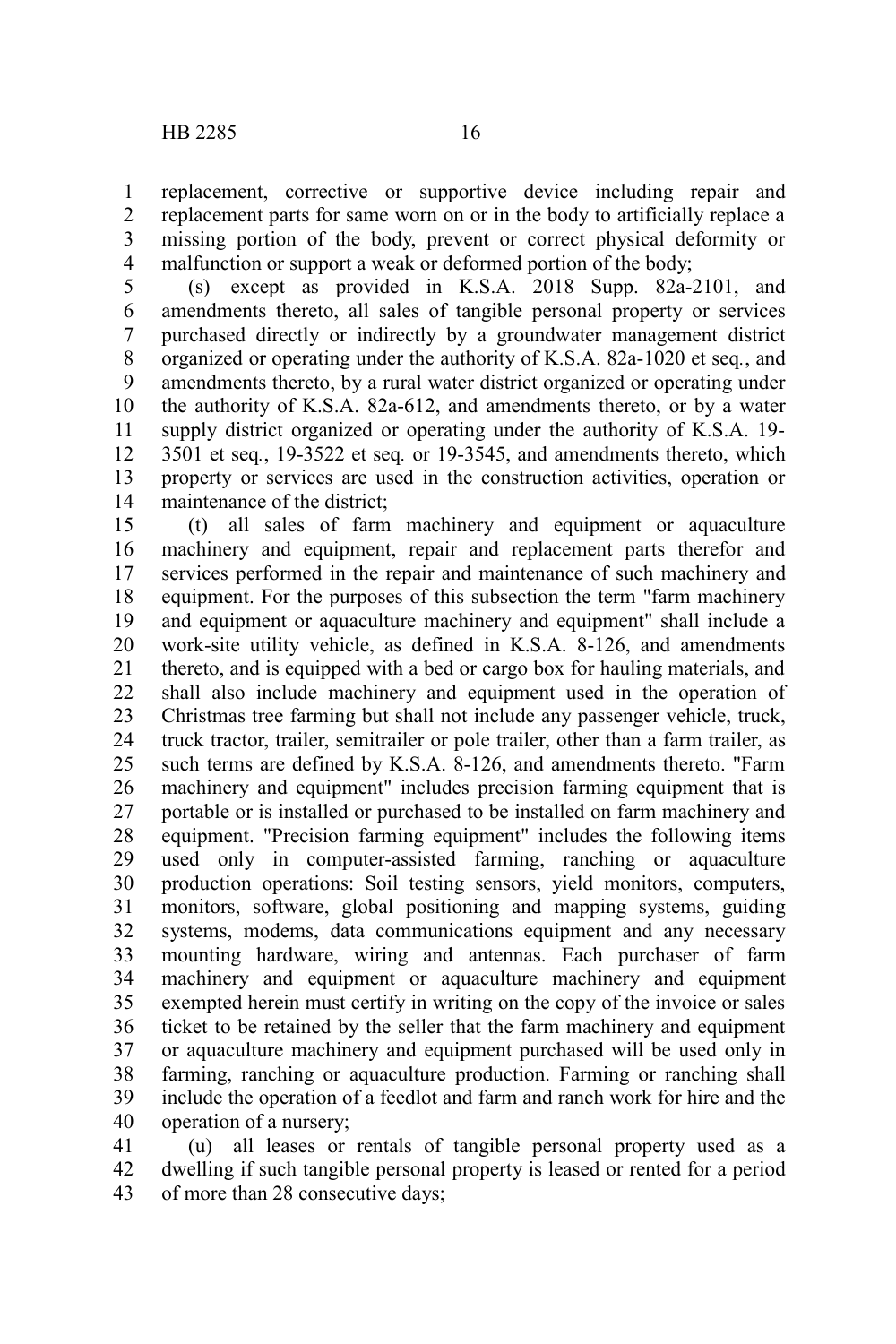(v) all sales of tangible personal property to any contractor for use in preparing meals for delivery to homebound elderly persons over 60 years of age and to homebound disabled persons or to be served at a groupsitting at a location outside of the home to otherwise homebound elderly persons over 60 years of age and to otherwise homebound disabled persons, as all or part of any food service project funded in whole or in part by government or as part of a private nonprofit food service project available to all such elderly or disabled persons residing within an area of service designated by the private nonprofit organization, and all sales of tangible personal property for use in preparing meals for consumption by indigent or homeless individuals whether or not such meals are consumed at a place designated for such purpose, and all sales of food products by or on behalf of any such contractor or organization for any such purpose; 1 2 3 4 5 6 7 8 9 10 11 12 13

(w) all sales of natural gas, electricity, heat and water delivered through mains, lines or pipes: (1) To residential premises for noncommercial use by the occupant of such premises; (2) for agricultural use and also, for such use, all sales of propane gas; (3) for use in the severing of oil; and (4) to any property which is exempt from property taxation pursuant to K.S.A. 79-201b, *Second* through *Sixth*. As used in this paragraph, "severing" means the same as defined in K.S.A. 79-4216(k), and amendments thereto. For all sales of natural gas, electricity and heat delivered through mains, lines or pipes pursuant to the provisions of subsection  $(w)(1)$  and  $(w)(2)$ , the provisions of this subsection shall expire on December 31, 2005; 14 15 16 17 18 19 20 21 22 23 24

(x) all sales of propane gas, LP-gas, coal, wood and other fuel sources for the production of heat or lighting for noncommercial use of an occupant of residential premises occurring prior to January 1, 2006; 25 26 27

(y) all sales of materials and services used in the repairing, servicing, altering, maintaining, manufacturing, remanufacturing, or modification of railroad rolling stock for use in interstate or foreign commerce under authority of the laws of the United States; 28 29 30 31

(z) all sales of tangible personal property and services purchased directly by a port authority or by a contractor therefor as provided by the provisions of K.S.A. 12-3418, and amendments thereto; 32 33 34

(aa) all sales of materials and services applied to equipment that is transported into the state from without the state for repair, service, alteration, maintenance, remanufacture or modification and that is subsequently transported outside the state for use in the transmission of liquids or natural gas by means of pipeline in interstate or foreign commerce under authority of the laws of the United States; 35 36 37 38 39 40

(bb) all sales of used mobile homes or manufactured homes. As used in this subsection: (1) "Mobile homes" and "manufactured homes" mean the same as defined in K.S.A. 58-4202, and amendments thereto; and (2) 41 42 43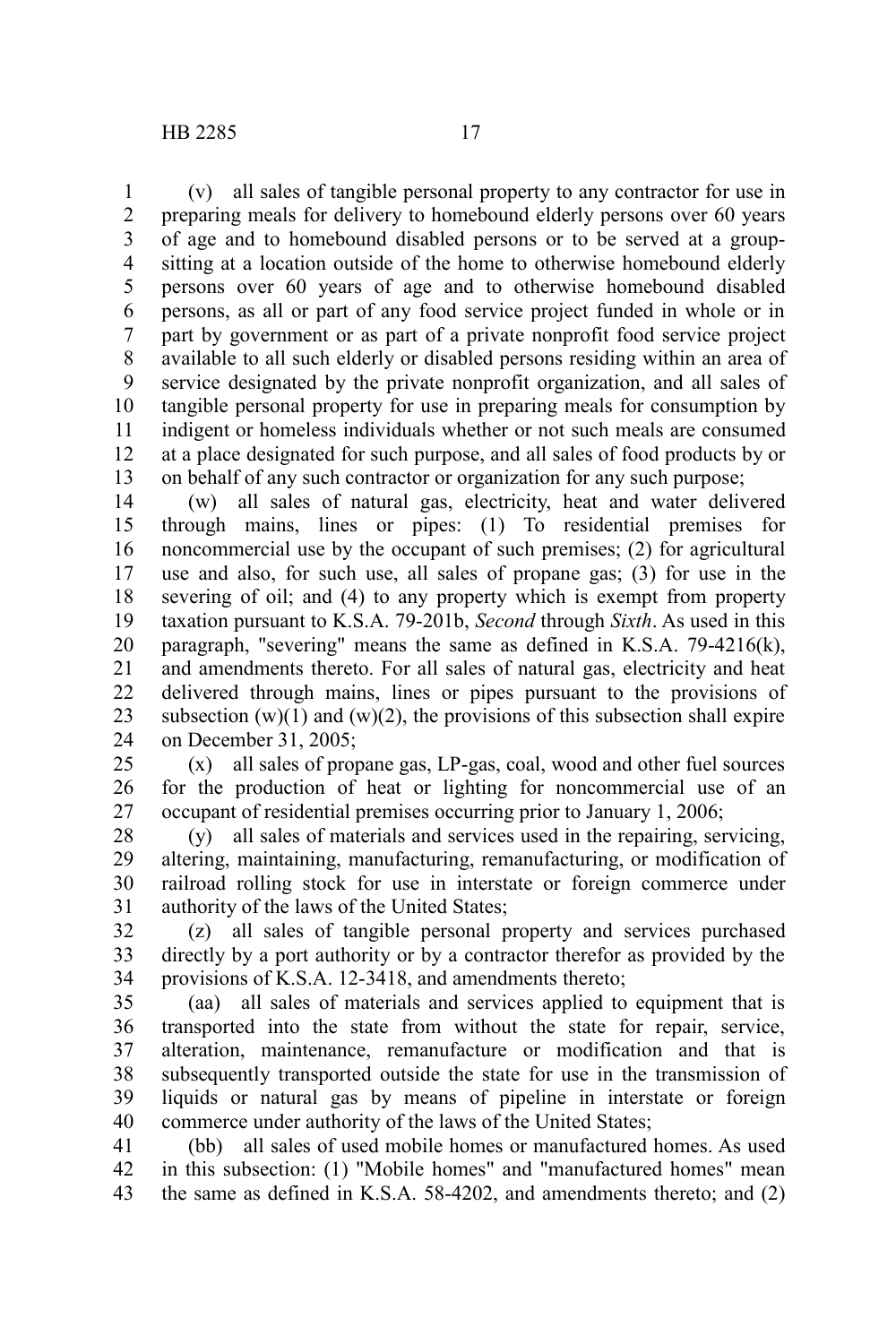"sales of used mobile homes or manufactured homes" means sales other than the original retail sale thereof; 1 2

(cc) all sales of tangible personal property or services purchased prior to January 1, 2012, except as otherwise provided, for the purpose of and in conjunction with constructing, reconstructing, enlarging or remodeling a business or retail business that meets the requirements established in K.S.A. 74-50,115, and amendments thereto, and the sale and installation of machinery and equipment purchased for installation at any such business or retail business, and all sales of tangible personal property or services purchased on or after January 1, 2012, for the purpose of and in conjunction with constructing, reconstructing, enlarging or remodeling a business that meets the requirements established in K.S.A. 74-50,115(e), and amendments thereto, and the sale and installation of machinery and equipment purchased for installation at any such business. When a person shall contract for the construction, reconstruction, enlargement or remodeling of any such business or retail business, such person shall obtain from the state and furnish to the contractor an exemption certificate for the project involved, and the contractor may purchase materials, machinery and equipment for incorporation in such project. The contractor shall furnish the number of such certificates to all suppliers from whom such purchases are made, and such suppliers shall execute invoices covering the same bearing the number of such certificate. Upon completion of the project the contractor shall furnish to the owner of the business or retail business a sworn statement, on a form to be provided by the director of taxation, that all purchases so made were entitled to exemption under this subsection. All invoices shall be held by the contractor for a period of five years and shall be subject to audit by the director of taxation. Any contractor or any agent, employee or subcontractor thereof, who shall use or otherwise dispose of any materials, machinery or equipment purchased under such a certificate for any purpose other than that for which such a certificate is issued without the payment of the sales or compensating tax otherwise imposed thereon, shall be guilty of a misdemeanor and, upon conviction therefor, shall be subject to the penalties provided for in K.S.A. 79-3615(h), and amendments thereto. As used in this subsection, "business" and "retail business" mean the same as defined in K.S.A. 74-50,114, and amendments thereto. Project exemption certificates that have been previously issued under this subsection by the department of revenue pursuant to K.S.A. 74-50,115, and amendments thereto, but not including K.S.A. 74-50,115(e), and amendments thereto, prior to January 1, 2012, and have not expired will be effective for the term of the project or two years from the effective date of the certificate, whichever occurs earlier. Project exemption certificates that are submitted to the department of revenue prior to January 1, 2012, and 3 4 5 6 7 8 9 10 11 12 13 14 15 16 17 18 19 20 21 22 23 24 25 26 27 28 29 30 31 32 33 34 35 36 37 38 39 40 41 42 43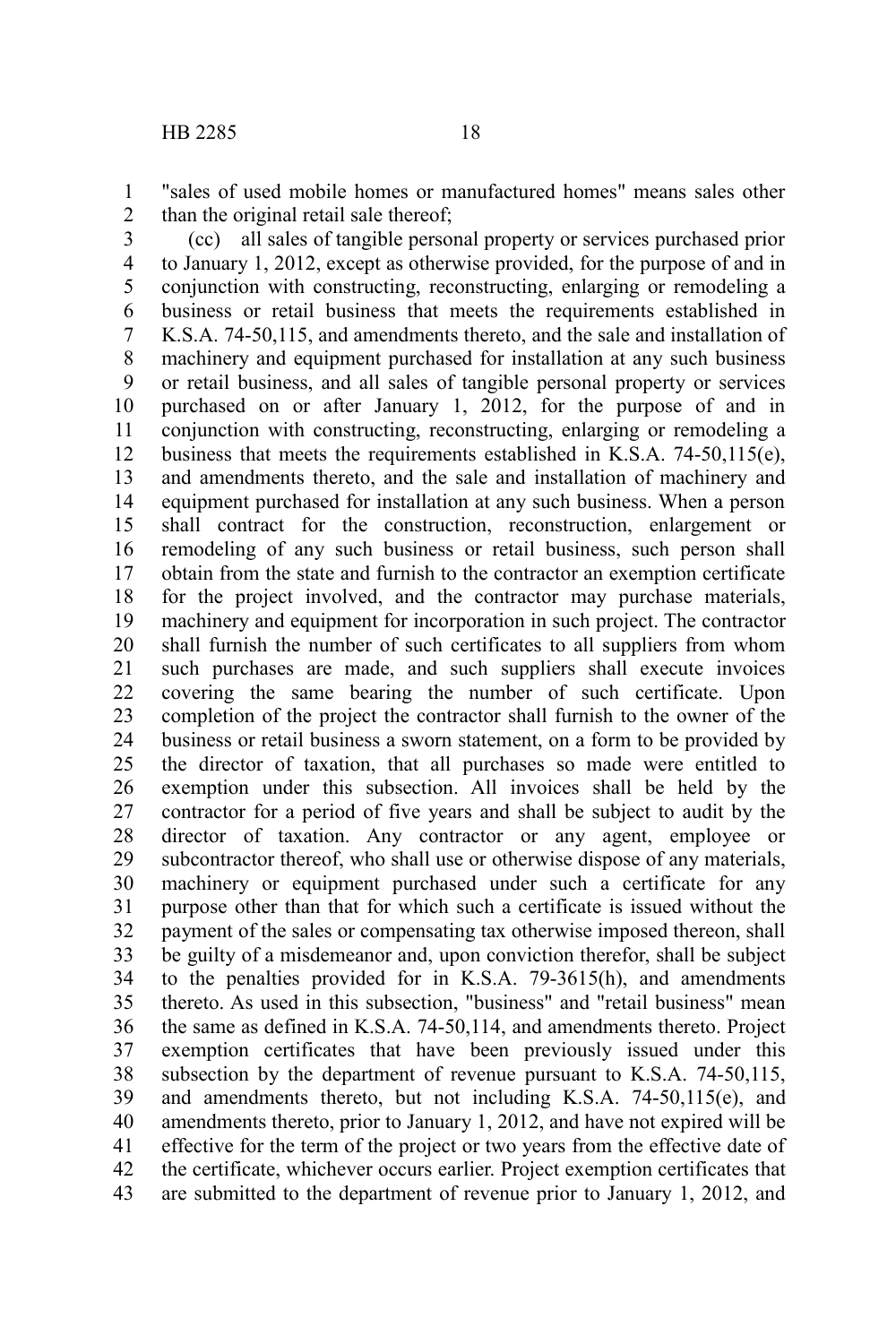are found to qualify will be issued a project exemption certificate that will 1

be effective for a two-year period or for the term of the project, whichever occurs earlier; 2 3

(dd) all sales of tangible personal property purchased with food stamps issued by the United States department of agriculture; 4 5

(ee) all sales of lottery tickets and shares made as part of a lottery operated by the state of Kansas; 6 7

(ff) on and after July 1, 1988, all sales of new mobile homes or manufactured homes to the extent of 40% of the gross receipts, determined without regard to any trade-in allowance, received from such sale. As used in this subsection, "mobile homes" and "manufactured homes" mean the same as defined in K.S.A. 58-4202, and amendments thereto; 8 9 10 11 12

(gg) all sales of tangible personal property purchased in accordance with vouchers issued pursuant to the federal special supplemental food program for women, infants and children; 13 14 15

(hh) all sales of medical supplies and equipment, including durable medical equipment, purchased directly by a nonprofit skilled nursing home or nonprofit intermediate nursing care home, as defined by K.S.A. 39-923, and amendments thereto, for the purpose of providing medical services to residents thereof. This exemption shall not apply to tangible personal property customarily used for human habitation purposes. As used in this subsection, "durable medical equipment" means equipment including repair and replacement parts for such equipment, that can withstand repeated use, is primarily and customarily used to serve a medical purpose, generally is not useful to a person in the absence of illness or injury and is not worn in or on the body, but does not include mobility enhancing equipment as defined in subsection (r), oxygen delivery equipment, kidney dialysis equipment or enteral feeding systems; 16 17 18 19 20 21 22 23 24 25 26 27 28

(ii) all sales of tangible personal property purchased directly by a nonprofit organization for nonsectarian comprehensive multidiscipline youth development programs and activities provided or sponsored by such organization, and all sales of tangible personal property by or on behalf of any such organization. This exemption shall not apply to tangible personal property customarily used for human habitation purposes; 29 30 31 32 33 34

(jj) all sales of tangible personal property or services, including the renting and leasing of tangible personal property, purchased directly on behalf of a community-based facility for people with intellectual disability or mental health center organized pursuant to K.S.A. 19-4001 et seq., and amendments thereto, and licensed in accordance with the provisions of K.S.A. 2018 Supp. 39-2001 et seq., and amendments thereto, and all sales of tangible personal property or services purchased by contractors during the time period from July, 2003, through June, 2006, for the purpose of constructing, equipping, maintaining or furnishing a new facility for a 35 36 37 38 39 40 41 42 43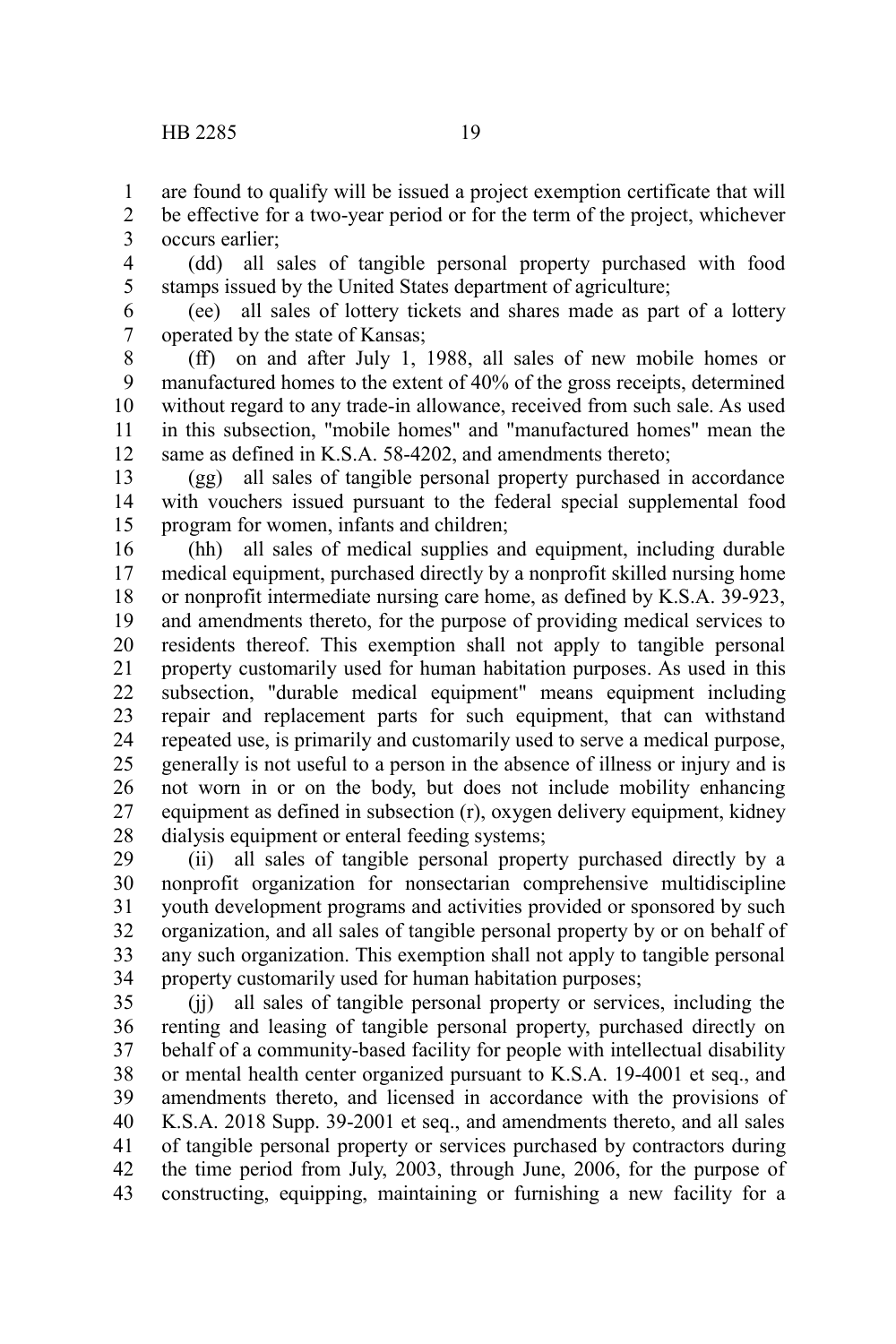community-based facility for people with intellectual disability or mental health center located in Riverton, Cherokee County, Kansas, that would have been eligible for sales tax exemption pursuant to this subsection if purchased directly by such facility or center. This exemption shall not apply to tangible personal property customarily used for human habitation purposes; 1 2 3 4 5 6

 $(kk)$  (1)  $(A)$  all sales of machinery and equipment that are used in this state as an integral or essential part of an integrated production operation by a manufacturing or processing plant or facility; 7 8 9

(B) all sales of installation, repair and maintenance services performed on such machinery and equipment; and 10 11

(C) all sales of repair and replacement parts and accessories purchased for such machinery and equipment. 12 13

14

(2) For purposes of this subsection:

(A) "Integrated production operation" means an integrated series of operations engaged in at a manufacturing or processing plant or facility to process, transform or convert tangible personal property by physical, chemical or other means into a different form, composition or character from that in which it originally existed. Integrated production operations shall include: (i) Production line operations, including packaging operations; (ii) preproduction operations to handle, store and treat raw materials; (iii) post production handling, storage, warehousing and distribution operations; and (iv) waste, pollution and environmental control operations, if any; 15 16 17 18 19 20 21 22 23 24

(B) "production line" means the assemblage of machinery and equipment at a manufacturing or processing plant or facility where the actual transformation or processing of tangible personal property occurs; 25 26 27

(C) "manufacturing or processing plant or facility" means a single, fixed location owned or controlled by a manufacturing or processing business that consists of one or more structures or buildings in a contiguous area where integrated production operations are conducted to manufacture or process tangible personal property to be ultimately sold at retail. Such term shall not include any facility primarily operated for the purpose of conveying or assisting in the conveyance of natural gas, electricity, oil or water. A business may operate one or more manufacturing or processing plants or facilities at different locations to manufacture or process a single product of tangible personal property to be ultimately sold at retail; 28 29 30 31 32 33 34 35 36 37 38

(D) "manufacturing or processing business" means a business that utilizes an integrated production operation to manufacture, process, fabricate, finish or assemble items for wholesale and retail distribution as part of what is commonly regarded by the general public as an industrial manufacturing or processing operation or an agricultural commodity 39 40 41 42 43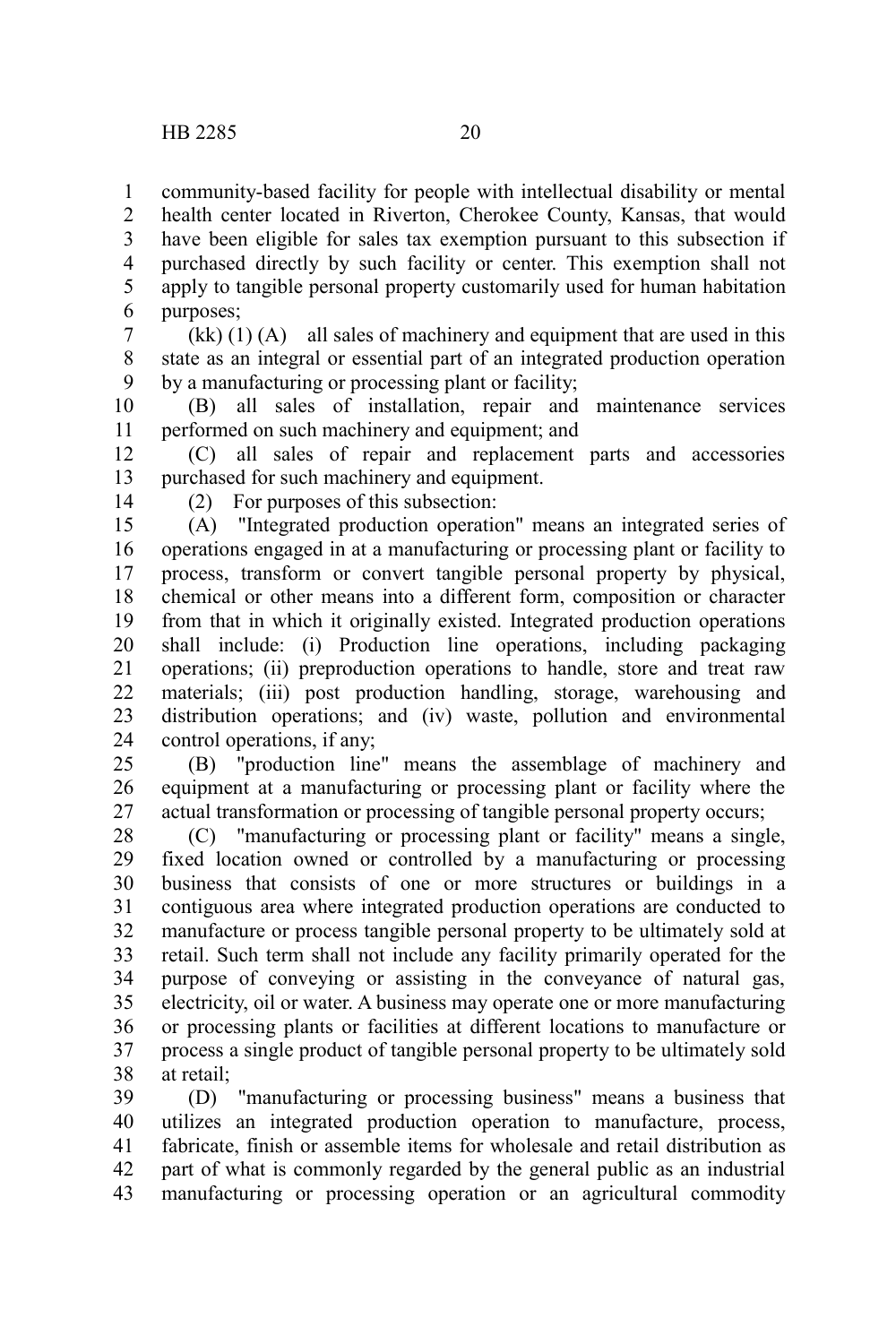processing operation. (i) Industrial manufacturing or processing operations include, by way of illustration but not of limitation, the fabrication of automobiles, airplanes, machinery or transportation equipment, the fabrication of metal, plastic, wood or paper products, electricity power generation, water treatment, petroleum refining, chemical production, wholesale bottling, newspaper printing, ready mixed concrete production, and the remanufacturing of used parts for wholesale or retail sale. Such processing operations shall include operations at an oil well, gas well, mine or other excavation site where the oil, gas, minerals, coal, clay, stone, sand or gravel that has been extracted from the earth is cleaned, separated, crushed, ground, milled, screened, washed or otherwise treated or prepared before its transmission to a refinery or before any other wholesale or retail distribution. (ii) Agricultural commodity processing operations include, by way of illustration but not of limitation, meat packing, poultry slaughtering and dressing, processing and packaging farm and dairy products in sealed containers for wholesale and retail distribution, feed grinding, grain milling, frozen food processing, and grain handling, cleaning, blending, fumigation, drying and aeration operations engaged in by grain elevators or other grain storage facilities. (iii) Manufacturing or processing businesses do not include, by way of illustration but not of limitation, nonindustrial businesses whose operations are primarily retail and that produce or process tangible personal property as an incidental part of conducting the retail business, such as retailers who bake, cook or prepare food products in the regular course of their retail trade, grocery stores, meat lockers and meat markets that butcher or dress livestock or poultry in the regular course of their retail trade, contractors who alter, service, repair or improve real property, and retail businesses that clean, service or refurbish and repair tangible personal property for its owner; 1 2 3 4 5 6 7 8 9 10 11 12 13 14 15 16 17 18 19 20 21 22 23 24 25 26 27 28

(E) "repair and replacement parts and accessories" means all parts and accessories for exempt machinery and equipment, including, but not limited to, dies, jigs, molds, patterns and safety devices that are attached to exempt machinery or that are otherwise used in production, and parts and accessories that require periodic replacement such as belts, drill bits, grinding wheels, grinding balls, cutting bars, saws, refractory brick and other refractory items for exempt kiln equipment used in production operations; 29 30 31 32 33 34 35 36

37

(F) "primary" or "primarily" mean more than 50% of the time.

(3) For purposes of this subsection, machinery and equipment shall be deemed to be used as an integral or essential part of an integrated production operation when used: 38 39 40

(A) To receive, transport, convey, handle, treat or store raw materials in preparation of its placement on the production line; 41 42

(B) to transport, convey, handle or store the property undergoing 43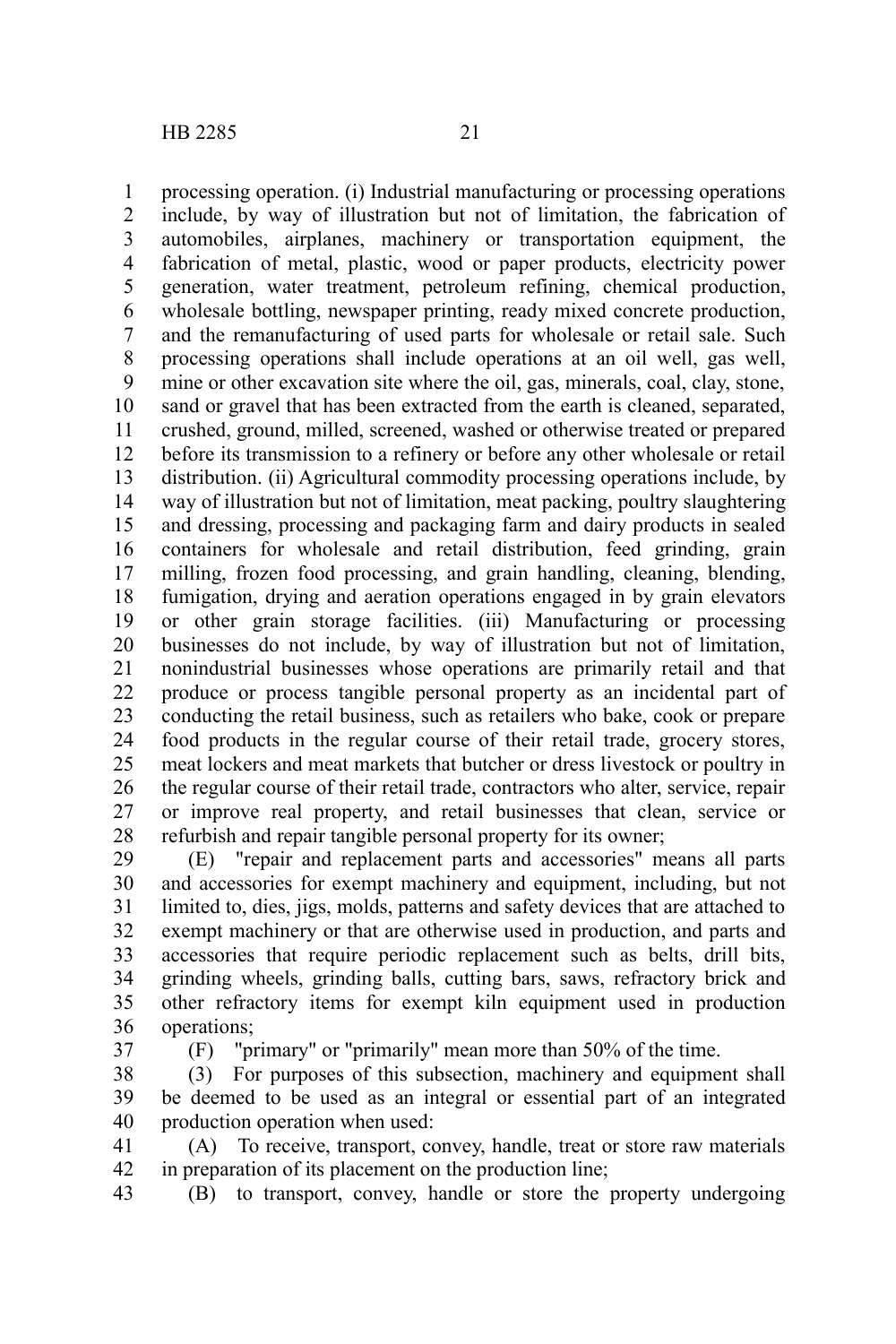manufacturing or processing at any point from the beginning of the production line through any warehousing or distribution operation of the final product that occurs at the plant or facility; 1 2 3

(C) to act upon, effect, promote or otherwise facilitate a physical change to the property undergoing manufacturing or processing; 4 5

(D) to guide, control or direct the movement of property undergoing manufacturing or processing; 6 7

(E) to test or measure raw materials, the property undergoing manufacturing or processing or the finished product, as a necessary part of the manufacturer's integrated production operations; 8 9 10

(F) to plan, manage, control or record the receipt and flow of inventories of raw materials, consumables and component parts, the flow of the property undergoing manufacturing or processing and the management of inventories of the finished product; 11 12 13 14

(G) to produce energy for, lubricate, control the operating of or otherwise enable the functioning of other production machinery and equipment and the continuation of production operations; 15 16 17

(H) to package the property being manufactured or processed in a container or wrapping in which such property is normally sold or transported; 18 19 20

(I) to transmit or transport electricity, coke, gas, water, steam or similar substances used in production operations from the point of generation, if produced by the manufacturer or processor at the plant site, to that manufacturer's production operation; or, if purchased or delivered from off-site, from the point where the substance enters the site of the plant or facility to that manufacturer's production operations; 21 22 23 24 25 26

(J) to cool, heat, filter, refine or otherwise treat water, steam, acid, oil, solvents or other substances that are used in production operations; 27 28

(K) to provide and control an environment required to maintain certain levels of air quality, humidity or temperature in special and limited areas of the plant or facility, where such regulation of temperature or humidity is part of and essential to the production process; 29 30 31 32

(L) to treat, transport or store waste or other byproducts of production operations at the plant or facility; or 33 34

(M) to control pollution at the plant or facility where the pollution is produced by the manufacturing or processing operation. 35 36

(4) The following machinery, equipment and materials shall be deemed to be exempt even though it may not otherwise qualify as machinery and equipment used as an integral or essential part of an integrated production operation: (A) Computers and related peripheral equipment that are utilized by a manufacturing or processing business for engineering of the finished product or for research and development or product design; (B) machinery and equipment that is utilized by a 37 38 39 40 41 42 43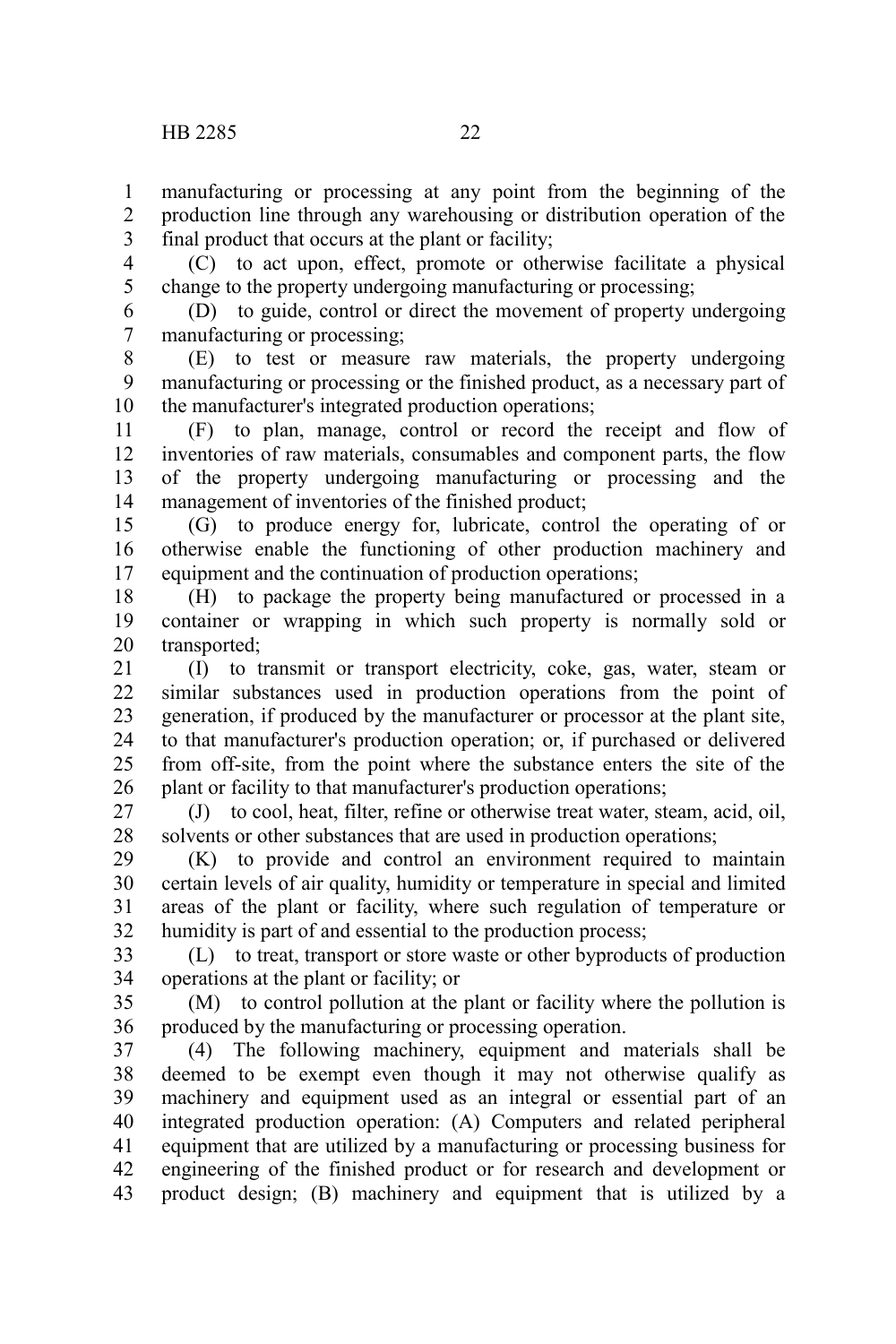manufacturing or processing business to manufacture or rebuild tangible 1

personal property that is used in manufacturing or processing operations, including tools, dies, molds, forms and other parts of qualifying machinery and equipment; (C) portable plants for aggregate concrete, bulk cement and asphalt including cement mixing drums to be attached to a motor vehicle; (D) industrial fixtures, devices, support facilities and special foundations necessary for manufacturing and production operations, and materials and other tangible personal property sold for the purpose of fabricating such fixtures, devices, facilities and foundations. An exemption certificate for such purchases shall be signed by the manufacturer or processor. If the fabricator purchases such material, the fabricator shall also sign the exemption certificate; (E) a manufacturing or processing business' laboratory equipment that is not located at the plant or facility, but that would otherwise qualify for exemption under subsection  $(3)(E)$ ; (F) all machinery and equipment used in surface mining activities as described in K.S.A. 49-601 et seq., and amendments thereto, beginning from the time a reclamation plan is filed to the acceptance of the completed final site reclamation. 2 3 4 5 6 7 8 9 10 11 12 13 14 15 16 17 18

(5) "Machinery and equipment used as an integral or essential part of an integrated production operation" shall not include: 19 20

(A) Machinery and equipment used for nonproduction purposes, including, but not limited to, machinery and equipment used for plant security, fire prevention, first aid, accounting, administration, record keeping, advertising, marketing, sales or other related activities, plant cleaning, plant communications and employee work scheduling; 21 22 23 24 25

(B) machinery, equipment and tools used primarily in maintaining and repairing any type of machinery and equipment or the building and plant; 26 27 28

(C) transportation, transmission and distribution equipment not primarily used in a production, warehousing or material handling operation at the plant or facility, including the means of conveyance of natural gas, electricity, oil or water, and equipment related thereto, located outside the plant or facility; 29 30 31 32 33

(D) office machines and equipment including computers and related peripheral equipment not used directly and primarily to control or measure the manufacturing process; 34 35 36

37

(E) furniture and other furnishings;

(F) buildings, other than exempt machinery and equipment that is permanently affixed to or becomes a physical part of the building, and any other part of real estate that is not otherwise exempt; 38 39 40

(G) building fixtures that are not integral to the manufacturing operation, such as utility systems for heating, ventilation, air conditioning, communications, plumbing or electrical; 41 42 43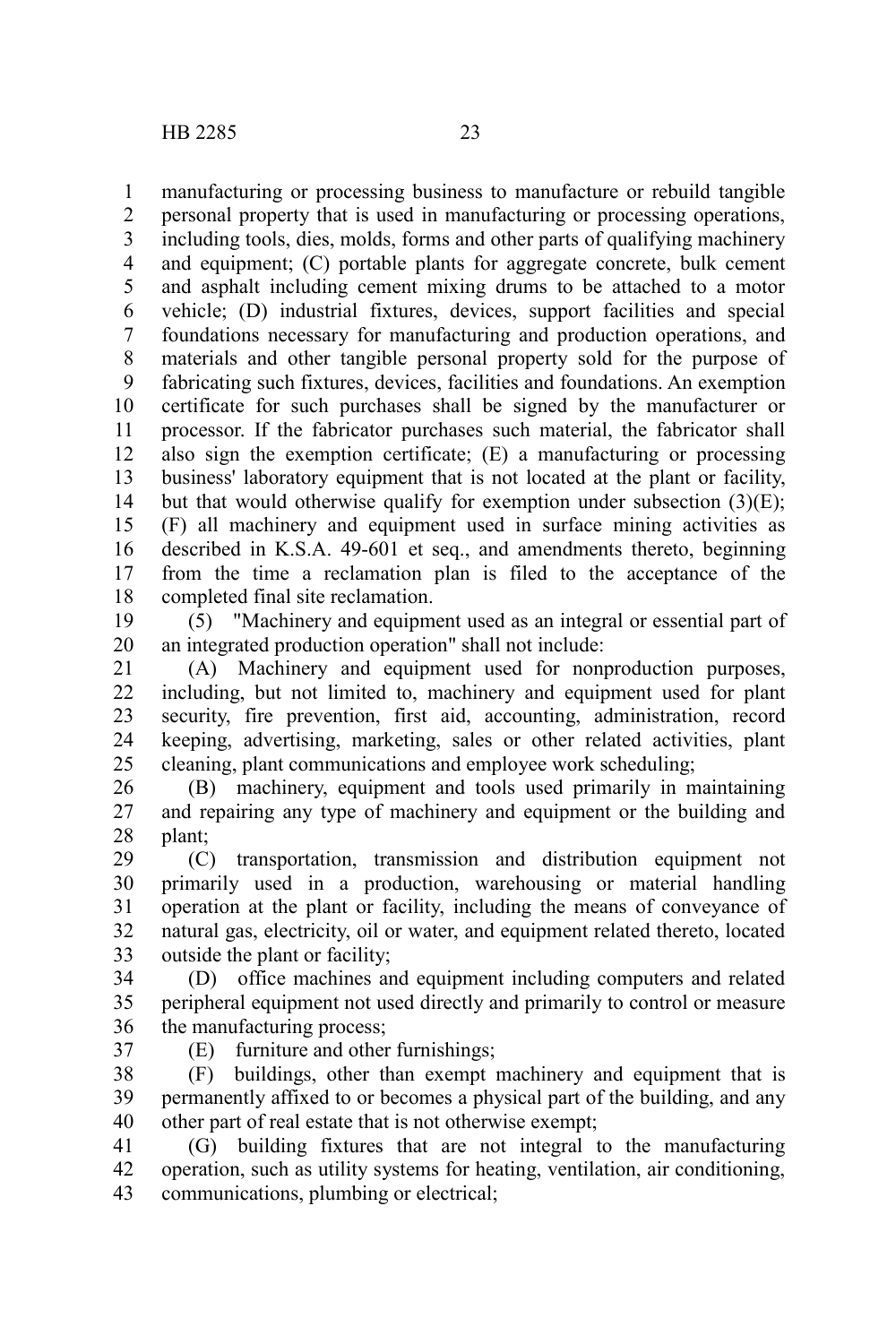(H) machinery and equipment used for general plant heating, cooling and lighting; 1 2

(I) motor vehicles that are registered for operation on public highways; or 3 4

(J) employee apparel, except safety and protective apparel that is purchased by an employer and furnished gratuitously to employees who are involved in production or research activities. 5 6 7

(6) Subsections (3) and (5) shall not be construed as exclusive listings of the machinery and equipment that qualify or do not qualify as an integral or essential part of an integrated production operation. When machinery or equipment is used as an integral or essential part of production operations part of the time and for nonproduction purposes at other times, the primary use of the machinery or equipment shall determine whether or not such machinery or equipment qualifies for exemption. 8 9 10 11 12 13 14 15

(7) The secretary of revenue shall adopt rules and regulations necessary to administer the provisions of this subsection; 16 17

(ll) all sales of educational materials purchased for distribution to the public at no charge by a nonprofit corporation organized for the purpose of encouraging, fostering and conducting programs for the improvement of public health, except that for taxable years commencing after December 31, 2013, this subsection shall not apply to any sales of such materials purchased by a nonprofit corporation which performs any abortion, as defined in K.S.A. 65-6701, and amendments thereto; 18 19 20 21 22 23 24

(mm) all sales of seeds and tree seedlings; fertilizers, insecticides, herbicides, germicides, pesticides and fungicides; and services, purchased and used for the purpose of producing plants in order to prevent soil erosion on land devoted to agricultural use; 25 26 27 28

(nn) except as otherwise provided in this act, all sales of services rendered by an advertising agency or licensed broadcast station or any member, agent or employee thereof; 29 30 31

(oo) all sales of tangible personal property purchased by a community action group or agency for the exclusive purpose of repairing or weatherizing housing occupied by low-income individuals; 32 33 34

(pp) all sales of drill bits and explosives actually utilized in the exploration and production of oil or gas; 35 36

(qq) all sales of tangible personal property and services purchased by a nonprofit museum or historical society or any combination thereof, including a nonprofit organization that is organized for the purpose of stimulating public interest in the exploration of space by providing educational information, exhibits and experiences, that is exempt from federal income taxation pursuant to section  $501(c)(3)$  of the federal internal revenue code of 1986; 37 38 39 40 41 42 43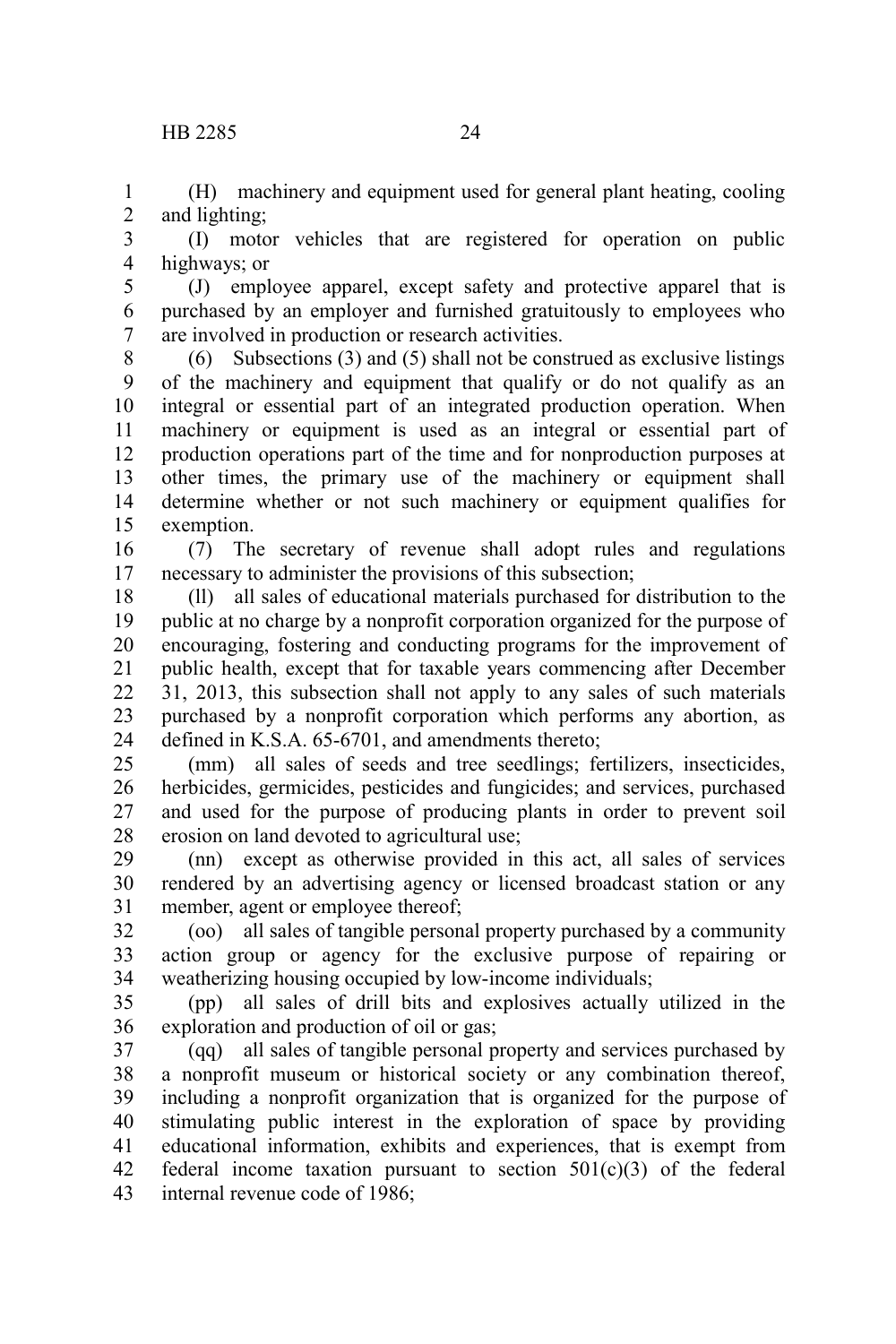(rr) all sales of tangible personal property that will admit the purchaser thereof to any annual event sponsored by a nonprofit organization that is exempt from federal income taxation pursuant to section  $501(c)(3)$  of the federal internal revenue code of 1986, except that for taxable years commencing after December 31, 2013, this subsection shall not apply to any sales of such tangible personal property purchased by a nonprofit organization which performs any abortion, as defined in K.S.A. 65-6701, and amendments thereto; 1 2 3 4 5 6 7 8

(ss) all sales of tangible personal property and services purchased by a public broadcasting station licensed by the federal communications commission as a noncommercial educational television or radio station; 9 10 11

(tt) all sales of tangible personal property and services purchased by or on behalf of a not-for-profit corporation that is exempt from federal income taxation pursuant to section  $501(c)(3)$  of the federal internal revenue code of 1986, for the sole purpose of constructing a Kansas Korean War memorial; 12 13 14 15 16

(uu) all sales of tangible personal property and services purchased by or on behalf of any rural volunteer fire-fighting organization for use exclusively in the performance of its duties and functions; 17 18 19

(vv) all sales of tangible personal property purchased by any of the following organizations that are exempt from federal income taxation pursuant to section  $501(c)(3)$  of the federal internal revenue code of 1986, for the following purposes, and all sales of any such property by or on behalf of any such organization for any such purpose: 20 21 22 23 24

(1) The American heart association, Kansas affiliate, inc. for the purposes of providing education, training, certification in emergency cardiac care, research and other related services to reduce disability and death from cardiovascular diseases and stroke; 25 26 27 28

(2) the Kansas alliance for the mentally ill, inc. for the purpose of advocacy for persons with mental illness and to education, research and support for their families; 29 30 31

(3) the Kansas mental illness awareness council for the purposes of advocacy for persons who are mentally ill and for education, research and support for them and their families; 32 33 34

(4) the American diabetes association Kansas affiliate, inc. for the purpose of eliminating diabetes through medical research, public education focusing on disease prevention and education, patient education including information on coping with diabetes, and professional education and training; 35 36 37 38 39

(5) the American lung association of Kansas, inc. for the purpose of eliminating all lung diseases through medical research, public education including information on coping with lung diseases, professional education and training related to lung disease and other related services to reduce the 40 41 42 43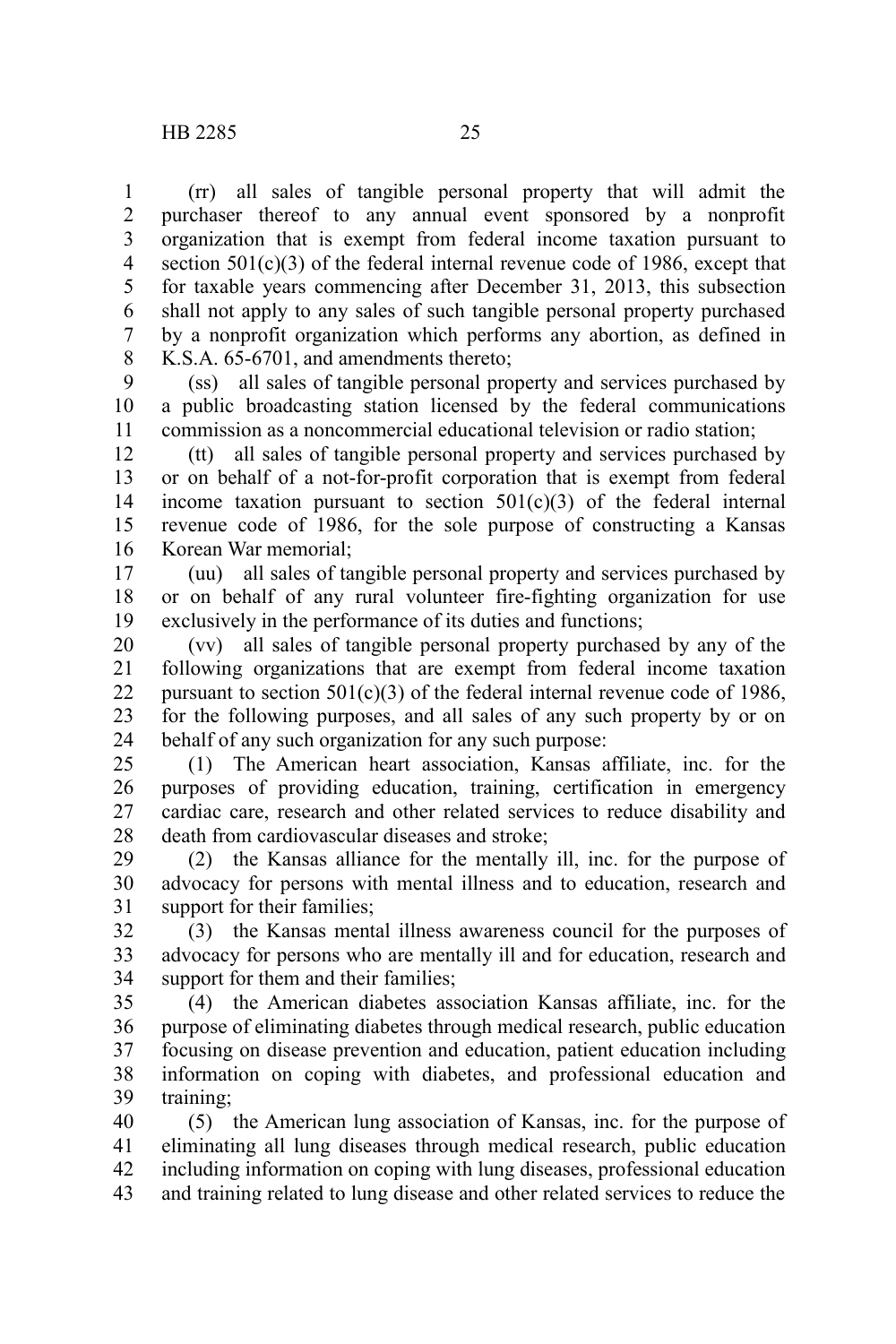incidence of disability and death due to lung disease; 1

(6) the Kansas chapters of the Alzheimer's disease and related disorders association, inc. for the purpose of providing assistance and support to persons in Kansas with Alzheimer's disease, and their families and caregivers; 2 3 4 5

(7) the Kansas chapters of the Parkinson's disease association for the purpose of eliminating Parkinson's disease through medical research and public and professional education related to such disease; 6 7 8

(8) the national kidney foundation of Kansas and western Missouri for the purpose of eliminating kidney disease through medical research and public and private education related to such disease; 9 10 11

(9) the heartstrings community foundation for the purpose of providing training, employment and activities for adults with developmental disabilities; 12 13 14

(10) the cystic fibrosis foundation, heart of America chapter, for the purposes of assuring the development of the means to cure and control cystic fibrosis and improving the quality of life for those with the disease; 15 16 17

(11) the spina bifida association of Kansas for the purpose of providing financial, educational and practical aid to families and individuals with spina bifida. Such aid includes, but is not limited to, funding for medical devices, counseling and medical educational opportunities; 18 19 20 21 22

(12) the CHWC, Inc., for the purpose of rebuilding urban core neighborhoods through the construction of new homes, acquiring and renovating existing homes and other related activities, and promoting economic development in such neighborhoods; 23 24 25 26

(13) the cross-lines cooperative council for the purpose of providing social services to low income individuals and families; 27 28

(14) the dreams work, inc., for the purpose of providing young adult day services to individuals with developmental disabilities and assisting families in avoiding institutional or nursing home care for a developmentally disabled member of their family; 29 30 31 32

(15) the KSDS, Inc., for the purpose of promoting the independence and inclusion of people with disabilities as fully participating and contributing members of their communities and society through the training and providing of guide and service dogs to people with disabilities, and providing disability education and awareness to the general public; 33 34 35 36 37 38

(16) the lyme association of greater Kansas City, Inc., for the purpose of providing support to persons with lyme disease and public education relating to the prevention, treatment and cure of lyme disease; 39 40 41

(17) the dream factory, inc., for the purpose of granting the dreams of children with critical and chronic illnesses; 42 43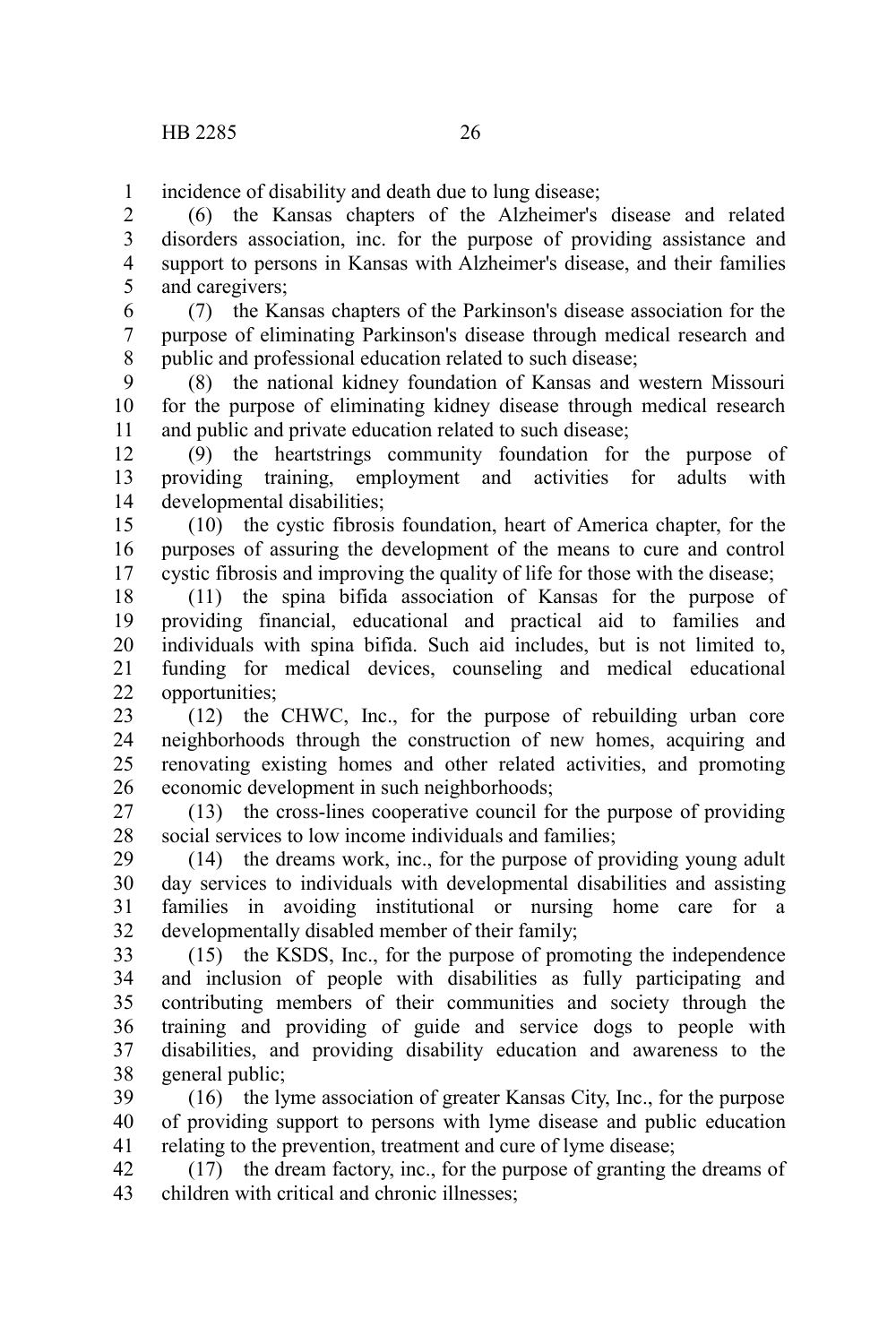(18) the Ottawa Suzuki strings, inc., for the purpose of providing students and families with education and resources necessary to enable each child to develop fine character and musical ability to the fullest potential; 1 2 3 4

(19) the international association of lions clubs for the purpose of creating and fostering a spirit of understanding among all people for humanitarian needs by providing voluntary services through community involvement and international cooperation; 5 6 7 8

(20) the Johnson county young matrons, inc., for the purpose of promoting a positive future for members of the community through volunteerism, financial support and education through the efforts of an all volunteer organization; 9 10 11 12

(21) the American cancer society, inc., for the purpose of eliminating cancer as a major health problem by preventing cancer, saving lives and diminishing suffering from cancer, through research, education, advocacy and service; 13 14 15 16

(22) the community services of Shawnee, inc., for the purpose of providing food and clothing to those in need; 17 18

(23) the angel babies association, for the purpose of providing assistance, support and items of necessity to teenage mothers and their babies; and 19 20 21

(24) the Kansas fairgrounds foundation for the purpose of the preservation, renovation and beautification of the Kansas state fairgrounds; 22 23

(ww) all sales of tangible personal property purchased by the habitat for humanity for the exclusive use of being incorporated within a housing project constructed by such organization; 24 25 26

(xx) all sales of tangible personal property and services purchased by a nonprofit zoo that is exempt from federal income taxation pursuant to section  $501(c)(3)$  of the federal internal revenue code of 1986, or on behalf of such zoo by an entity itself exempt from federal income taxation pursuant to section  $501(c)(3)$  of the federal internal revenue code of 1986 contracted with to operate such zoo and all sales of tangible personal property or services purchased by a contractor for the purpose of constructing, equipping, reconstructing, maintaining, repairing, enlarging, furnishing or remodeling facilities for any nonprofit zoo that would be exempt from taxation under the provisions of this section if purchased directly by such nonprofit zoo or the entity operating such zoo. Nothing in this subsection shall be deemed to exempt the purchase of any construction machinery, equipment or tools used in the constructing, equipping, reconstructing, maintaining, repairing, enlarging, furnishing or remodeling facilities for any nonprofit zoo. When any nonprofit zoo shall contract for the purpose of constructing, equipping, reconstructing, maintaining, repairing, enlarging, furnishing or remodeling facilities, it shall obtain 27 28 29 30 31 32 33 34 35 36 37 38 39 40 41 42 43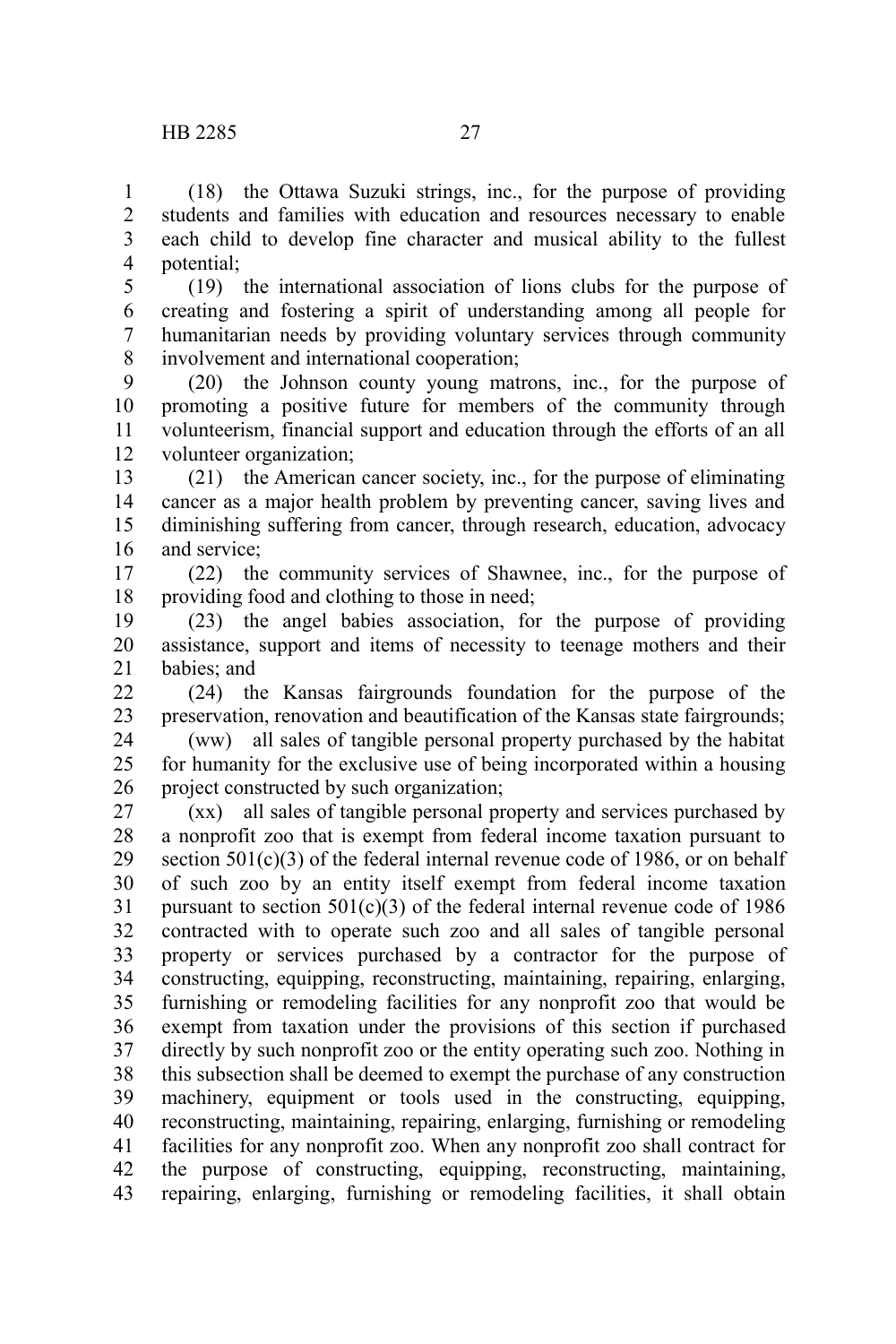from the state and furnish to the contractor an exemption certificate for the project involved, and the contractor may purchase materials for incorporation in such project. The contractor shall furnish the number of such certificate to all suppliers from whom such purchases are made, and such suppliers shall execute invoices covering the same bearing the number of such certificate. Upon completion of the project the contractor shall furnish to the nonprofit zoo concerned a sworn statement, on a form to be provided by the director of taxation, that all purchases so made were entitled to exemption under this subsection. All invoices shall be held by the contractor for a period of five years and shall be subject to audit by the director of taxation. If any materials purchased under such a certificate are found not to have been incorporated in the building or other project or not to have been returned for credit or the sales or compensating tax otherwise imposed upon such materials that will not be so incorporated in the building or other project reported and paid by such contractor to the director of taxation not later than the  $20<sup>th</sup>$  day of the month following the close of the month in which it shall be determined that such materials will not be used for the purpose for which such certificate was issued, the nonprofit zoo concerned shall be liable for tax on all materials purchased for the project, and upon payment thereof it may recover the same from the contractor together with reasonable attorney fees. Any contractor or any agent, employee or subcontractor thereof, who shall use or otherwise dispose of any materials purchased under such a certificate for any purpose other than that for which such a certificate is issued without the payment of the sales or compensating tax otherwise imposed upon such materials, shall be guilty of a misdemeanor and, upon conviction therefor, shall be subject to the penalties provided for in K.S.A. 79-3615(h), and amendments thereto; 1 2 3 4 5 6 7 8 9 10 11 12 13 14 15 16 17 18 19 20 21 22 23 24 25 26 27 28

(yy) all sales of tangible personal property and services purchased by a parent-teacher association or organization, and all sales of tangible personal property by or on behalf of such association or organization; 29 30 31

(zz) all sales of machinery and equipment purchased by over-the-air, free access radio or television station that is used directly and primarily for the purpose of producing a broadcast signal or is such that the failure of the machinery or equipment to operate would cause broadcasting to cease. For purposes of this subsection, machinery and equipment shall include, but not be limited to, that required by rules and regulations of the federal communications commission, and all sales of electricity which are essential or necessary for the purpose of producing a broadcast signal or is such that the failure of the electricity would cause broadcasting to cease; 32 33 34 35 36 37 38 39 40

(aaa) all sales of tangible personal property and services purchased by a religious organization that is exempt from federal income taxation pursuant to section  $501(c)(3)$  of the federal internal revenue code, and used 41 42 43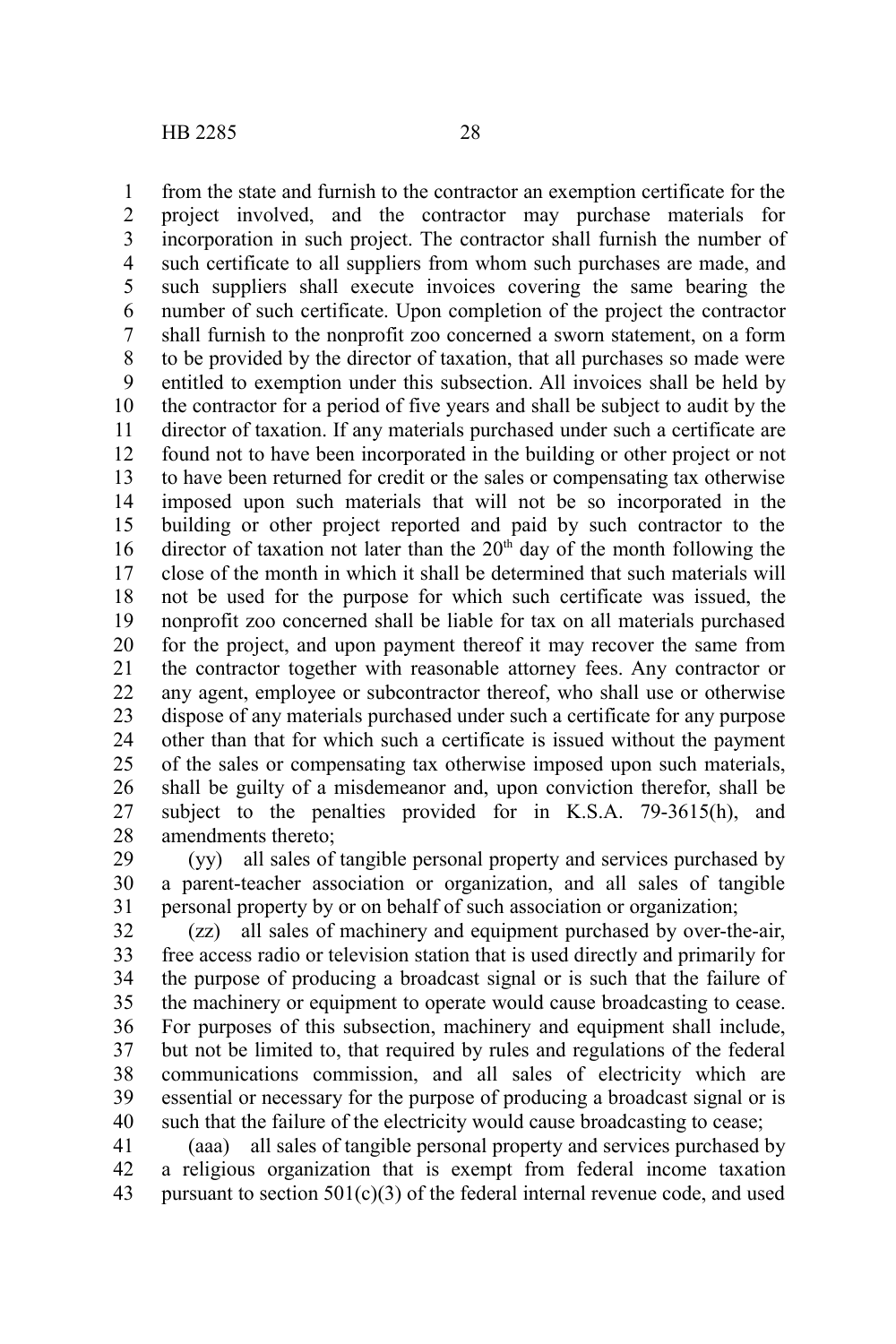exclusively for religious purposes, and all sales of tangible personal property or services purchased by a contractor for the purpose of constructing, equipping, reconstructing, maintaining, repairing, enlarging, furnishing or remodeling facilities for any such organization that would be exempt from taxation under the provisions of this section if purchased directly by such organization. Nothing in this subsection shall be deemed to exempt the purchase of any construction machinery, equipment or tools used in the constructing, equipping, reconstructing, maintaining, repairing, enlarging, furnishing or remodeling facilities for any such organization. When any such organization shall contract for the purpose of constructing, equipping, reconstructing, maintaining, repairing, enlarging, furnishing or remodeling facilities, it shall obtain from the state and furnish to the contractor an exemption certificate for the project involved, and the contractor may purchase materials for incorporation in such project. The contractor shall furnish the number of such certificate to all suppliers from whom such purchases are made, and such suppliers shall execute invoices covering the same bearing the number of such certificate. Upon completion of the project the contractor shall furnish to such organization concerned a sworn statement, on a form to be provided by the director of taxation, that all purchases so made were entitled to exemption under this subsection. All invoices shall be held by the contractor for a period of five years and shall be subject to audit by the director of taxation. If any materials purchased under such a certificate are found not to have been incorporated in the building or other project or not to have been returned for credit or the sales or compensating tax otherwise imposed upon such materials that will not be so incorporated in the building or other project reported and paid by such contractor to the director of taxation not later than the  $20<sup>th</sup>$  day of the month following the close of the month in which it shall be determined that such materials will not be used for the purpose for which such certificate was issued, such organization concerned shall be liable for tax on all materials purchased for the project, and upon payment thereof it may recover the same from the contractor together with reasonable attorney fees. Any contractor or any agent, employee or subcontractor thereof, who shall use or otherwise dispose of any materials purchased under such a certificate for any purpose other than that for which such a certificate is issued without the payment of the sales or compensating tax otherwise imposed upon such materials, shall be guilty of a misdemeanor and, upon conviction therefor, shall be subject to the penalties provided for in K.S.A. 79-3615(h), and amendments thereto. Sales tax paid on and after July 1, 1998, but prior to the effective date of this act upon the gross receipts received from any sale exempted by the amendatory provisions of this subsection shall be refunded. Each claim for a sales tax refund shall be verified and submitted to the director of taxation 1 2 3 4 5 6 7 8 9 10 11 12 13 14 15 16 17 18 19 20 21 22 23 24 25 26 27 28 29 30 31 32 33 34 35 36 37 38 39 40 41 42 43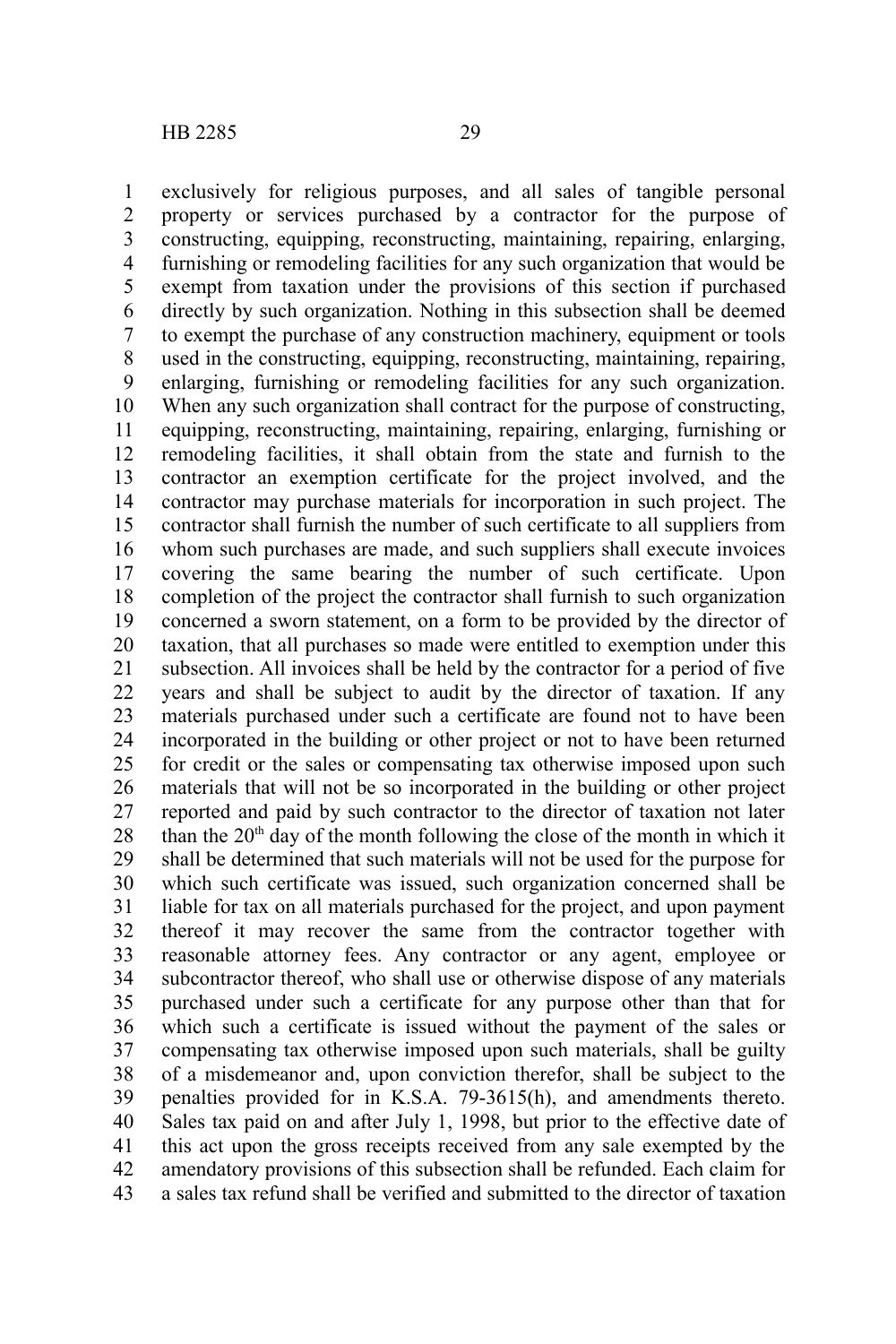upon forms furnished by the director and shall be accompanied by any additional documentation required by the director. The director shall review each claim and shall refund that amount of sales tax paid as determined under the provisions of this subsection. All refunds shall be paid from the sales tax refund fund upon warrants of the director of accounts and reports pursuant to vouchers approved by the director or the director's designee; 1 2 3 4 5 6 7

(bbb) all sales of food for human consumption by an organization that is exempt from federal income taxation pursuant to section  $501(c)(3)$  of the federal internal revenue code of 1986, pursuant to a food distribution program that offers such food at a price below cost in exchange for the performance of community service by the purchaser thereof; 8 9 10 11 12

(ccc) on and after July 1, 1999, all sales of tangible personal property and services purchased by a primary care clinic or health center the primary purpose of which is to provide services to medically underserved individuals and families, and that is exempt from federal income taxation pursuant to section  $501(c)(3)$  of the federal internal revenue code, and all sales of tangible personal property or services purchased by a contractor for the purpose of constructing, equipping, reconstructing, maintaining, repairing, enlarging, furnishing or remodeling facilities for any such clinic or center that would be exempt from taxation under the provisions of this section if purchased directly by such clinic or center, except that for taxable years commencing after December 31, 2013, this subsection shall not apply to any sales of such tangible personal property and services purchased by a primary care clinic or health center which performs any abortion, as defined in K.S.A. 65-6701, and amendments thereto. Nothing in this subsection shall be deemed to exempt the purchase of any construction machinery, equipment or tools used in the constructing, equipping, reconstructing, maintaining, repairing, enlarging, furnishing or remodeling facilities for any such clinic or center. When any such clinic or center shall contract for the purpose of constructing, equipping, reconstructing, maintaining, repairing, enlarging, furnishing or remodeling facilities, it shall obtain from the state and furnish to the contractor an exemption certificate for the project involved, and the contractor may purchase materials for incorporation in such project. The contractor shall furnish the number of such certificate to all suppliers from whom such purchases are made, and such suppliers shall execute invoices covering the same bearing the number of such certificate. Upon completion of the project the contractor shall furnish to such clinic or center concerned a sworn statement, on a form to be provided by the director of taxation, that all purchases so made were entitled to exemption under this subsection. All invoices shall be held by the contractor for a period of five years and shall be subject to audit by the director of taxation. If any materials 13 14 15 16 17 18 19 20 21 22 23 24 25 26 27 28 29 30 31 32 33 34 35 36 37 38 39 40 41 42 43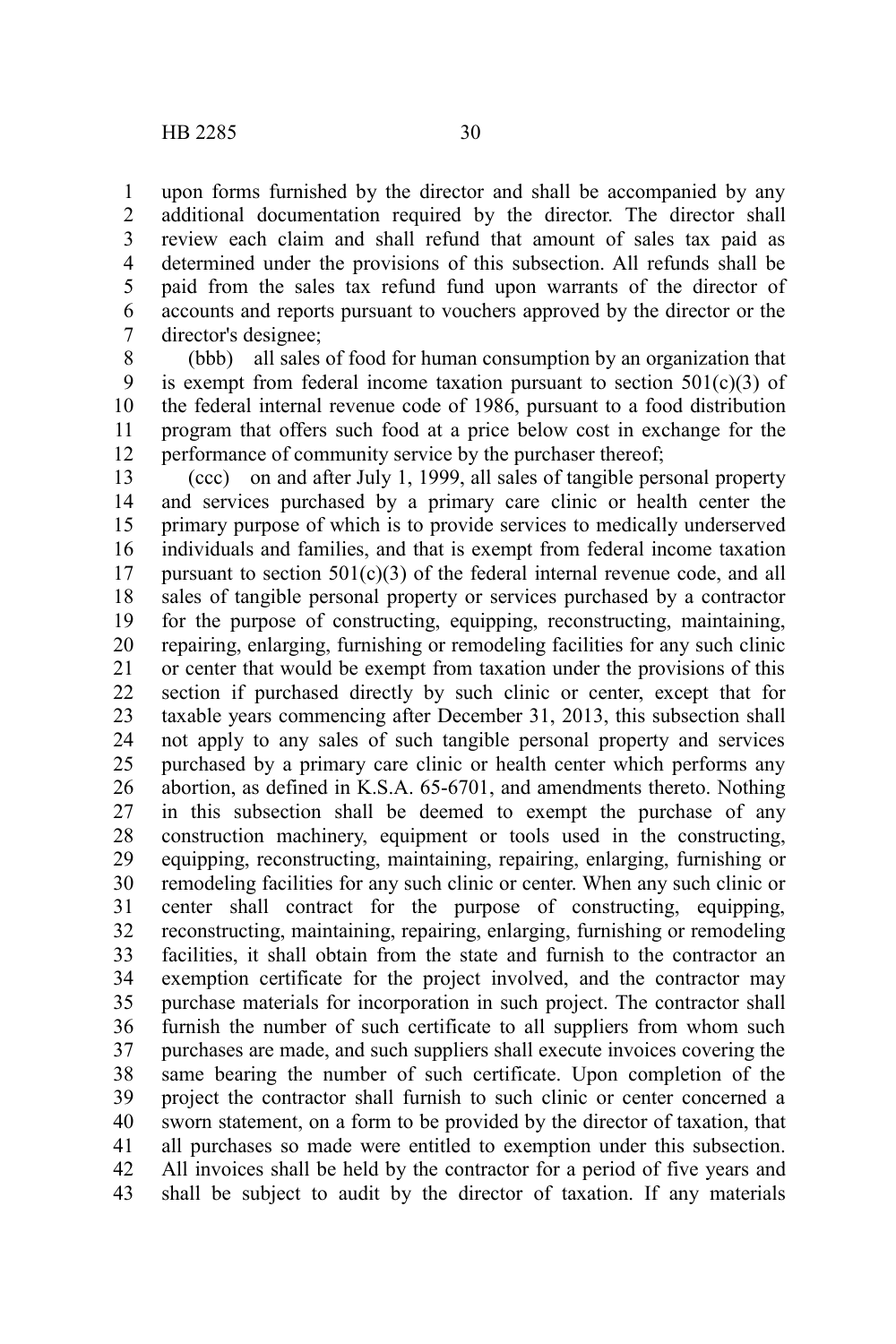purchased under such a certificate are found not to have been incorporated in the building or other project or not to have been returned for credit or the sales or compensating tax otherwise imposed upon such materials that will not be so incorporated in the building or other project reported and paid by such contractor to the director of taxation not later than the  $20<sup>th</sup>$ day of the month following the close of the month in which it shall be determined that such materials will not be used for the purpose for which such certificate was issued, such clinic or center concerned shall be liable for tax on all materials purchased for the project, and upon payment thereof it may recover the same from the contractor together with reasonable attorney fees. Any contractor or any agent, employee or subcontractor thereof, who shall use or otherwise dispose of any materials purchased under such a certificate for any purpose other than that for which such a certificate is issued without the payment of the sales or compensating tax otherwise imposed upon such materials, shall be guilty of a misdemeanor and, upon conviction therefor, shall be subject to the penalties provided for in K.S.A. 79-3615(h), and amendments thereto; 1 2 3 4 5 6 7 8 9 10 11 12 13 14 15 16 17

(ddd) on and after January 1, 1999, and before January 1, 2000, all sales of materials and services purchased by any class II or III railroad as classified by the federal surface transportation board for the construction, renovation, repair or replacement of class II or III railroad track and facilities used directly in interstate commerce. In the event any such track or facility for which materials and services were purchased sales tax exempt is not operational for five years succeeding the allowance of such exemption, the total amount of sales tax that would have been payable except for the operation of this subsection shall be recouped in accordance with rules and regulations adopted for such purpose by the secretary of revenue; 18 19 20 21 22 23 24 25 26 27 28

(eee) on and after January 1, 1999, and before January 1, 2001, all sales of materials and services purchased for the original construction, reconstruction, repair or replacement of grain storage facilities, including railroad sidings providing access thereto; 29 30 31 32

(fff) all sales of material handling equipment, racking systems and other related machinery and equipment that is used for the handling, movement or storage of tangible personal property in a warehouse or distribution facility in this state; all sales of installation, repair and maintenance services performed on such machinery and equipment; and all sales of repair and replacement parts for such machinery and equipment. For purposes of this subsection, a warehouse or distribution facility means a single, fixed location that consists of buildings or structures in a contiguous area where storage or distribution operations are conducted that are separate and apart from the business' retail operations, if any, and that do not otherwise qualify for exemption as occurring at a 33 34 35 36 37 38 39 40 41 42 43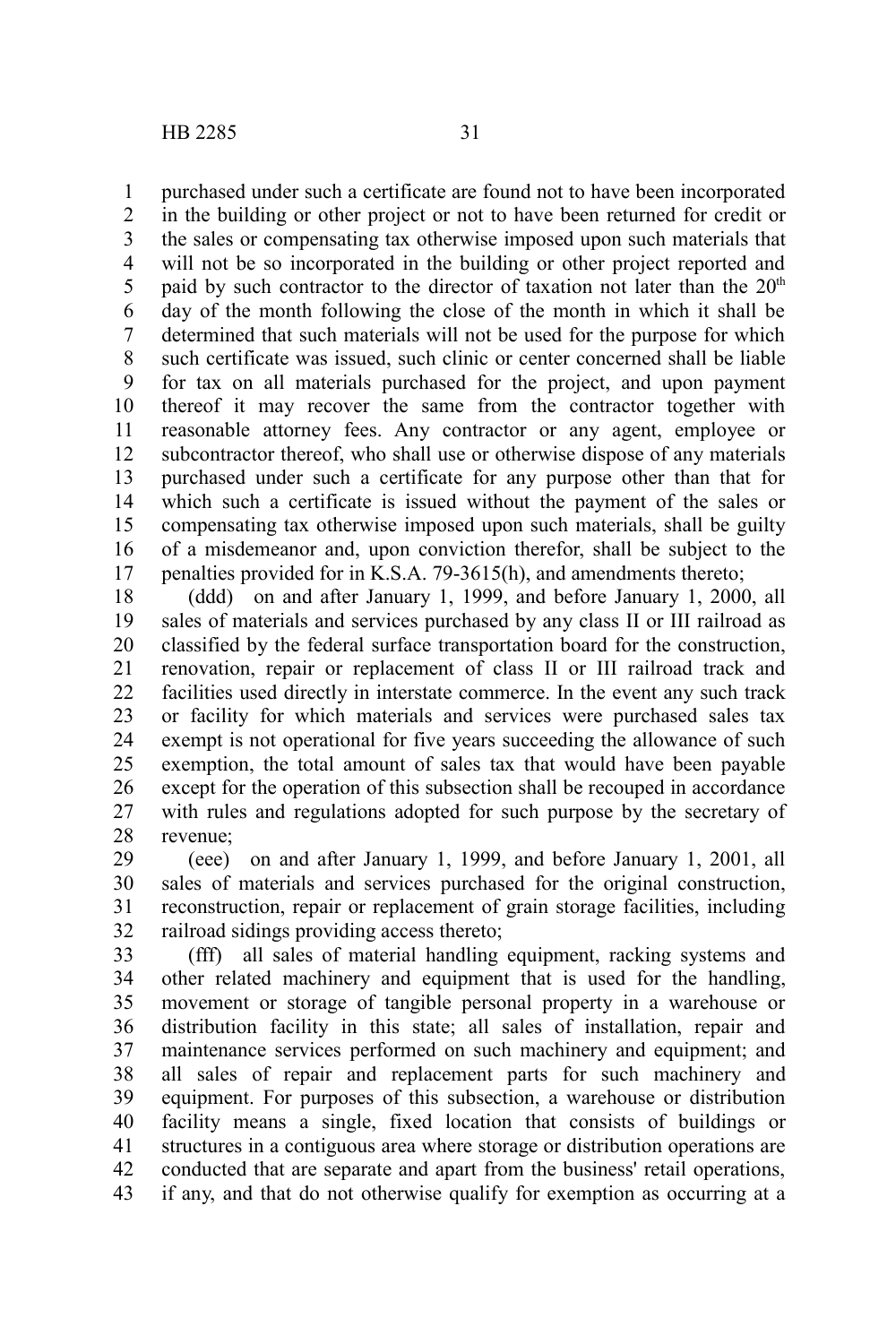manufacturing or processing plant or facility. Material handling and

storage equipment shall include aeration, dust control, cleaning, handling and other such equipment that is used in a public grain warehouse or other commercial grain storage facility, whether used for grain handling, grain storage, grain refining or processing, or other grain treatment operation; 1 2 3 4 5

(ggg) all sales of tangible personal property and services purchased by or on behalf of the Kansas academy of science, which is exempt from federal income taxation pursuant to section  $501(c)(3)$  of the federal internal revenue code of 1986, and used solely by such academy for the preparation, publication and dissemination of education materials; 6 7 8 9 10

(hhh) all sales of tangible personal property and services purchased by or on behalf of all domestic violence shelters that are member agencies of the Kansas coalition against sexual and domestic violence; 11 12 13

(iii) all sales of personal property and services purchased by an organization that is exempt from federal income taxation pursuant to section  $501(c)(3)$  of the federal internal revenue code of 1986, and such personal property and services are used by any such organization in the collection, storage and distribution of food products to nonprofit organizations that distribute such food products to persons pursuant to a food distribution program on a charitable basis without fee or charge, and all sales of tangible personal property or services purchased by a contractor for the purpose of constructing, equipping, reconstructing, maintaining, repairing, enlarging, furnishing or remodeling facilities used for the collection and storage of such food products for any such organization which is exempt from federal income taxation pursuant to section 501(c)(3) of the federal internal revenue code of 1986, that would be exempt from taxation under the provisions of this section if purchased directly by such organization. Nothing in this subsection shall be deemed to exempt the purchase of any construction machinery, equipment or tools used in the constructing, equipping, reconstructing, maintaining, repairing, enlarging, furnishing or remodeling facilities for any such organization. When any such organization shall contract for the purpose of constructing, equipping, reconstructing, maintaining, repairing, enlarging, furnishing or remodeling facilities, it shall obtain from the state and furnish to the contractor an exemption certificate for the project involved, and the contractor may purchase materials for incorporation in such project. The contractor shall furnish the number of such certificate to all suppliers from whom such purchases are made, and such suppliers shall execute invoices covering the same bearing the number of such certificate. Upon completion of the project the contractor shall furnish to such organization concerned a sworn statement, on a form to be provided by the director of taxation, that all purchases so made were entitled to exemption under this subsection. All invoices shall be held by the contractor for a period of five 14 15 16 17 18 19 20 21 22 23 24 25 26 27 28 29 30 31 32 33 34 35 36 37 38 39 40 41 42 43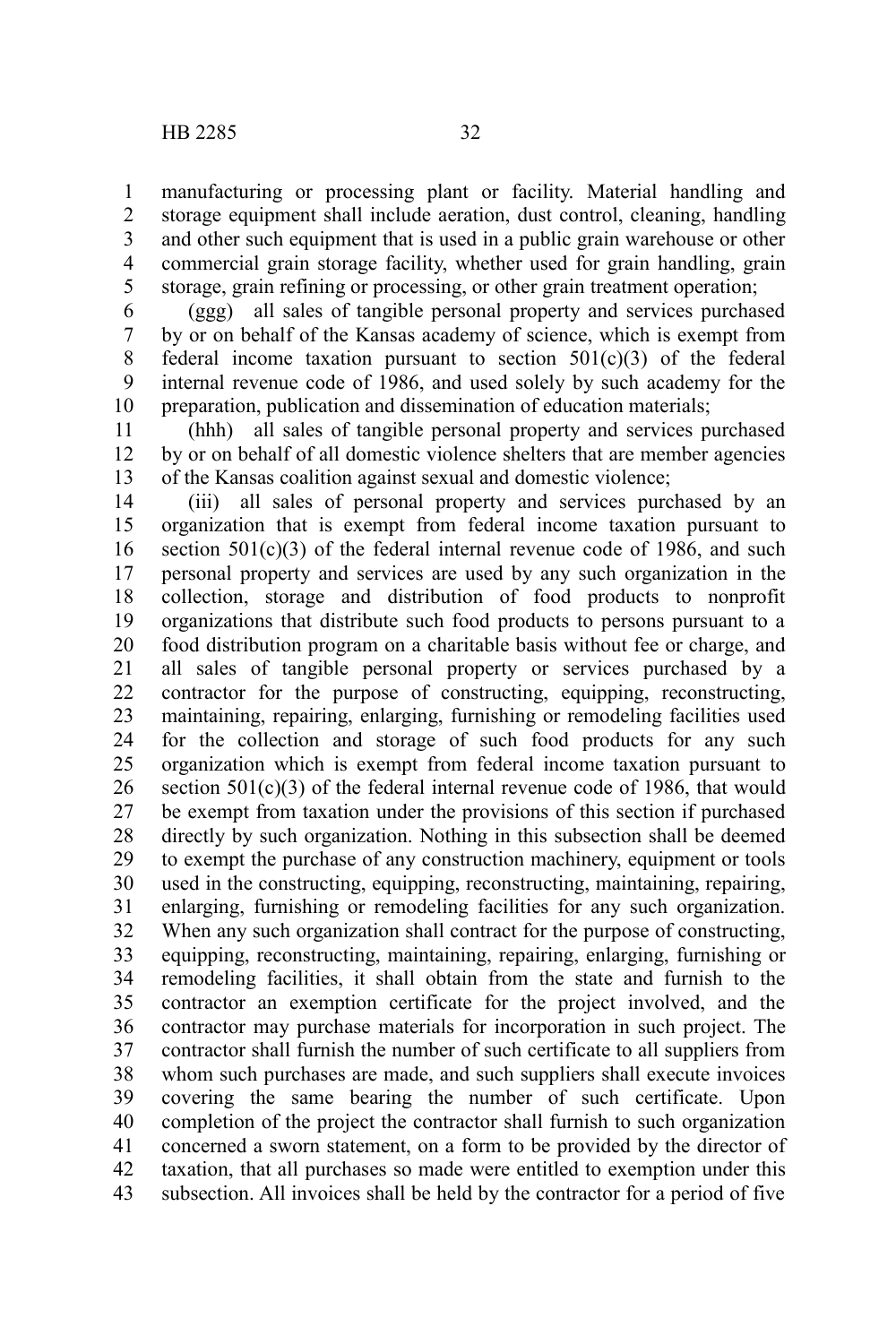years and shall be subject to audit by the director of taxation. If any materials purchased under such a certificate are found not to have been incorporated in such facilities or not to have been returned for credit or the sales or compensating tax otherwise imposed upon such materials that will not be so incorporated in such facilities reported and paid by such contractor to the director of taxation not later than the  $20<sup>th</sup>$  day of the month following the close of the month in which it shall be determined that such materials will not be used for the purpose for which such certificate was issued, such organization concerned shall be liable for tax on all materials purchased for the project, and upon payment thereof it may recover the same from the contractor together with reasonable attorney fees. Any contractor or any agent, employee or subcontractor thereof, who shall use or otherwise dispose of any materials purchased under such a certificate for any purpose other than that for which such a certificate is issued without the payment of the sales or compensating tax otherwise imposed upon such materials, shall be guilty of a misdemeanor and, upon conviction therefor, shall be subject to the penalties provided for in K.S.A. 79-3615(h), and amendments thereto. Sales tax paid on and after July 1, 2005, but prior to the effective date of this act upon the gross receipts received from any sale exempted by the amendatory provisions of this subsection shall be refunded. Each claim for a sales tax refund shall be verified and submitted to the director of taxation upon forms furnished by the director and shall be accompanied by any additional documentation required by the director. The director shall review each claim and shall refund that amount of sales tax paid as determined under the provisions of this subsection. All refunds shall be paid from the sales tax refund fund upon warrants of the director of accounts and reports pursuant to vouchers approved by the director or the director's designee; 1 2 3 4 5 6 7 8 9 10 11 12 13 14 15 16 17 18 19 20 21 22 23 24 25 26 27 28

(jjj) all sales of dietary supplements dispensed pursuant to a prescription order by a licensed practitioner or a mid-level practitioner as defined by K.S.A. 65-1626, and amendments thereto. As used in this subsection, "dietary supplement" means any product, other than tobacco, intended to supplement the diet that: (1) Contains one or more of the following dietary ingredients: A vitamin, a mineral, an herb or other botanical, an amino acid, a dietary substance for use by humans to supplement the diet by increasing the total dietary intake or a concentrate, metabolite, constituent, extract or combination of any such ingredient; (2) is intended for ingestion in tablet, capsule, powder, softgel, gelcap or liquid form, or if not intended for ingestion, in such a form, is not represented as conventional food and is not represented for use as a sole item of a meal or of the diet; and (3) is required to be labeled as a dietary supplement, identifiable by the supplemental facts box found on the label and as required pursuant to 21 C.F.R. § 101.36; 29 30 31 32 33 34 35 36 37 38 39 40 41 42 43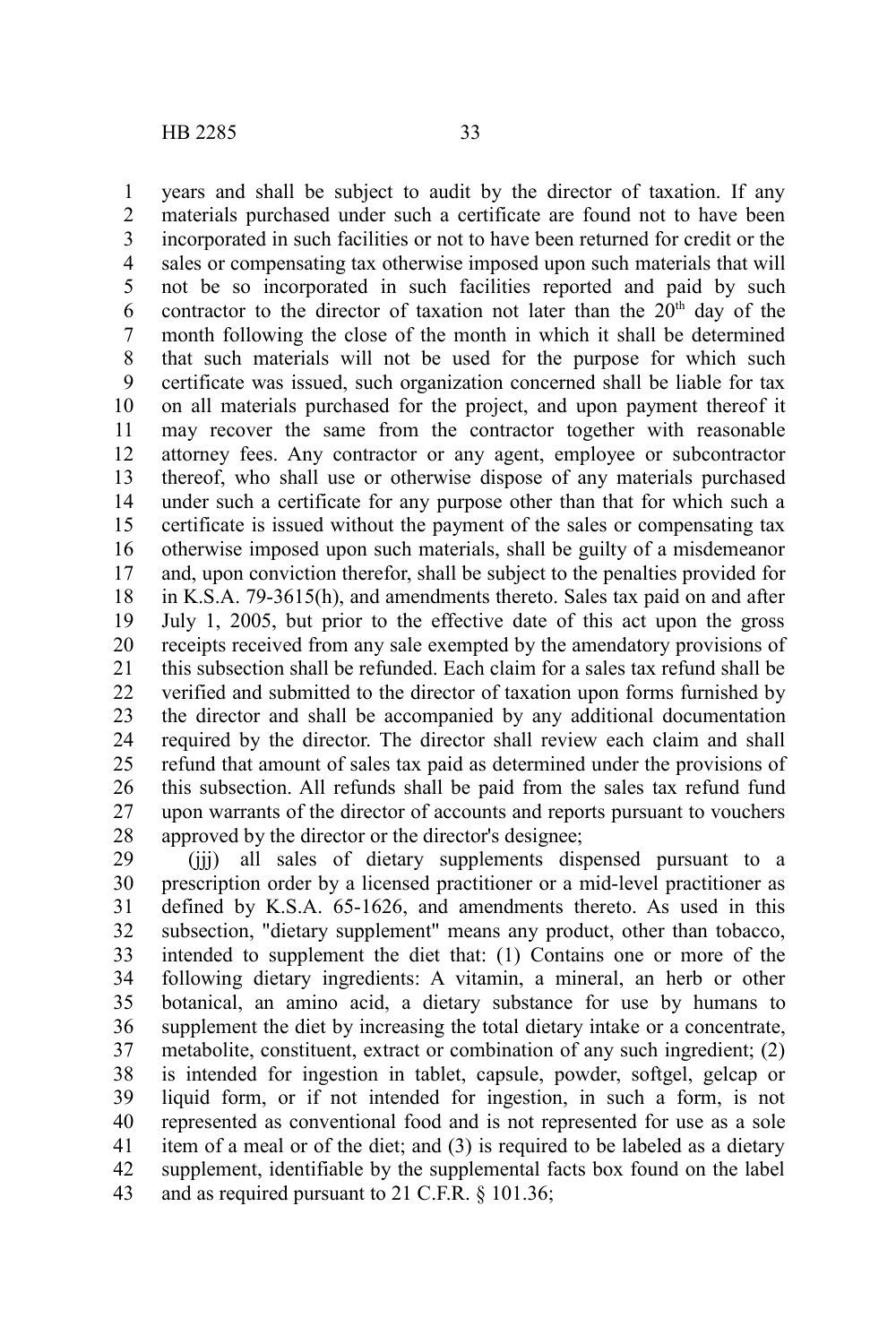(lll) all sales of tangible personal property and services purchased by special olympics Kansas, inc. for the purpose of providing year-round sports training and athletic competition in a variety of olympic-type sports for individuals with intellectual disabilities by giving them continuing opportunities to develop physical fitness, demonstrate courage, experience joy and participate in a sharing of gifts, skills and friendship with their families, other special olympics athletes and the community, and activities provided or sponsored by such organization, and all sales of tangible personal property by or on behalf of any such organization; 1 2 3 4 5 6 7 8 9

(mmm) all sales of tangible personal property purchased by or on behalf of the Marillac center, inc., which is exempt from federal income taxation pursuant to section  $501(c)(3)$  of the federal internal revenue code, for the purpose of providing psycho-social-biological and special education services to children, and all sales of any such property by or on behalf of such organization for such purpose; 10 11 12 13 14 15

(nnn) all sales of tangible personal property and services purchased by the west Sedgwick county-sunrise rotary club and sunrise charitable fund for the purpose of constructing a boundless playground which is an integrated, barrier free and developmentally advantageous play environment for children of all abilities and disabilities; 16 17 18 19 20

(ooo) all sales of tangible personal property by or on behalf of a public library serving the general public and supported in whole or in part with tax money or a not-for-profit organization whose purpose is to raise funds for or provide services or other benefits to any such public library; 21 22 23 24

(ppp) all sales of tangible personal property and services purchased by or on behalf of a homeless shelter that is exempt from federal income taxation pursuant to section  $501(c)(3)$  of the federal income tax code of 1986, and used by any such homeless shelter to provide emergency and transitional housing for individuals and families experiencing homelessness, and all sales of any such property by or on behalf of any such homeless shelter for any such purpose; 25 26 27 28 29 30 31

(qqq) all sales of tangible personal property and services purchased by TLC for children and families, inc., hereinafter referred to as TLC, which is exempt from federal income taxation pursuant to section 501(c) (3) of the federal internal revenue code of 1986, and such property and services are used for the purpose of providing emergency shelter and treatment for abused and neglected children as well as meeting additional critical needs for children, juveniles and family, and all sales of any such property by or on behalf of TLC for any such purpose; and all sales of tangible personal property or services purchased by a contractor for the purpose of constructing, maintaining, repairing, enlarging, furnishing or remodeling facilities for the operation of services for TLC for any such purpose that would be exempt from taxation under the provisions of this 32 33 34 35 36 37 38 39 40 41 42 43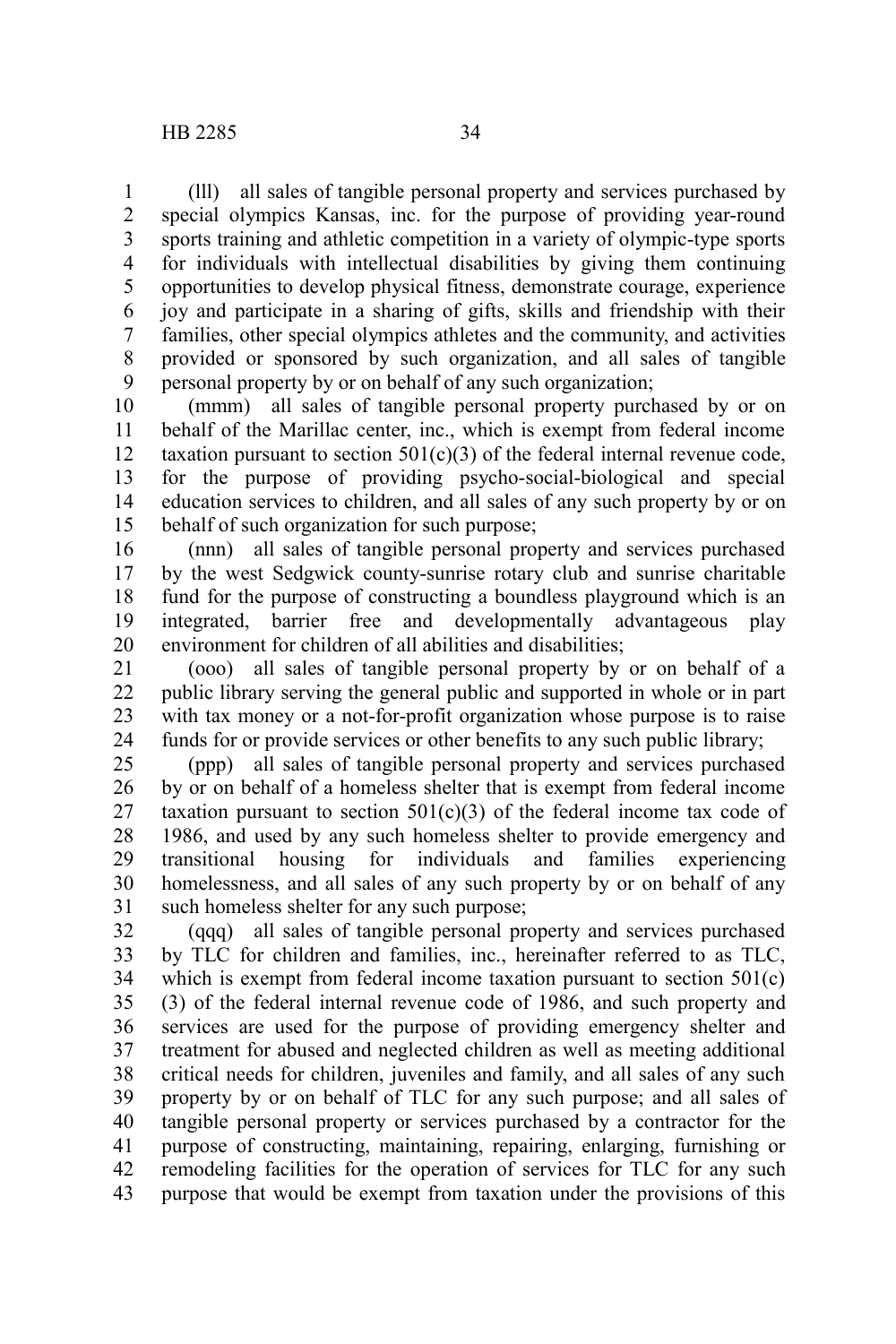section if purchased directly by TLC. Nothing in this subsection shall be deemed to exempt the purchase of any construction machinery, equipment or tools used in the constructing, maintaining, repairing, enlarging, furnishing or remodeling such facilities for TLC. When TLC contracts for the purpose of constructing, maintaining, repairing, enlarging, furnishing or remodeling such facilities, it shall obtain from the state and furnish to the contractor an exemption certificate for the project involved, and the contractor may purchase materials for incorporation in such project. The contractor shall furnish the number of such certificate to all suppliers from whom such purchases are made, and such suppliers shall execute invoices covering the same bearing the number of such certificate. Upon completion of the project the contractor shall furnish to TLC a sworn statement, on a form to be provided by the director of taxation, that all purchases so made were entitled to exemption under this subsection. All invoices shall be held by the contractor for a period of five years and shall be subject to audit by the director of taxation. If any materials purchased under such a certificate are found not to have been incorporated in the building or other project or not to have been returned for credit or the sales or compensating tax otherwise imposed upon such materials that will not be so incorporated in the building or other project reported and paid by such contractor to the director of taxation not later than the  $20<sup>th</sup>$  day of the month following the close of the month in which it shall be determined that such materials will not be used for the purpose for which such certificate was issued, TLC shall be liable for tax on all materials purchased for the project, and upon payment thereof it may recover the same from the contractor together with reasonable attorney fees. Any contractor or any agent, employee or subcontractor thereof, who shall use or otherwise dispose of any materials purchased under such a certificate for any purpose other than that for which such a certificate is issued without the payment of the sales or compensating tax otherwise imposed upon such materials, shall be guilty of a misdemeanor and, upon conviction therefor, shall be subject to the penalties provided for in K.S.A. 79-3615(h), and amendments thereto; 1 2 3 4 5 6 7 8 9 10 11 12 13 14 15 16 17 18 19 20 21 22 23 24 25 26 27 28 29 30 31 32 33

(rrr) all sales of tangible personal property and services purchased by any county law library maintained pursuant to law and sales of tangible personal property and services purchased by an organization that would have been exempt from taxation under the provisions of this subsection if purchased directly by the county law library for the purpose of providing legal resources to attorneys, judges, students and the general public, and all sales of any such property by or on behalf of any such county law library; 34 35 36 37 38 39 40 41

(sss) all sales of tangible personal property and services purchased by catholic charities or youthville, hereinafter referred to as charitable family 42 43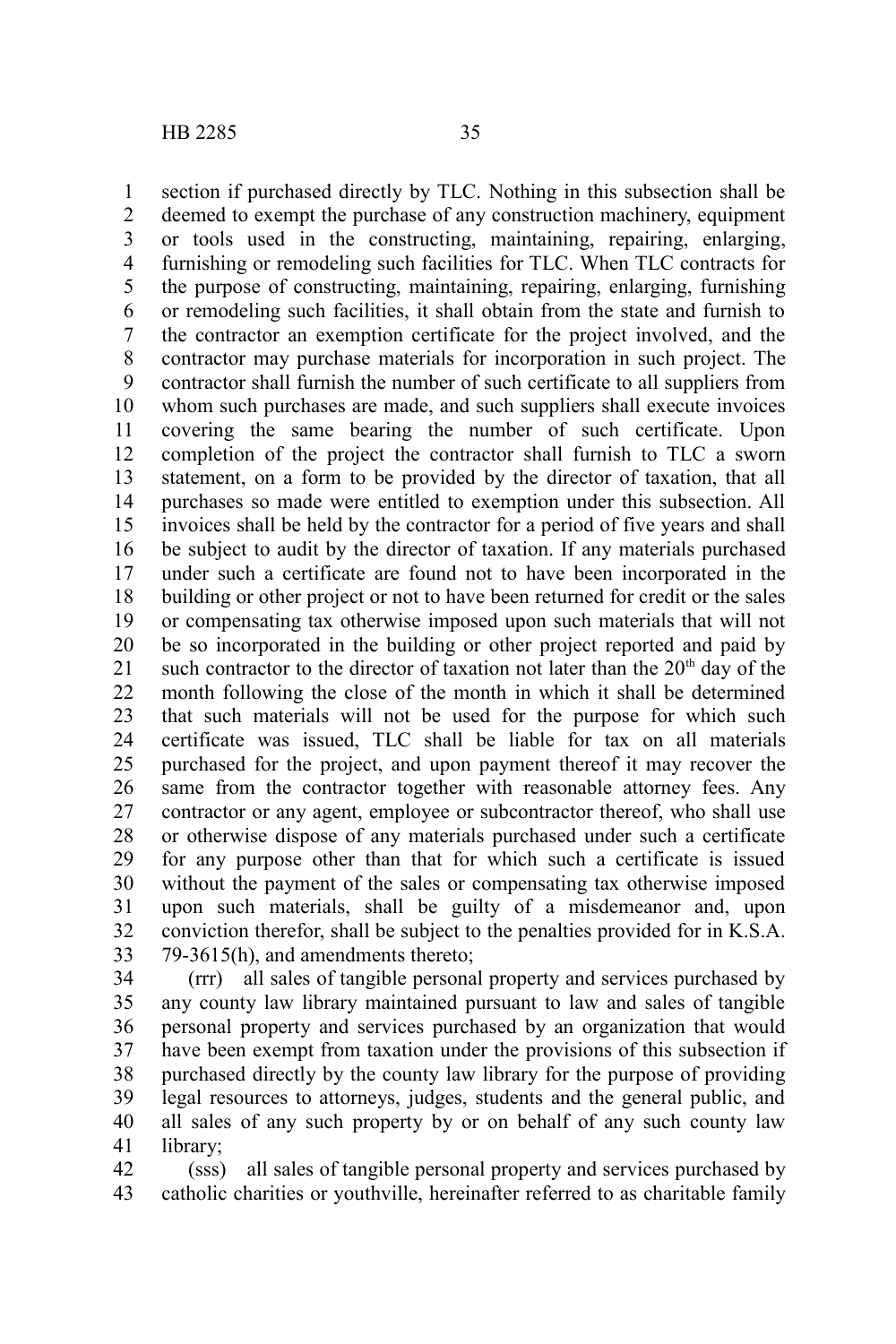providers, which is exempt from federal income taxation pursuant to section  $501(c)(3)$  of the federal internal revenue code of 1986, and which such property and services are used for the purpose of providing emergency shelter and treatment for abused and neglected children as well as meeting additional critical needs for children, juveniles and family, and all sales of any such property by or on behalf of charitable family providers for any such purpose; and all sales of tangible personal property or services purchased by a contractor for the purpose of constructing, maintaining, repairing, enlarging, furnishing or remodeling facilities for the operation of services for charitable family providers for any such purpose which would be exempt from taxation under the provisions of this section if purchased directly by charitable family providers. Nothing in this subsection shall be deemed to exempt the purchase of any construction machinery, equipment or tools used in the constructing, maintaining, repairing, enlarging, furnishing or remodeling such facilities for charitable family providers. When charitable family providers contracts for the purpose of constructing, maintaining, repairing, enlarging, furnishing or remodeling such facilities, it shall obtain from the state and furnish to the contractor an exemption certificate for the project involved, and the contractor may purchase materials for incorporation in such project. The contractor shall furnish the number of such certificate to all suppliers from whom such purchases are made, and such suppliers shall execute invoices covering the same bearing the number of such certificate. Upon completion of the project the contractor shall furnish to charitable family providers a sworn statement, on a form to be provided by the director of taxation, that all purchases so made were entitled to exemption under this subsection. All invoices shall be held by the contractor for a period of five years and shall be subject to audit by the director of taxation. If any materials purchased under such a certificate are found not to have been incorporated in the building or other project or not to have been returned for credit or the sales or compensating tax otherwise imposed upon such materials that will not be so incorporated in the building or other project reported and paid by such contractor to the director of taxation not later than the  $20<sup>th</sup>$  day of the month following the close of the month in which it shall be determined that such materials will not be used for the purpose for which such certificate was issued, charitable family providers shall be liable for tax on all materials purchased for the project, and upon payment thereof it may recover the same from the contractor together with reasonable attorney fees. Any contractor or any agent, employee or subcontractor thereof, who shall use or otherwise dispose of any materials purchased under such a certificate for any purpose other than that for which such a certificate is issued without the payment of the sales or compensating tax otherwise imposed upon such materials, shall be guilty 1 2 3 4 5 6 7 8 9 10 11 12 13 14 15 16 17 18 19 20 21 22 23 24 25 26 27 28 29 30 31 32 33 34 35 36 37 38 39 40 41 42 43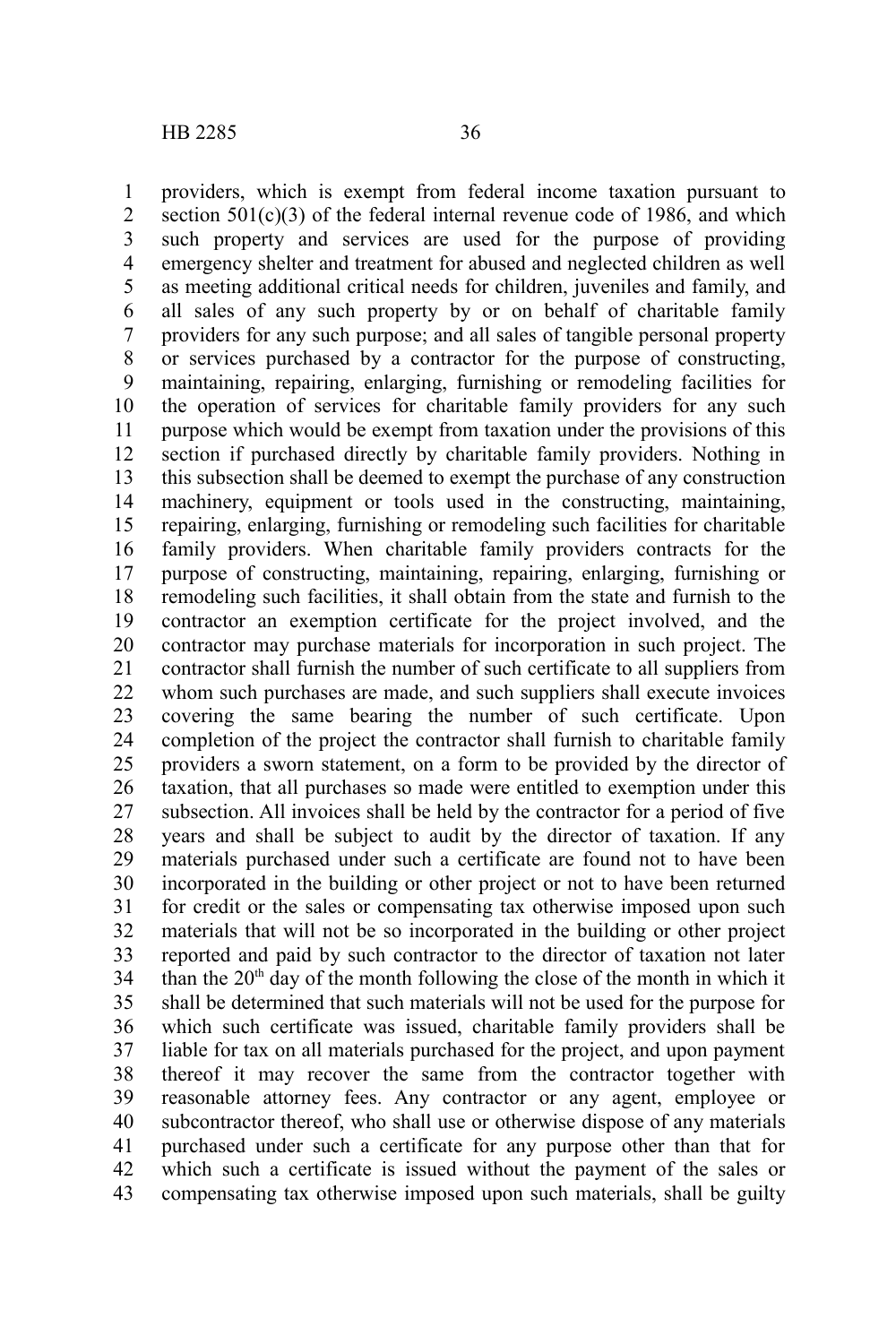of a misdemeanor and, upon conviction therefor, shall be subject to the penalties provided for in K.S.A. 79-3615(h), and amendments thereto; 1 2

(ttt) all sales of tangible personal property or services purchased by a contractor for a project for the purpose of restoring, constructing, equipping, reconstructing, maintaining, repairing, enlarging, furnishing or remodeling a home or facility owned by a nonprofit museum that has been granted an exemption pursuant to subsection (qq), which such home or facility is located in a city that has been designated as a qualified hometown pursuant to the provisions of K.S.A. 75-5071 et seq., and amendments thereto, and which such project is related to the purposes of K.S.A. 75-5071 et seq., and amendments thereto, and that would be exempt from taxation under the provisions of this section if purchased directly by such nonprofit museum. Nothing in this subsection shall be deemed to exempt the purchase of any construction machinery, equipment or tools used in the restoring, constructing, equipping, reconstructing, maintaining, repairing, enlarging, furnishing or remodeling a home or facility for any such nonprofit museum. When any such nonprofit museum shall contract for the purpose of restoring, constructing, equipping, reconstructing, maintaining, repairing, enlarging, furnishing or remodeling a home or facility, it shall obtain from the state and furnish to the contractor an exemption certificate for the project involved, and the contractor may purchase materials for incorporation in such project. The contractor shall furnish the number of such certificates to all suppliers from whom such purchases are made, and such suppliers shall execute invoices covering the same bearing the number of such certificate. Upon completion of the project, the contractor shall furnish to such nonprofit museum a sworn statement on a form to be provided by the director of taxation that all purchases so made were entitled to exemption under this subsection. All invoices shall be held by the contractor for a period of five years and shall be subject to audit by the director of taxation. If any materials purchased under such a certificate are found not to have been incorporated in the building or other project or not to have been returned for credit or the sales or compensating tax otherwise imposed upon such materials that will not be so incorporated in a home or facility or other project reported and paid by such contractor to the director of taxation not later than the  $20<sup>th</sup>$  day of the month following the close of the month in which it shall be determined that such materials will not be used for the purpose for which such certificate was issued, such nonprofit museum shall be liable for tax on all materials purchased for the project, and upon payment thereof it may recover the same from the contractor together with reasonable attorney fees. Any contractor or any agent, employee or subcontractor thereof, who shall use or otherwise dispose of any materials purchased under such a certificate for any purpose other than that for 3 4 5 6 7 8 9 10 11 12 13 14 15 16 17 18 19 20 21 22 23 24 25 26 27 28 29 30 31 32 33 34 35 36 37 38 39 40 41 42 43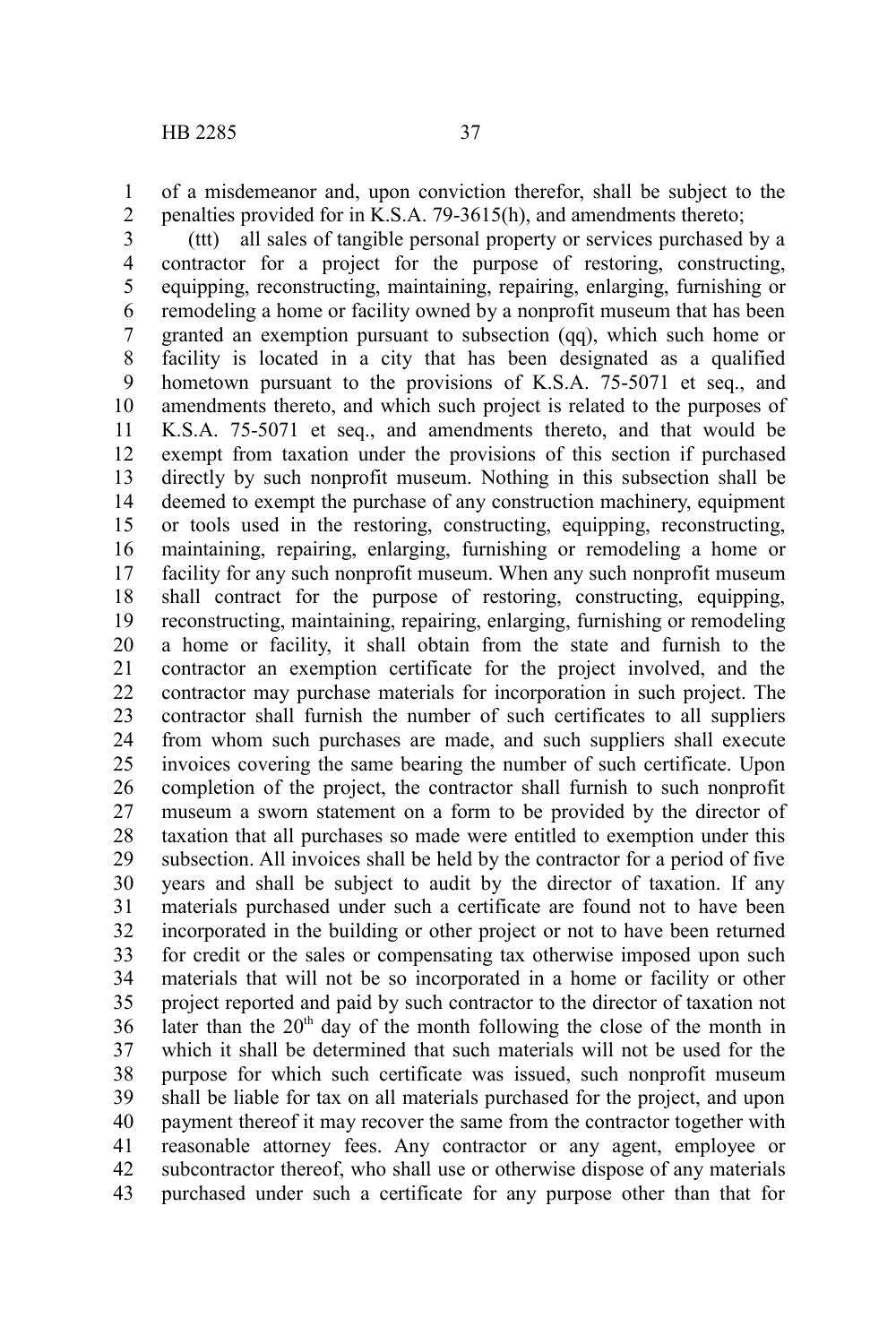which such a certificate is issued without the payment of the sales or compensating tax otherwise imposed upon such materials, shall be guilty of a misdemeanor and, upon conviction therefor, shall be subject to the penalties provided for in K.S.A. 79-3615(h), and amendments thereto; 1 2 3 4

(uuu) all sales of tangible personal property and services purchased by Kansas children's service league, hereinafter referred to as KCSL, which is exempt from federal income taxation pursuant to section 501(c) (3) of the federal internal revenue code of 1986, and which such property and services are used for the purpose of providing for the prevention and treatment of child abuse and maltreatment as well as meeting additional critical needs for children, juveniles and family, and all sales of any such property by or on behalf of KCSL for any such purpose; and all sales of tangible personal property or services purchased by a contractor for the purpose of constructing, maintaining, repairing, enlarging, furnishing or remodeling facilities for the operation of services for KCSL for any such purpose that would be exempt from taxation under the provisions of this section if purchased directly by KCSL. Nothing in this subsection shall be deemed to exempt the purchase of any construction machinery, equipment or tools used in the constructing, maintaining, repairing, enlarging, furnishing or remodeling such facilities for KCSL. When KCSL contracts for the purpose of constructing, maintaining, repairing, enlarging, furnishing or remodeling such facilities, it shall obtain from the state and furnish to the contractor an exemption certificate for the project involved, and the contractor may purchase materials for incorporation in such project. The contractor shall furnish the number of such certificate to all suppliers from whom such purchases are made, and such suppliers shall execute invoices covering the same bearing the number of such certificate. Upon completion of the project the contractor shall furnish to KCSL a sworn statement, on a form to be provided by the director of taxation, that all purchases so made were entitled to exemption under this subsection. All invoices shall be held by the contractor for a period of five years and shall be subject to audit by the director of taxation. If any materials purchased under such a certificate are found not to have been incorporated in the building or other project or not to have been returned for credit or the sales or compensating tax otherwise imposed upon such materials that will not be so incorporated in the building or other project reported and paid by such contractor to the director of taxation not later than the  $20<sup>th</sup>$ day of the month following the close of the month in which it shall be determined that such materials will not be used for the purpose for which such certificate was issued, KCSL shall be liable for tax on all materials purchased for the project, and upon payment thereof it may recover the same from the contractor together with reasonable attorney fees. Any contractor or any agent, employee or subcontractor thereof, who shall use 5 6 7 8 9 10 11 12 13 14 15 16 17 18 19 20 21 22 23 24 25 26 27 28 29 30 31 32 33 34 35 36 37 38 39 40 41 42 43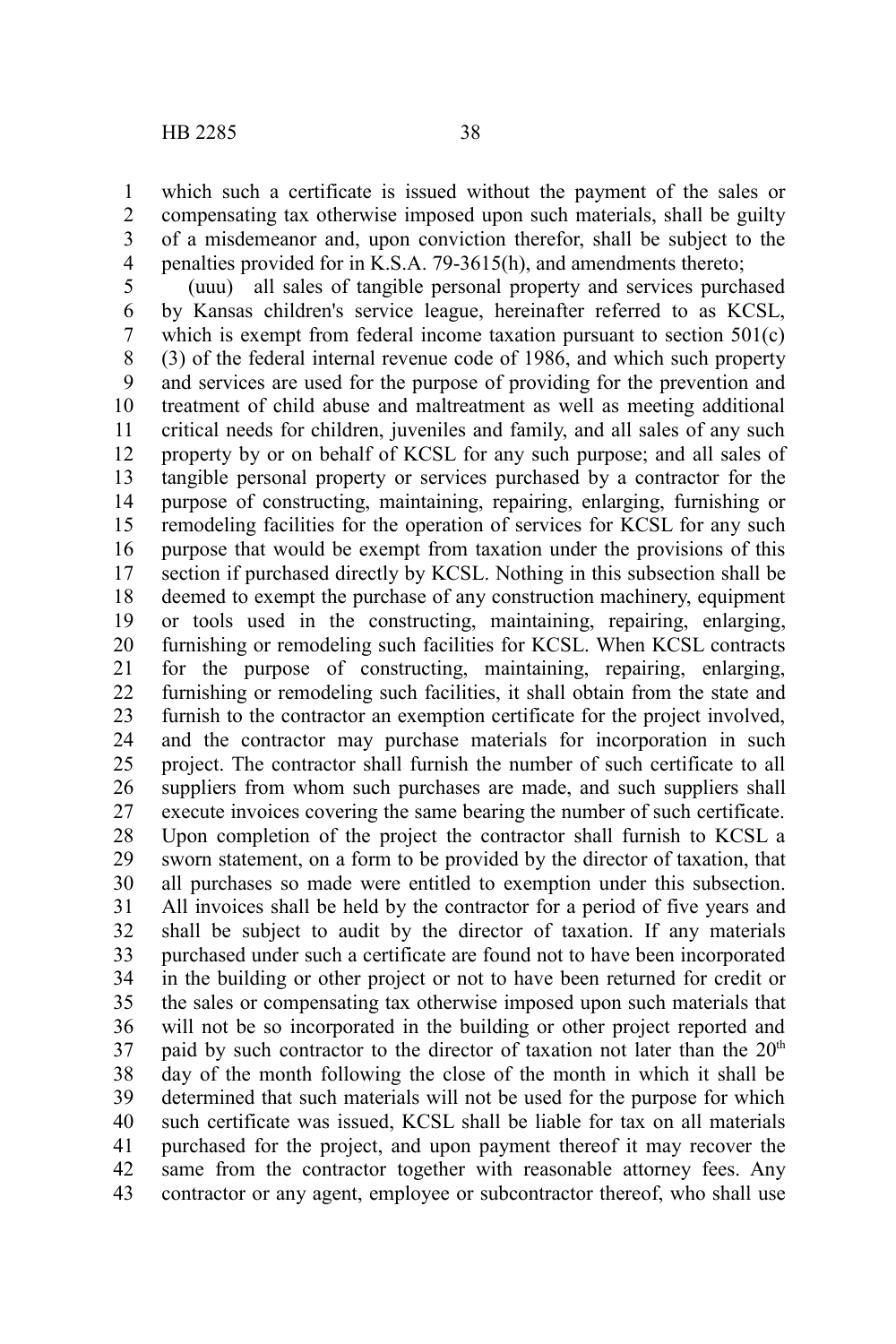79-3615(h), and amendments thereto;

or otherwise dispose of any materials purchased under such a certificate for any purpose other than that for which such a certificate is issued without the payment of the sales or compensating tax otherwise imposed upon such materials, shall be guilty of a misdemeanor and, upon conviction therefor, shall be subject to the penalties provided for in K.S.A.

(vvv) all sales of tangible personal property or services, including the renting and leasing of tangible personal property or services, purchased by jazz in the woods, inc., a Kansas corporation that is exempt from federal income taxation pursuant to section  $501(c)(3)$  of the federal internal revenue code, for the purpose of providing jazz in the woods, an event benefiting children-in-need and other nonprofit charities assisting such children, and all sales of any such property by or on behalf of such organization for such purpose; 7 8 9 10 11 12 13 14

(www) all sales of tangible personal property purchased by or on behalf of the Frontenac education foundation, which is exempt from federal income taxation pursuant to section  $501(c)(3)$  of the federal internal revenue code, for the purpose of providing education support for students, and all sales of any such property by or on behalf of such organization for such purpose; 15 16 17 18 19 20

(xxx) all sales of personal property and services purchased by the booth theatre foundation, inc., an organization, which is exempt from federal income taxation pursuant to section  $501(c)(3)$  of the federal internal revenue code of 1986, and which such personal property and services are used by any such organization in the constructing, equipping, reconstructing, maintaining, repairing, enlarging, furnishing or remodeling of the booth theatre, and all sales of tangible personal property or services purchased by a contractor for the purpose of constructing, equipping, reconstructing, maintaining, repairing, enlarging, furnishing or remodeling the booth theatre for such organization, that would be exempt from taxation under the provisions of this section if purchased directly by such organization. Nothing in this subsection shall be deemed to exempt the purchase of any construction machinery, equipment or tools used in the constructing, equipping, reconstructing, maintaining, repairing, enlarging, furnishing or remodeling facilities for any such organization. When any such organization shall contract for the purpose of constructing, equipping, reconstructing, maintaining, repairing, enlarging, furnishing or remodeling facilities, it shall obtain from the state and furnish to the contractor an exemption certificate for the project involved, and the contractor may purchase materials for incorporation in such project. The contractor shall furnish the number of such certificate to all suppliers from whom such purchases are made, and such suppliers shall execute invoices covering the same bearing the number of such certificate. Upon completion of the 21 22 23 24 25 26 27 28 29 30 31 32 33 34 35 36 37 38 39 40 41 42 43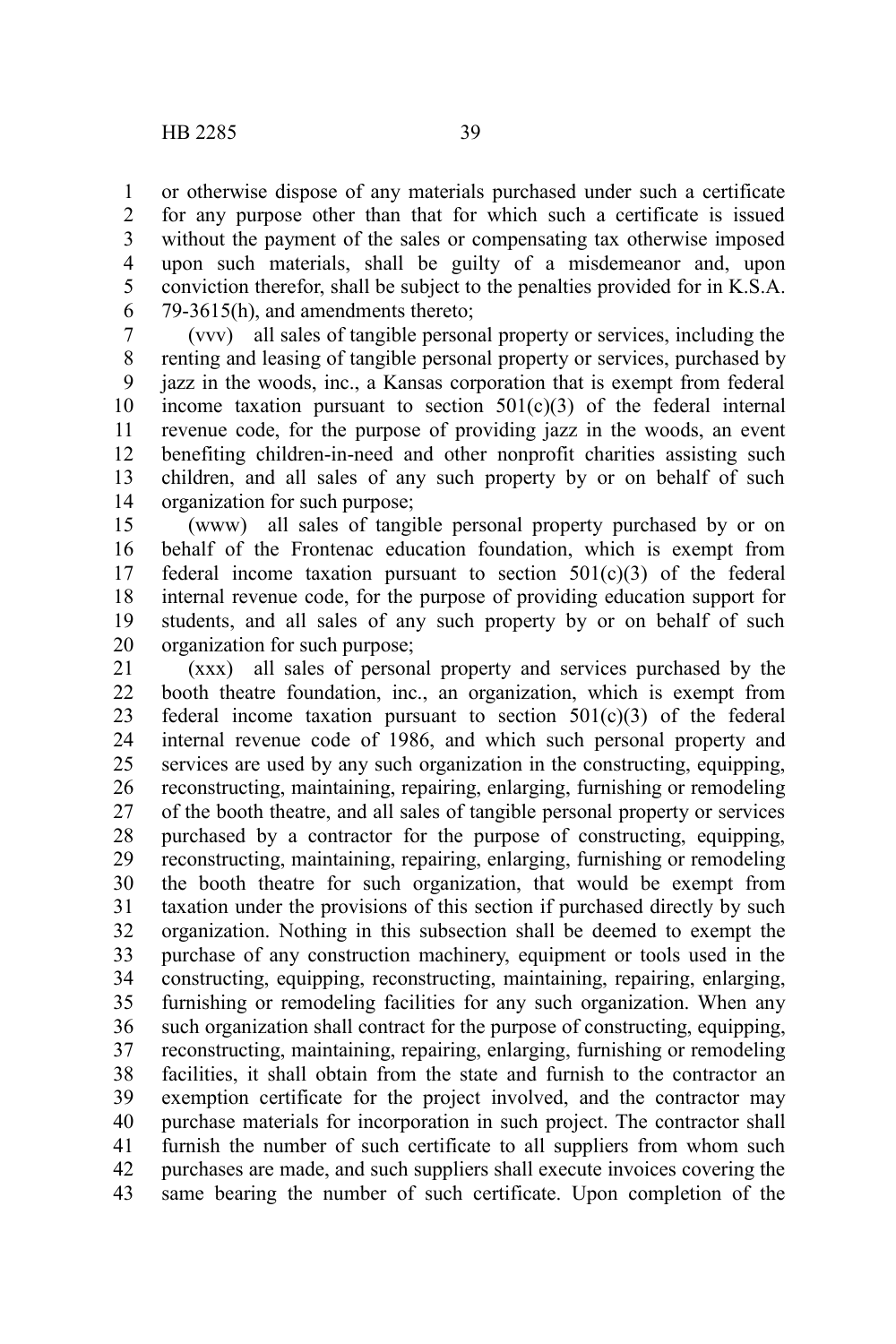project the contractor shall furnish to such organization concerned a sworn statement, on a form to be provided by the director of taxation, that all purchases so made were entitled to exemption under this subsection. All invoices shall be held by the contractor for a period of five years and shall be subject to audit by the director of taxation. If any materials purchased under such a certificate are found not to have been incorporated in such facilities or not to have been returned for credit or the sales or compensating tax otherwise imposed upon such materials that will not be so incorporated in such facilities reported and paid by such contractor to the director of taxation not later than the  $20<sup>th</sup>$  day of the month following the close of the month in which it shall be determined that such materials will not be used for the purpose for which such certificate was issued, such organization concerned shall be liable for tax on all materials purchased for the project, and upon payment thereof it may recover the same from the contractor together with reasonable attorney fees. Any contractor or any agent, employee or subcontractor thereof, who shall use or otherwise dispose of any materials purchased under such a certificate for any purpose other than that for which such a certificate is issued without the payment of the sales or compensating tax otherwise imposed upon such materials, shall be guilty of a misdemeanor and, upon conviction therefor, shall be subject to the penalties provided for in K.S.A. 79-3615(h), and amendments thereto. Sales tax paid on and after January 1, 2007, but prior to the effective date of this act upon the gross receipts received from any sale which would have been exempted by the provisions of this subsection had such sale occurred after the effective date of this act shall be refunded. Each claim for a sales tax refund shall be verified and submitted to the director of taxation upon forms furnished by the director and shall be accompanied by any additional documentation required by the director. The director shall review each claim and shall refund that amount of sales tax paid as determined under the provisions of this subsection. All refunds shall be paid from the sales tax refund fund upon warrants of the director of accounts and reports pursuant to vouchers approved by the director or the director's designee; 1 2 3 4 5 6 7 8 9 10 11 12 13 14 15 16 17 18 19 20 21 22 23 24 25 26 27 28 29 30 31 32 33

(yyy) all sales of tangible personal property and services purchased by TLC charities foundation, inc., hereinafter referred to as TLC charities, which is exempt from federal income taxation pursuant to section 501(c) (3) of the federal internal revenue code of 1986, and which such property and services are used for the purpose of encouraging private philanthropy to further the vision, values, and goals of TLC for children and families, inc.; and all sales of such property and services by or on behalf of TLC charities for any such purpose and all sales of tangible personal property or services purchased by a contractor for the purpose of constructing, maintaining, repairing, enlarging, furnishing or remodeling facilities for 34 35 36 37 38 39 40 41 42 43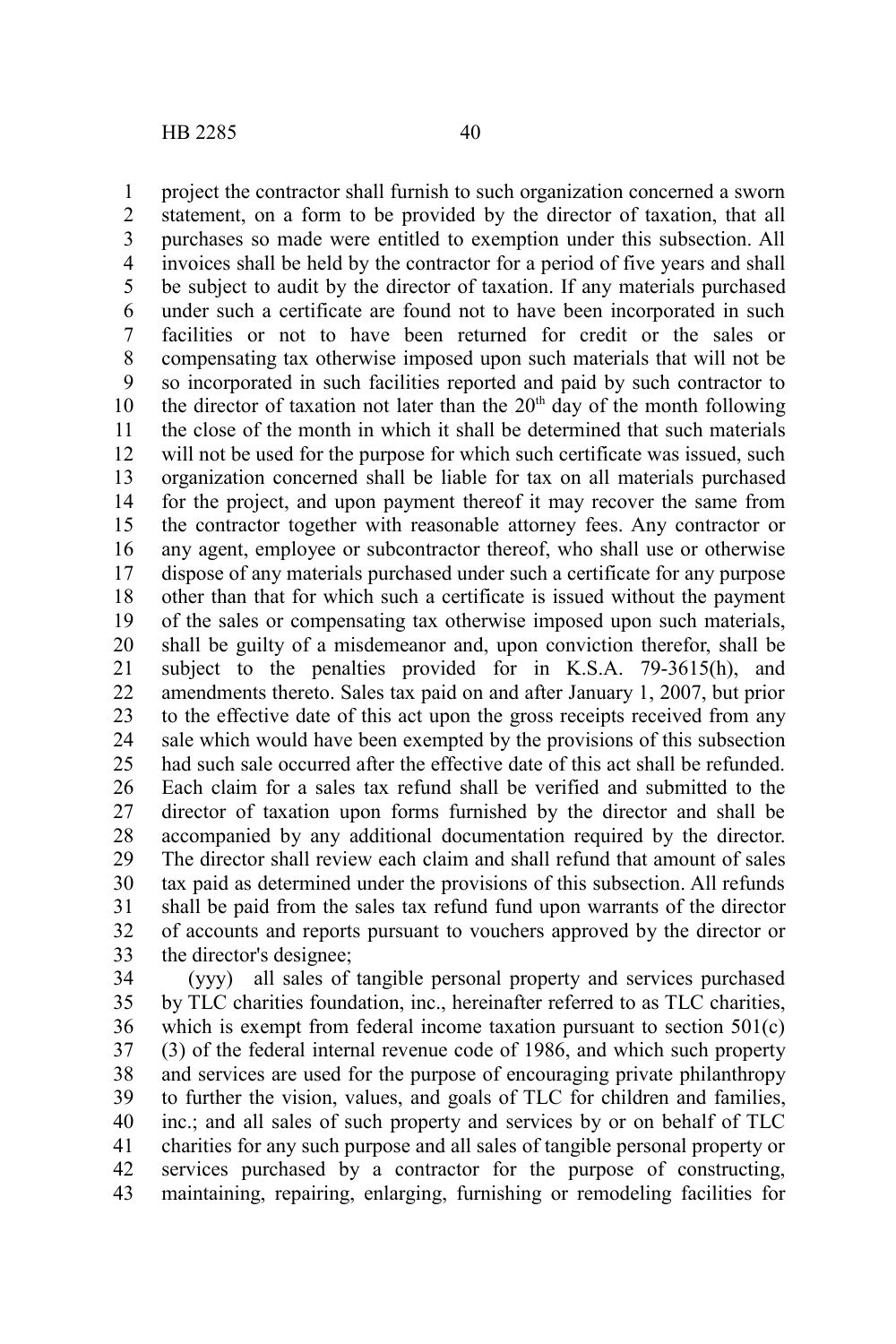the operation of services for TLC charities for any such purpose that would be exempt from taxation under the provisions of this section if purchased directly by TLC charities. Nothing in this subsection shall be deemed to exempt the purchase of any construction machinery, equipment or tools used in the constructing, maintaining, repairing, enlarging, furnishing or remodeling such facilities for TLC charities. When TLC charities contracts for the purpose of constructing, maintaining, repairing, enlarging, furnishing or remodeling such facilities, it shall obtain from the state and furnish to the contractor an exemption certificate for the project involved, and the contractor may purchase materials for incorporation in such project. The contractor shall furnish the number of such certificate to all suppliers from whom such purchases are made, and such suppliers shall execute invoices covering the same bearing the number of such certificate. Upon completion of the project the contractor shall furnish to TLC charities a sworn statement, on a form to be provided by the director of taxation, that all purchases so made were entitled to exemption under this subsection. All invoices shall be held by the contractor for a period of five years and shall be subject to audit by the director of taxation. If any materials purchased under such a certificate are found not to have been incorporated in the building or other project or not to have been returned for credit or the sales or compensating tax otherwise imposed upon such materials that will not be incorporated into the building or other project reported and paid by such contractor to the director of taxation not later than the  $20<sup>th</sup>$  day of the month following the close of the month in which it shall be determined that such materials will not be used for the purpose for which such certificate was issued. TLC charities shall be liable for tax on all materials purchased for the project, and upon payment thereof it may recover the same from the contractor together with reasonable attorney fees. Any contractor or any agent, employee or subcontractor thereof, who shall use or otherwise dispose of any materials purchased under such a certificate for any purpose other than that for which such a certificate is issued without the payment of the sales or compensating tax otherwise imposed upon such materials, shall be guilty of a misdemeanor and, upon conviction therefor, shall be subject to the penalties provided for in K.S.A. 79-3615(h), and amendments thereto; 1 2 3 4 5 6 7 8 9 10 11 12 13 14 15 16 17 18 19 20 21 22 23 24 25 26 27 28 29 30 31 32 33 34 35

(zzz) all sales of tangible personal property purchased by the rotary club of shawnee foundation, which is exempt from federal income taxation pursuant to section  $501(c)(3)$  of the federal internal revenue code of 1986, as amended, used for the purpose of providing contributions to community service organizations and scholarships; 36 37 38 39 40

(aaaa) all sales of personal property and services purchased by or on behalf of victory in the valley, inc., which is exempt from federal income taxation pursuant to section  $501(c)(3)$  of the federal internal revenue code, 41 42 43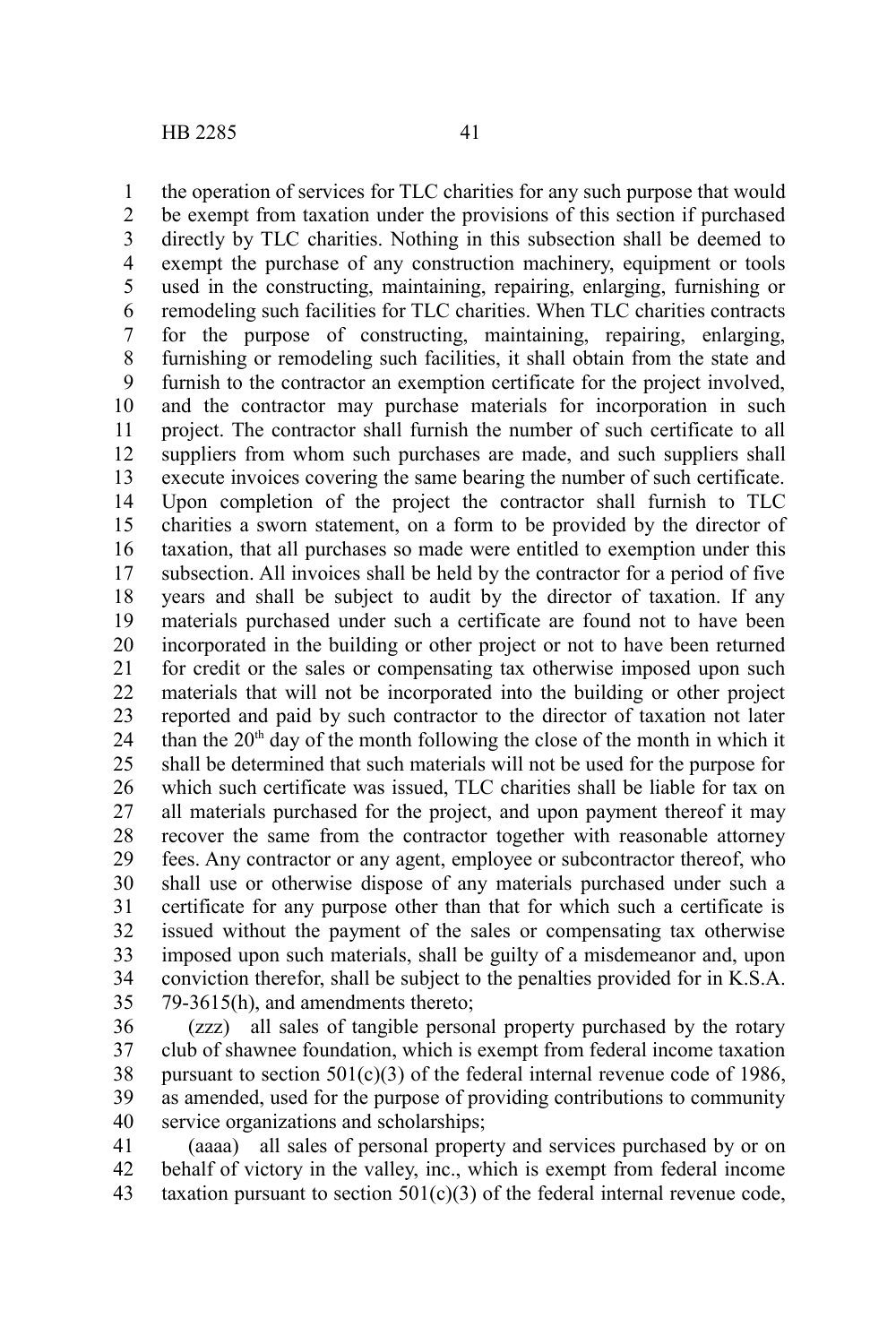for the purpose of providing a cancer support group and services for persons with cancer, and all sales of any such property by or on behalf of any such organization for any such purpose; 1 2 3

(bbbb) all sales of entry or participation fees, charges or tickets by Guadalupe health foundation, which is exempt from federal income taxation pursuant to section  $501(c)(3)$  of the federal internal revenue code, for such organization's annual fundraising event which purpose is to provide health care services for uninsured workers; 4 5 6 7 8

(cccc) all sales of tangible personal property or services purchased by or on behalf of wayside waifs, inc., which is exempt from federal income taxation pursuant to section  $501(c)(3)$  of the federal internal revenue code, for the purpose of providing such organization's annual fundraiser, an event whose purpose is to support the care of homeless and abandoned animals, animal adoption efforts, education programs for children and efforts to reduce animal over-population and animal welfare services, and all sales of any such property, including entry or participation fees or charges, by or on behalf of such organization for such purpose; 9 10 11 12 13 14 15 16 17

(dddd) all sales of tangible personal property or services purchased by or on behalf of goodwill industries or Easter seals of Kansas, inc., both of which are exempt from federal income taxation pursuant to section  $501(c)(3)$  of the federal internal revenue code, for the purpose of providing education, training and employment opportunities for people with disabilities and other barriers to employment; 18 19 20 21 22 23

(eeee) all sales of tangible personal property or services purchased by or on behalf of all American beef battalion, inc., which is exempt from federal income taxation pursuant to section 501(c)(3) of the federal internal revenue code, for the purpose of educating, promoting and participating as a contact group through the beef cattle industry in order to carry out such projects that provide support and morale to members of the United States armed forces and military services; 24 25 26 27 28 29 30

(ffff) all sales of tangible personal property and services purchased by sheltered living, inc., which is exempt from federal income taxation pursuant to section  $501(c)(3)$  of the federal internal revenue code of 1986, and which such property and services are used for the purpose of providing residential and day services for people with developmental disabilities or intellectual disability, or both, and all sales of any such property by or on behalf of sheltered living, inc., for any such purpose; and all sales of tangible personal property or services purchased by a contractor for the purpose of rehabilitating, constructing, maintaining, repairing, enlarging, furnishing or remodeling homes and facilities for sheltered living, inc., for any such purpose that would be exempt from taxation under the provisions of this section if purchased directly by sheltered living, inc. Nothing in this subsection shall be deemed to exempt 31 32 33 34 35 36 37 38 39 40 41 42 43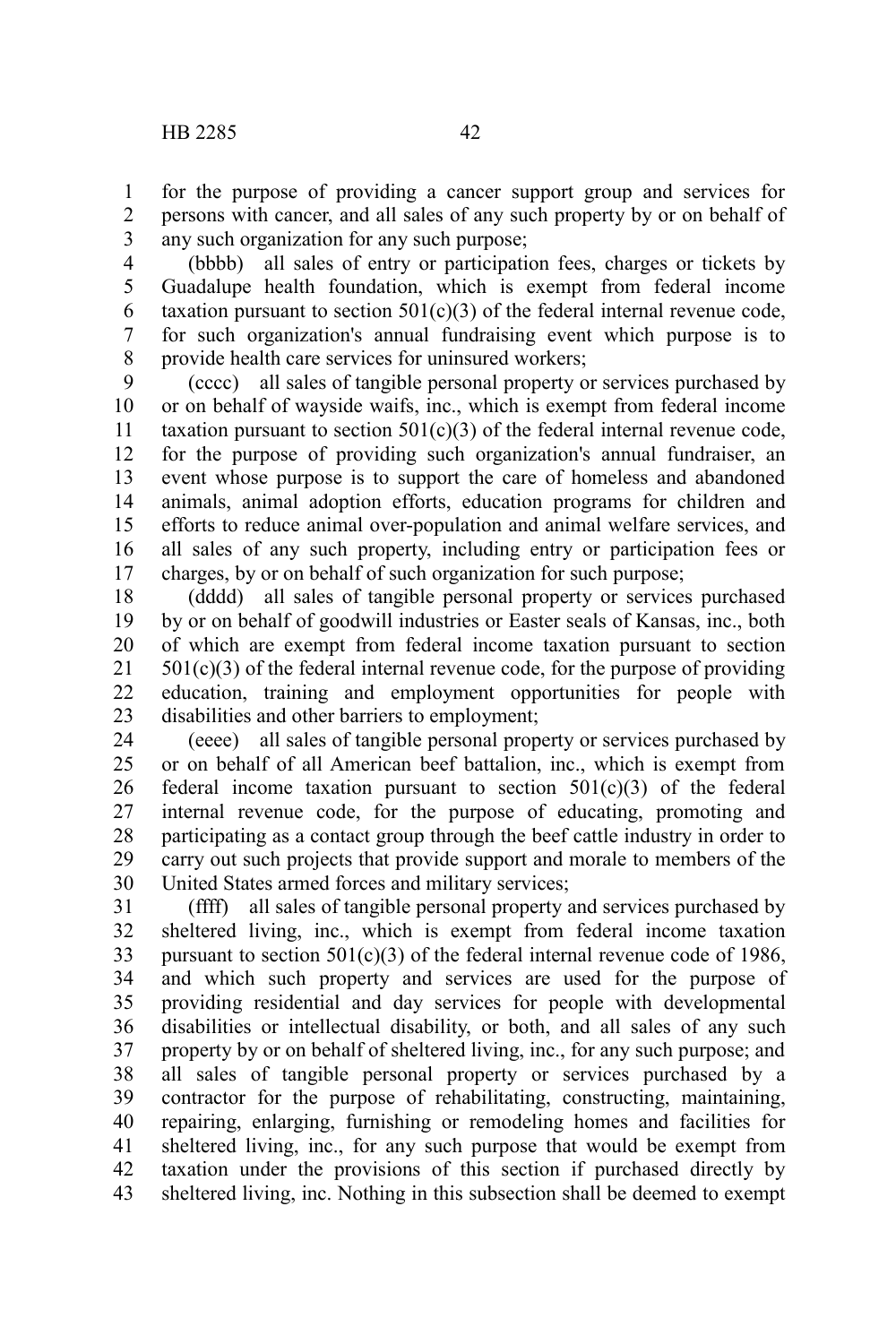the purchase of any construction machinery, equipment or tools used in the constructing, maintaining, repairing, enlarging, furnishing or remodeling such homes and facilities for sheltered living, inc. When sheltered living, inc., contracts for the purpose of rehabilitating, constructing, maintaining, repairing, enlarging, furnishing or remodeling such homes and facilities, it shall obtain from the state and furnish to the contractor an exemption certificate for the project involved, and the contractor may purchase materials for incorporation in such project. The contractor shall furnish the number of such certificate to all suppliers from whom such purchases are made, and such suppliers shall execute invoices covering the same bearing the number of such certificate. Upon completion of the project the contractor shall furnish to sheltered living, inc., a sworn statement, on a form to be provided by the director of taxation, that all purchases so made were entitled to exemption under this subsection. All invoices shall be held by the contractor for a period of five years and shall be subject to audit by the director of taxation. If any materials purchased under such a certificate are found not to have been incorporated in the building or other project or not to have been returned for credit or the sales or compensating tax otherwise imposed upon such materials that will not be so incorporated in the building or other project reported and paid by such contractor to the director of taxation not later than the  $20<sup>th</sup>$  day of the month following the close of the month in which it shall be determined that such materials will not be used for the purpose for which such certificate was issued, sheltered living, inc., shall be liable for tax on all materials purchased for the project, and upon payment thereof it may recover the same from the contractor together with reasonable attorney fees. Any contractor or any agent, employee or subcontractor thereof, who shall use or otherwise dispose of any materials purchased under such a certificate for any purpose other than that for which such a certificate is issued without the payment of the sales or compensating tax otherwise imposed upon such materials, shall be guilty of a misdemeanor and, upon conviction therefor, shall be subject to the penalties provided for in K.S.A. 79-3615(h), and amendments thereto; 1 2 3 4 5 6 7 8 9 10 11 12 13 14 15 16 17 18 19 20 21 22 23 24 25 26 27 28 29 30 31 32 33

(gggg) all sales of game birds for which the primary purpose is use in hunting; 34 35

(hhhh) all sales of tangible personal property or services purchased on or after July 1, 2014, for the purpose of and in conjunction with constructing, reconstructing, enlarging or remodeling a business identified under the North American industry classification system (NAICS) subsectors 1123, 1124, 112112, 112120 or 112210, and the sale and installation of machinery and equipment purchased for installation at any such business. The exemption provided in this subsection shall not apply to projects that have actual total costs less than \$50,000. When a person 36 37 38 39 40 41 42 43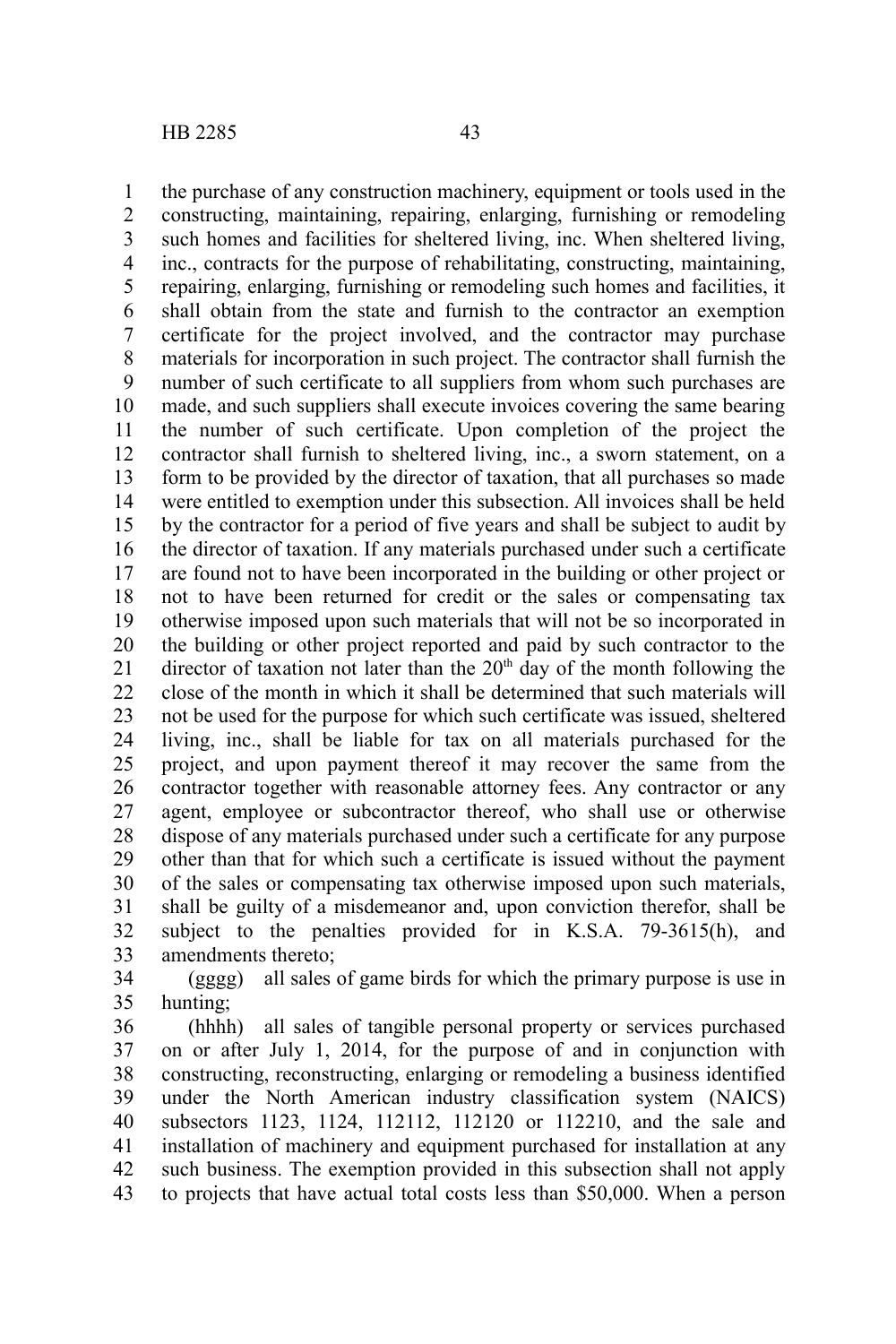contracts for the construction, reconstruction, enlargement or remodeling of any such business, such person shall obtain from the state and furnish to the contractor an exemption certificate for the project involved, and the contractor may purchase materials, machinery and equipment for incorporation in such project. The contractor shall furnish the number of such certificates to all suppliers from whom such purchases are made, and such suppliers shall execute invoices covering the same bearing the number of such certificate. Upon completion of the project, the contractor shall furnish to the owner of the business a sworn statement, on a form to be provided by the director of taxation, that all purchases so made were entitled to exemption under this subsection. All invoices shall be held by the contractor for a period of five years and shall be subject to audit by the director of taxation. Any contractor or any agent, employee or subcontractor of the contractor, who shall use or otherwise dispose of any materials, machinery or equipment purchased under such a certificate for any purpose other than that for which such a certificate is issued without the payment of the sales or compensating tax otherwise imposed thereon, shall be guilty of a misdemeanor and, upon conviction therefor, shall be subject to the penalties provided for in K.S.A. 79-3615(h), and amendments thereto; 1 2 3 4 5 6 7 8 9 10 11 12 13 14 15 16 17 18 19

(iiii) all sales of tangible personal property or services purchased by a contractor for the purpose of constructing, maintaining, repairing, enlarging, furnishing or remodeling facilities for the operation of services for Wichita children's home for any such purpose that would be exempt from taxation under the provisions of this section if purchased directly by Wichita children's home. Nothing in this subsection shall be deemed to exempt the purchase of any construction machinery, equipment or tools used in the constructing, maintaining, repairing, enlarging, furnishing or remodeling such facilities for Wichita children's home. When Wichita children's home contracts for the purpose of constructing, maintaining, repairing, enlarging, furnishing or remodeling such facilities, it shall obtain from the state and furnish to the contractor an exemption certificate for the project involved, and the contractor may purchase materials for incorporation in such project. The contractor shall furnish the number of such certificate to all suppliers from whom such purchases are made, and such suppliers shall execute invoices covering the same bearing the number of such certificate. Upon completion of the project, the contractor shall furnish to Wichita children's home a sworn statement, on a form to be provided by the director of taxation, that all purchases so made were entitled to exemption under this subsection. All invoices shall be held by the contractor for a period of five years and shall be subject to audit by the director of taxation. If any materials purchased under such a certificate are found not to have been incorporated in the building or other project or not 20 21 22 23 24 25 26 27 28 29 30 31 32 33 34 35 36 37 38 39 40 41 42 43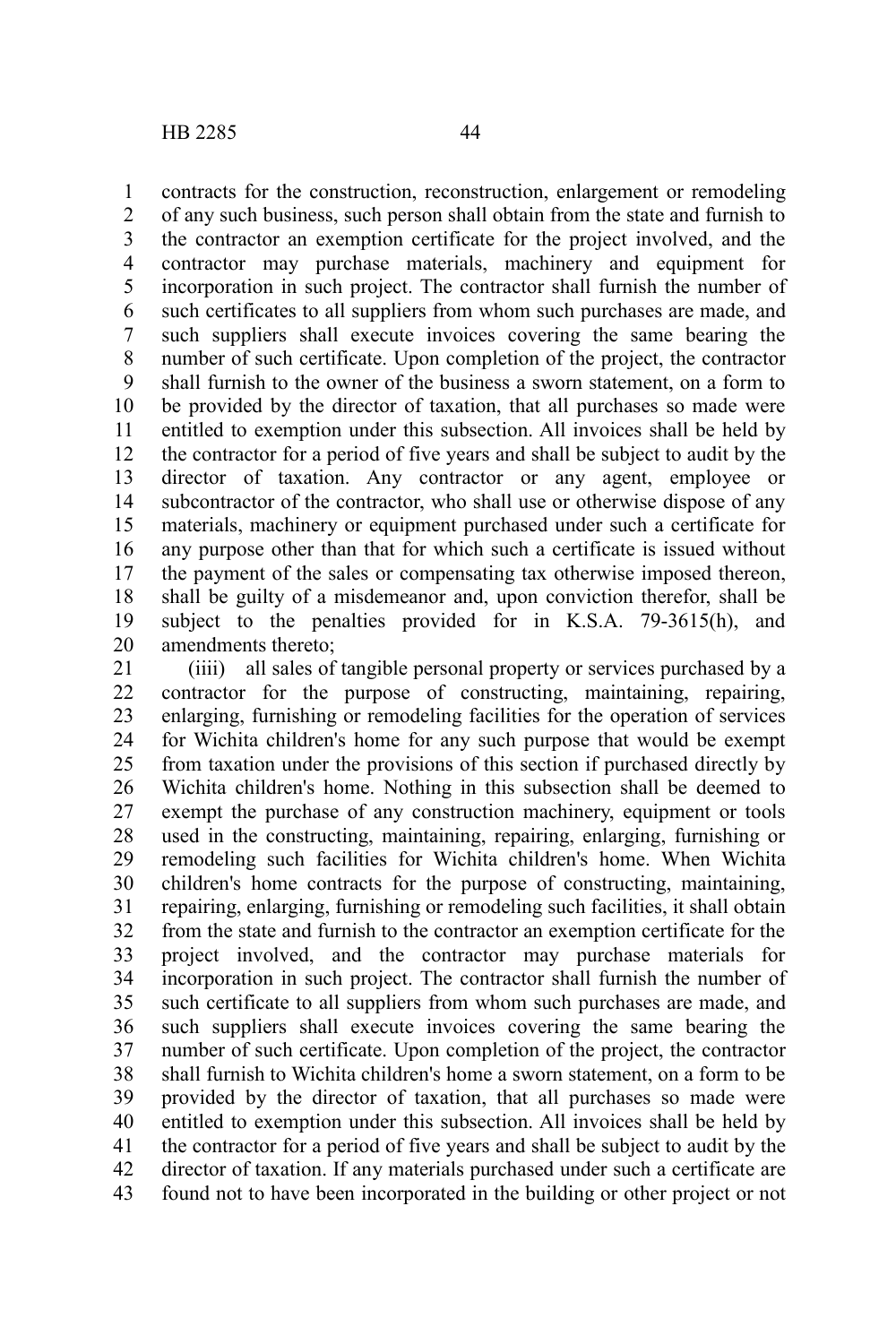to have been returned for credit or the sales or compensating tax otherwise imposed upon such materials that will not be so incorporated in the building or other project reported and paid by such contractor to the director of taxation not later than the  $20<sup>th</sup>$  day of the month following the close of the month in which it shall be determined that such materials will not be used for the purpose for which such certificate was issued, Wichita children's home shall be liable for the tax on all materials purchased for the project, and upon payment, it may recover the same from the contractor together with reasonable attorney fees. Any contractor or any agent, employee or subcontractor, who shall use or otherwise dispose of any materials purchased under such a certificate for any purpose other than that for which such a certificate is issued without the payment of the sales or compensating tax otherwise imposed upon such materials, shall be guilty of a misdemeanor and, upon conviction, shall be subject to the penalties provided for in K.S.A. 79-3615(h), and amendments thereto; 1 2 3 4 5 6 7 8 9 10 11 12 13 14 15

(iiii) all sales of tangible personal property or services purchased by or on behalf of the beacon, inc., that is exempt from federal income taxation pursuant to section  $501(c)(3)$  of the federal internal revenue code, for the purpose of providing those desiring help with food, shelter, clothing and other necessities of life during times of special need; 16 17 18 19 20

(kkkk) all sales of tangible personal property and services purchased by or on behalf of reaching out from within, inc., which is exempt from federal income taxation pursuant to section  $501(c)(3)$  of the federal internal revenue code, for the purpose of sponsoring self-help programs for incarcerated persons that will enable such incarcerated persons to become role models for non-violence while in correctional facilities and productive family members and citizens upon return to the community; and 21 22 23 24 25 26 27

(llll) all sales of tangible personal property and services purchased by Gove county healthcare endowment foundation, inc., which is exempt from federal income taxation pursuant to section  $501(c)(3)$  of the federal internal revenue code of 1986, and which such property and services are used for the purpose of constructing and equipping an airport in Quinter, Kansas, and all sales of tangible personal property or services purchased by a contractor for the purpose of constructing and equipping an airport in Quinter, Kansas, for such organization, that would be exempt from taxation under the provisions of this section if purchased directly by such organization. Nothing in this subsection shall be deemed to exempt the purchase of any construction machinery, equipment or tools used in the constructing or equipping of facilities for such organization. When such organization shall contract for the purpose of constructing or equipping an airport in Quinter, Kansas, it shall obtain from the state and furnish to the contractor an exemption certificate for the project involved, and the contractor may purchase materials for incorporation in such project. The 28 29 30 31 32 33 34 35 36 37 38 39 40 41 42 43